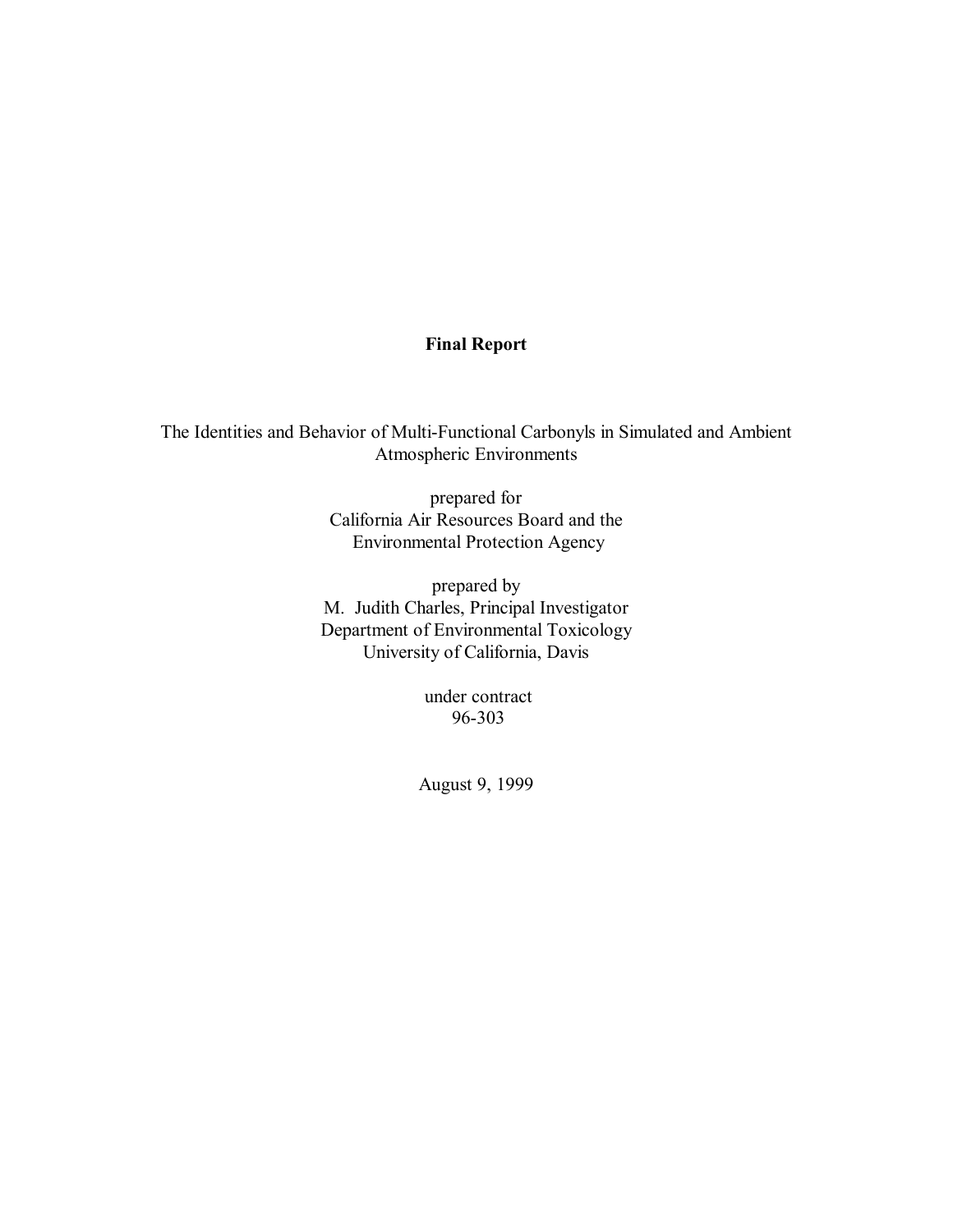# **Disclaimer**

 The statements and conclusions in this Report are those of the contractor and not necessarily those of the California Air Resources Board. The mention of commercial products, their source, or their use in connection with material reported herein is not to be construed as actual or implied endorsement of such products.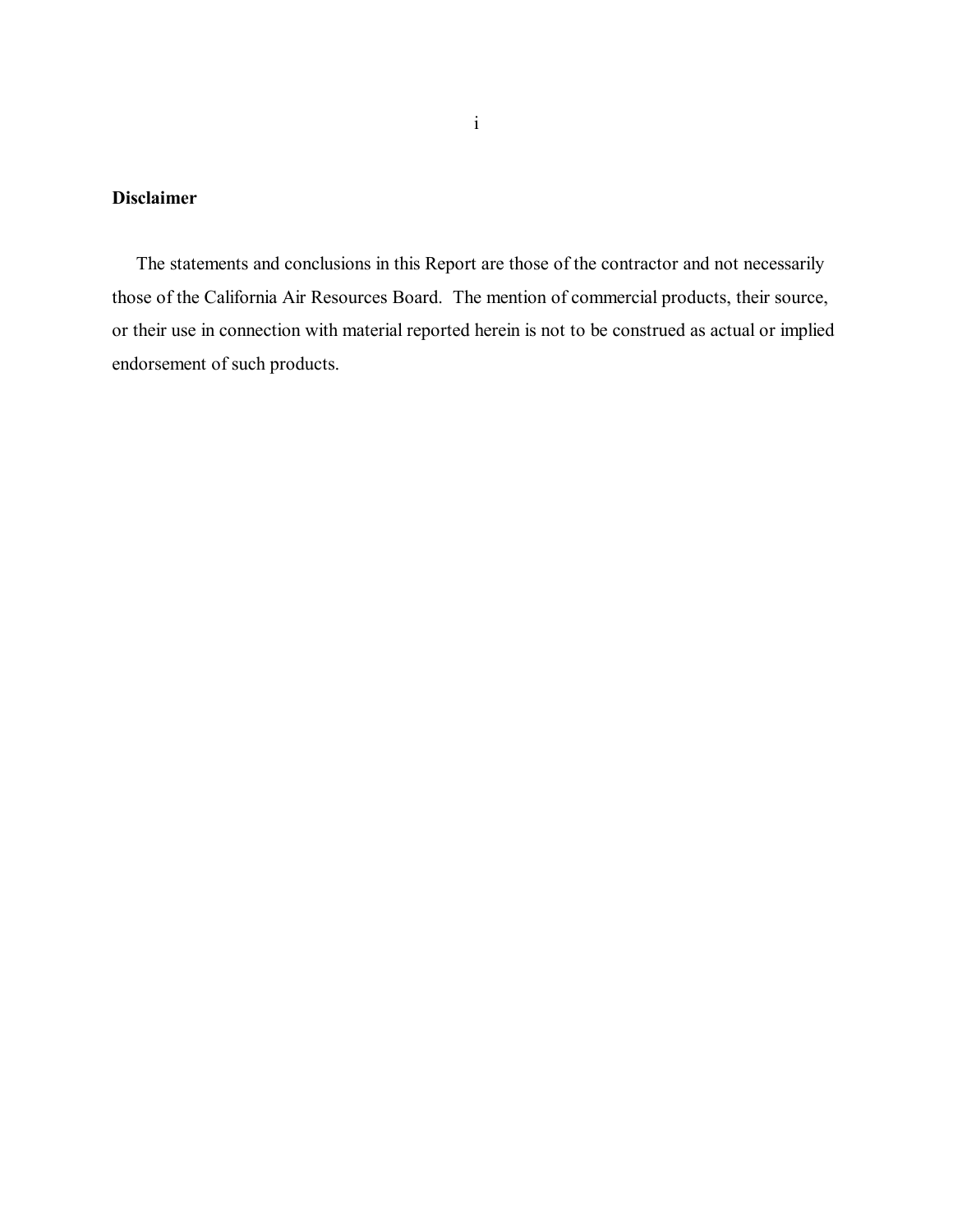# **Acknowledgments**

 Reggie Spaulding, Paul Frazey, Xin Rao, Chris Fogliatti and Brian Beld conducted the work presented. We thank David Todd, Air Resources Board for providing sampling equipment, and Rudy Eden and the staff at the South Coast Air Quality Management District for their outstanding assistance during the field sampling in Azusa, CA. We also thank Randy Pasek and Eileen McCauley for helpful discussions.

 This Report was submitted in fulfillment of ARB Contract Number 96-303 by the University of California, Davis under the sponsorship of the California Resources Board. Work was completed as of December 15, 1998.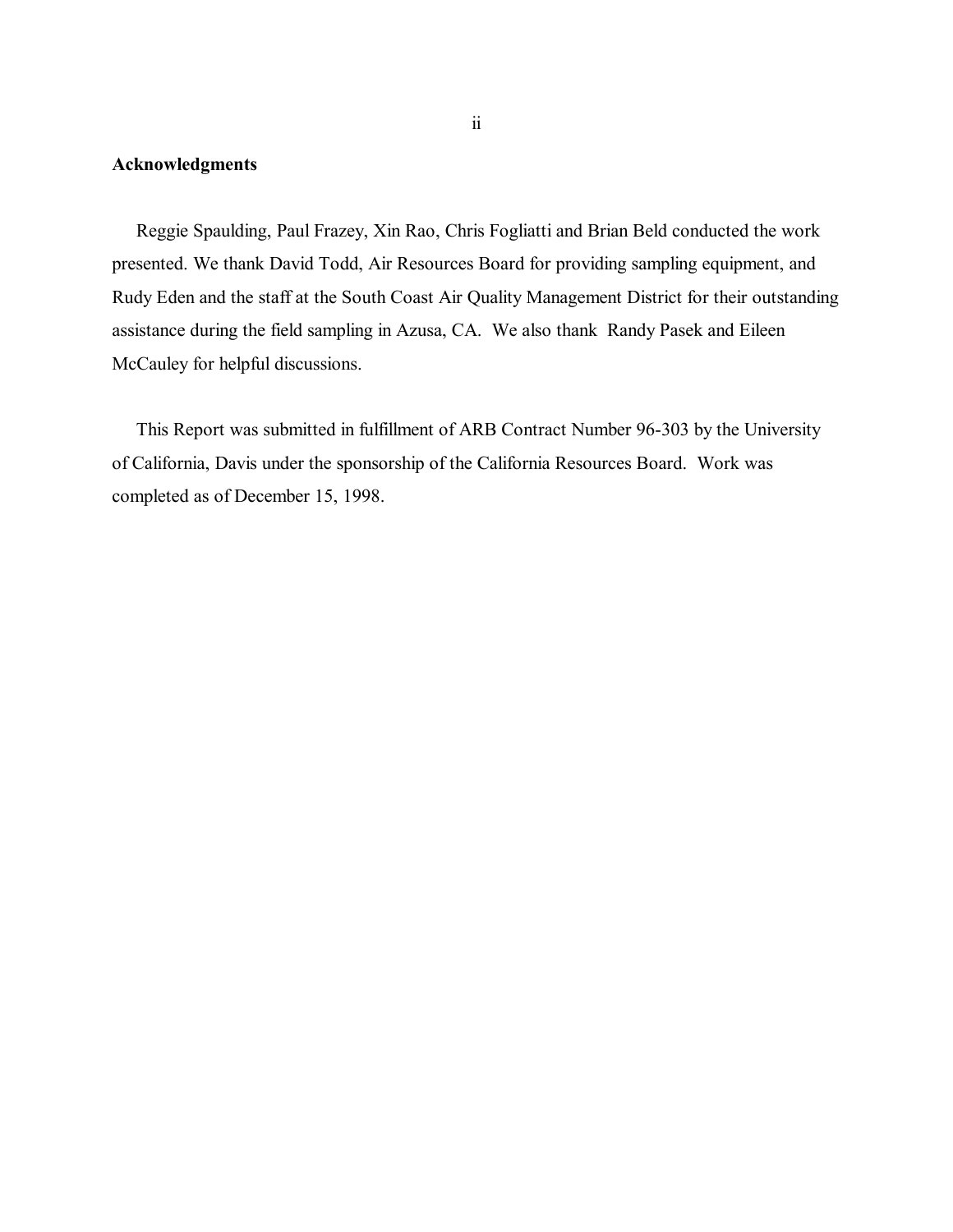# **Table of Contents**

| Abstract                    |    | <b>V111</b> |
|-----------------------------|----|-------------|
| <b>Executive Summary</b>    | 1X |             |
| I. Introduction             |    |             |
| II. Materials and Methods   |    | 6           |
| III. Results and Discussion |    | 9           |
| IV. Summary and Conclusions |    | 36          |
| V. Recommendations          |    | 37          |
| VI. References              |    | 38          |
| VIII. Appendix              |    | 43          |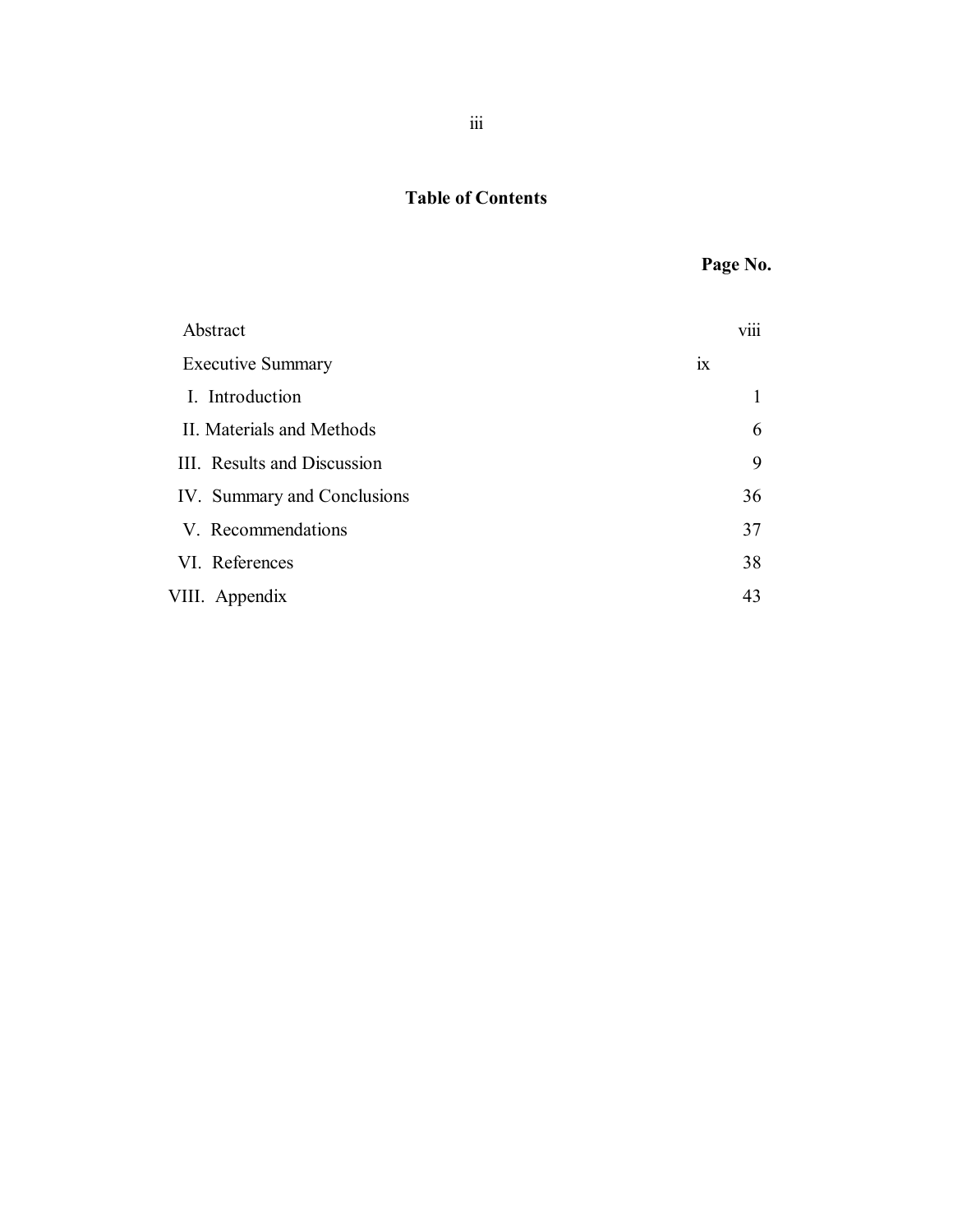| <b>List of Figures</b>                                                                                                                                                                                          | Page No. |
|-----------------------------------------------------------------------------------------------------------------------------------------------------------------------------------------------------------------|----------|
| Figure I. Chemical Reactions Elucidating PFBHA Derivatization of Carbonyls<br>and PFBHA/BSTFA Derivatization of Hydroxy Carbonyls.                                                                              | 8        |
| Figure II. A Comparison of Chromatography for a Mixture of PFBHA and<br>PFBHA/BSTFA Derivatives.                                                                                                                | 10       |
| Figure III. A Comparison of PFBOH Chemical Ionization Ion Trap Mass Spectra of<br>PFBBr and PFBHA/BSTFA Derivatives of Pyruvic Acid.                                                                            | 12       |
| Figure IV. Electron Impact Ionization, Methane Chemical Ionization and PFBOH<br>Chemical Ionization Mass Spectra of a Gas Chromatographic Peak in a<br>PFBHA/BSTFA Derivatized Sample Extract of Azusa, CA Air. | 18       |
| Figure V. Electron Impact Ionization, Methane Chemical Ionization and PFBOH<br>Chemical Ionization Mass Spectra of a Gas Chromatographic Peak in a<br>PFBHA/BSTFA Derivatized Sample Extract of Davis, CA Air.  | 19       |
| Figure VI. Electron Impact Ionization, Methane Chemical Ionization and PFBOH<br>Chemical Ionization Mass Spectra of a Gas Chromatographic Peak in a<br>PFBHA Derivatized Sample Extract of Davis, CA Air.       | 21       |

iv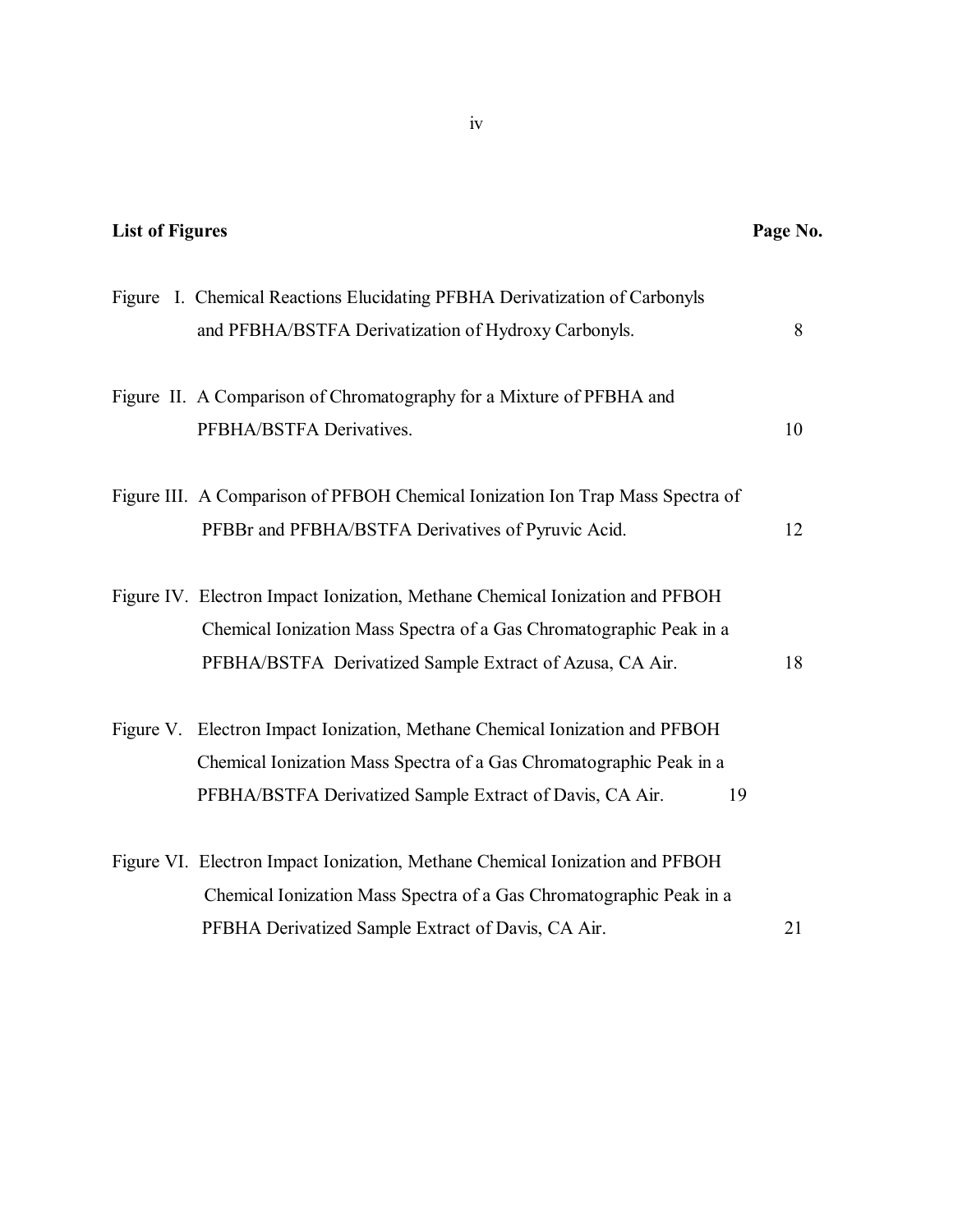| <b>List of Tables</b><br>Page No(s).                                                                                                                                                                             |           |         |
|------------------------------------------------------------------------------------------------------------------------------------------------------------------------------------------------------------------|-----------|---------|
| I. Select Gas Phase Multifunctional Carbonyls Generated From OH<br>Table<br>Radical Initiated Reactions in Chamber Studies.                                                                                      |           | $2 - 4$ |
| II. The Effect of Ionization Mode on Production of Molecular and<br>Table<br>Pseudo- Molecular Ions for PFBHA and PFBHA/BSTFA Derivatives<br>of Carbonyls.                                                       | $14 - 15$ |         |
| Table IIIA. Percent Total Concentration of Methyl Vinyl Ketone, Methacrolein,<br>Methyl Glyoxal, Glycolaldehyde, and Hydroxy Acetone in Impingers<br>Utilized to Sample Azusa, CA Air (9/23/97; 1:00-4:00 p.m.). |           | 24      |
| Table IIIB. Percent Total Concentration of Methyl Vinyl Ketone, Methacrolein,<br>Methyl Glyoxal, Glycolaldehyde, and Hydroxy Acetone in Impingers<br>Utilized to Sample Azusa, CA Air (9/23/97; 5:00-8:00 p.m.). |           | 25      |
| Table IIIC. Percent Total Concentration of Methyl Vinyl Ketone, Methacrolein,<br>Methyl Glyoxal, Glycolaldehyde, and Hydroxy Acetone in Impingers<br>Utilized to Sample Azusa, CA Air (9/24/97; 1:00-5:00 p.m.). |           | 26      |
| Table IVA. Relative Response Factors (RRF) of Analyte to Internal Standard<br>for a PFBHA Derivative of Methyl Vinyl Ketone.                                                                                     |           | 27      |
| Table IVB. Relative Response Factors (RRF) of Analyte to Internal Standard for<br>a PFBHA Derivative of Methacrolein.                                                                                            |           | 28      |
| Table IVC. Relative Response Factors (RRF) of Analyte to Internal Standard for<br>a PFBHA Derivative of Methyl Glyoxal.                                                                                          |           | 29      |

v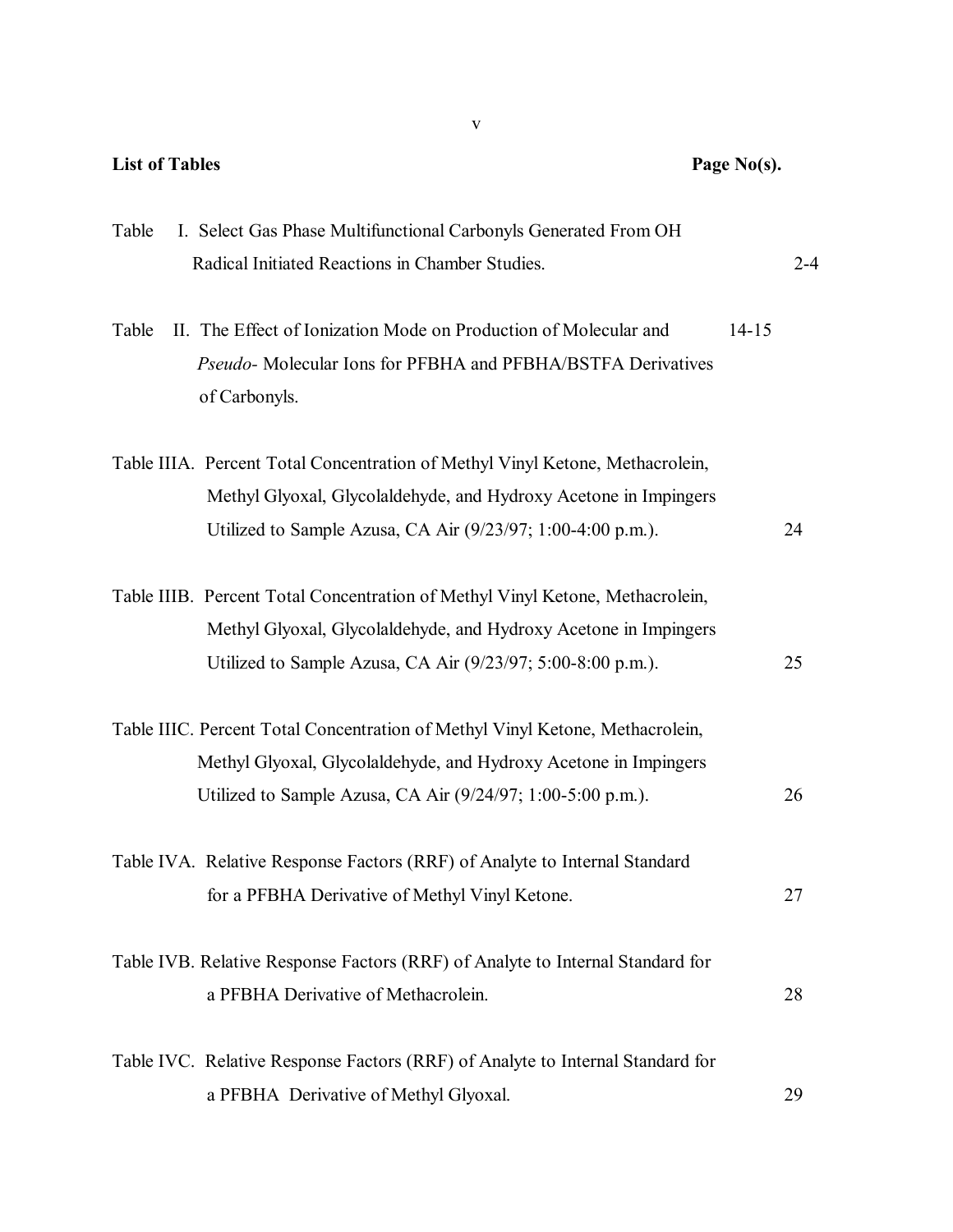| <b>List of Tables (continued)</b>                                                                             | Page No(s). |
|---------------------------------------------------------------------------------------------------------------|-------------|
| Table VA. Relative Response Factors (RRF) of Analyte to Internal Standard                                     |             |
| for a PFBHA Derivative of Glycolaldehyde.                                                                     | 30          |
| Table VB. Relative Response Factors (RRF) of Analyte to Internal Standard                                     |             |
| for a PFBHA Derivative of Hydroxy Acetone.                                                                    | 31          |
| Table VI. Concentration of Methyl Vinyl Ketone, Methacrolein, Methyl Glyoxal,                                 |             |
| Glycolaldehyde and Hydroxy Acetone in Azusa, CA. Air Sampled with                                             |             |
| a KI Trap.                                                                                                    | 33          |
| Table VII. Comparison of the Concentration of Analytes in Four Impingers in Extracts<br>of Davis, CA. Air.    | 35          |
| Appendix                                                                                                      |             |
| Table VIII. Response Factors and Relative Response Factors for the PFBHA Derivative                           |             |
| of Methyl Vinyl Ketone.<br>44                                                                                 |             |
| Table IX. Response Factors and Relative Response Factors for the PFBHA Derivative                             |             |
| of Methacrolein.                                                                                              | 45          |
| X. Response Factors and Relative Response Factors for the PFBHA Derivative<br>Table<br>of Methyl Glyoxal.     | 46          |
| Table XI. Response Factors and Relative Response Factors for the PFBHA/BSTFA<br>Derivative of Glycolaldehyde. | 47          |

vi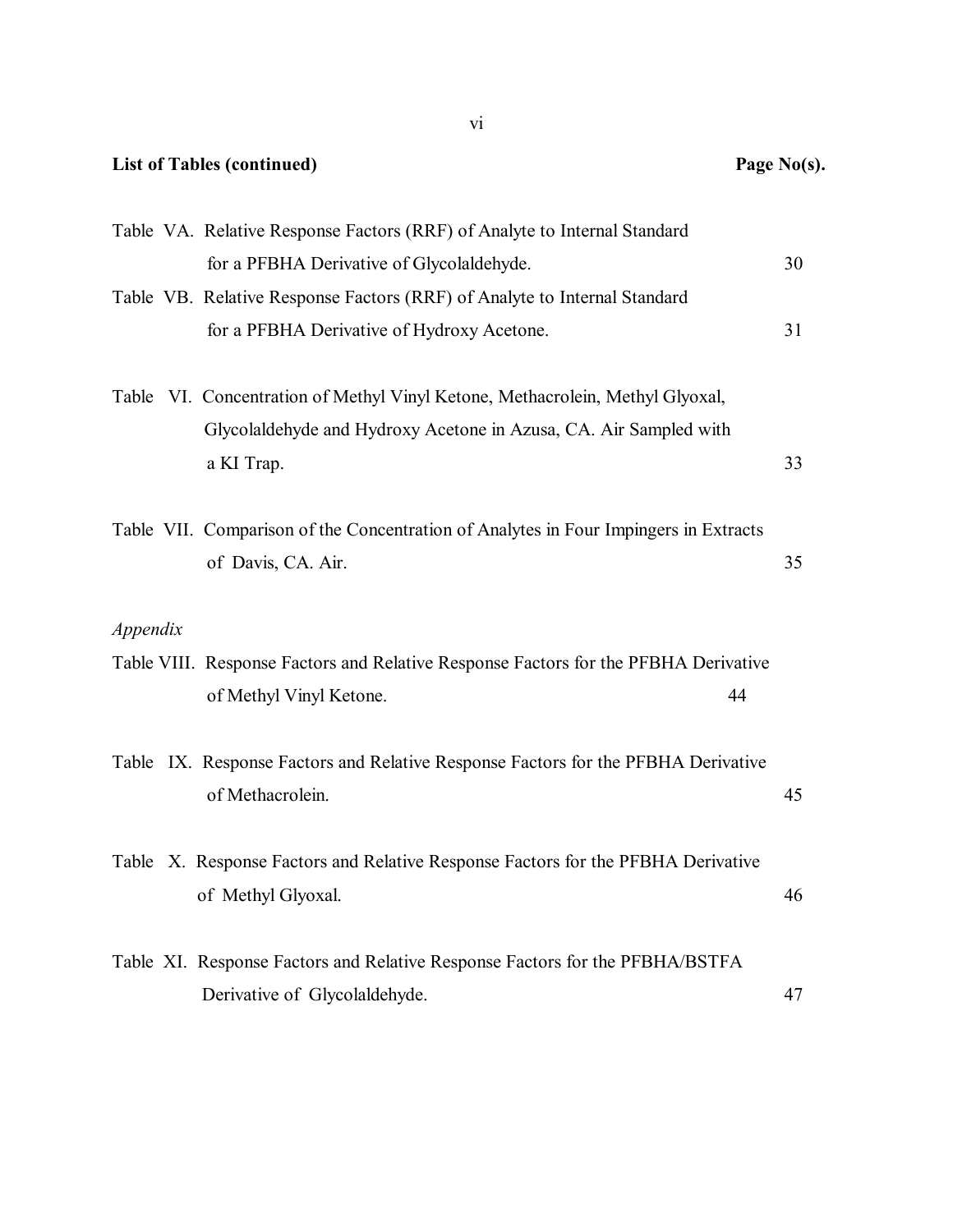Table XII. Response Factors and Relative Response Factors for the PFBHA/BSTFA Derivative of Hydroxy Acetone. 48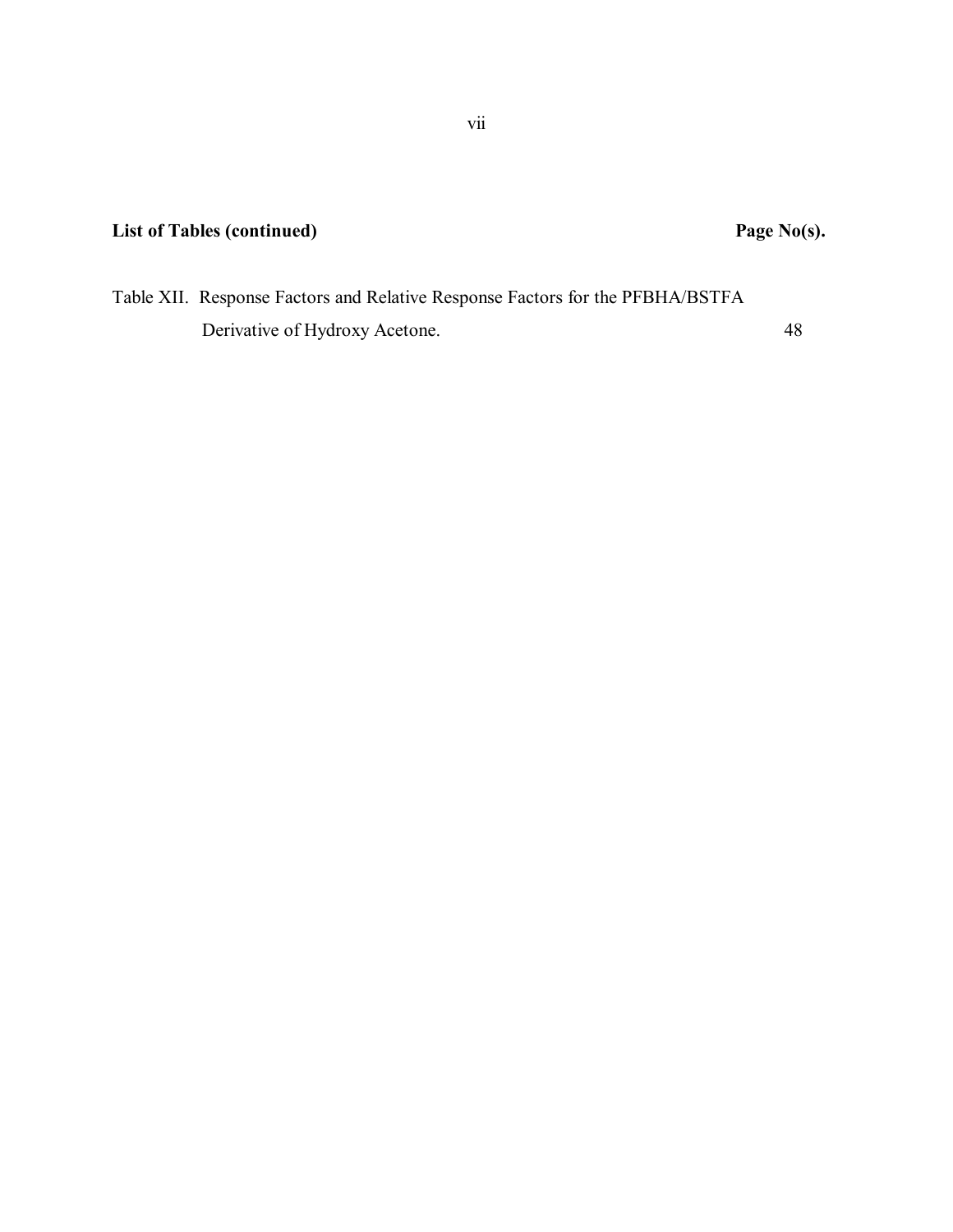## <span id="page-8-0"></span>**Abstract**

 *O*-(2,3,4,5,6-pentafluorobenzyl)-hydroxylamine (PFBHA) to derivatize carbonyls *in situ.* After We developed and tested a field method to measure carbonyls and multifunctional carbonyls in air. The method involves sampling air using impingers filled with an aqueous solution of extraction of the derivatives from water, an aliquot of the extract is reacted with *bis*  (trimethylsilyl) trifluoroacetamide (BSTFA) to silylate the hydroxyl group on hydroxy carbonyls and oxo acids. The PFBHA derivatives of aldehydes, ketones, and dicarbonyls and the PFBHA/BSTFA of hydroxy carbonyls and oxo acids were detected by using gas chromatography along with electron-impact ionization (EI), methane chemical ionization (CI) and pentafluorobenzyl alcohol chemical ionization (PFBOH CI) ion trap mass spectrometry. We identified methyl vinyl ketone, methacrolein, methyl glyoxal, glycolaldehyde and hydroxy acetone in Azusa, CA, and methacrolein, methyl vinyl ketone, 3-hydroxy-2-butanone, and hydroxy acetone in Davis, CA air. We also identified 2,3-butanedione and glyoxal in Davis air. However, since the concentration of these compounds was greater in samples collected without removing ozone from the airstream, they may be artifacts generated from the oxidation of other species. We report concentration ranges of 245 to 348 pptv for methyl vinyl ketone, 113 to 232 pptv for methacrolein, ND (non-detectable) to 182 pptv for methyl glyoxal, ND to 840 pptv for glycolaldehyde and ND to 534 pptv for hydroxy acetone in Azusa air. To our knowledge, this is the first report of 3-hydroxy-2-butanone and hydroxy acetone in the ambient atmospheric environment. PFBOH chemical ionization was critical to identify glycolaldeyde and hydroxy acetone in the presence of co-eluting interferences, and to confirm the identity of glyoxal. By extrapolation, the method detection limit at a S:N of 3:1 is 1 pptv for methyl vinyl ketone, 3 pptv for methacrolein, 12 pptv for methyl glyoxal, 11 pptv for glycolaldehyde, and 49 pptv for hydroxy acetone. Although, herein we only report the measurement of select carbonyls, an advantages of the method as demonstrated in chamber studies, is that the method is suitable for the measurement of a broad range of carbonyls, including aldehydes, ketones, hydroxy carbonyls, epoxy carbonyls and oxo acids. In addition, the method enables the determination of molecular weights of carbonyls for which authentic standards do not exist.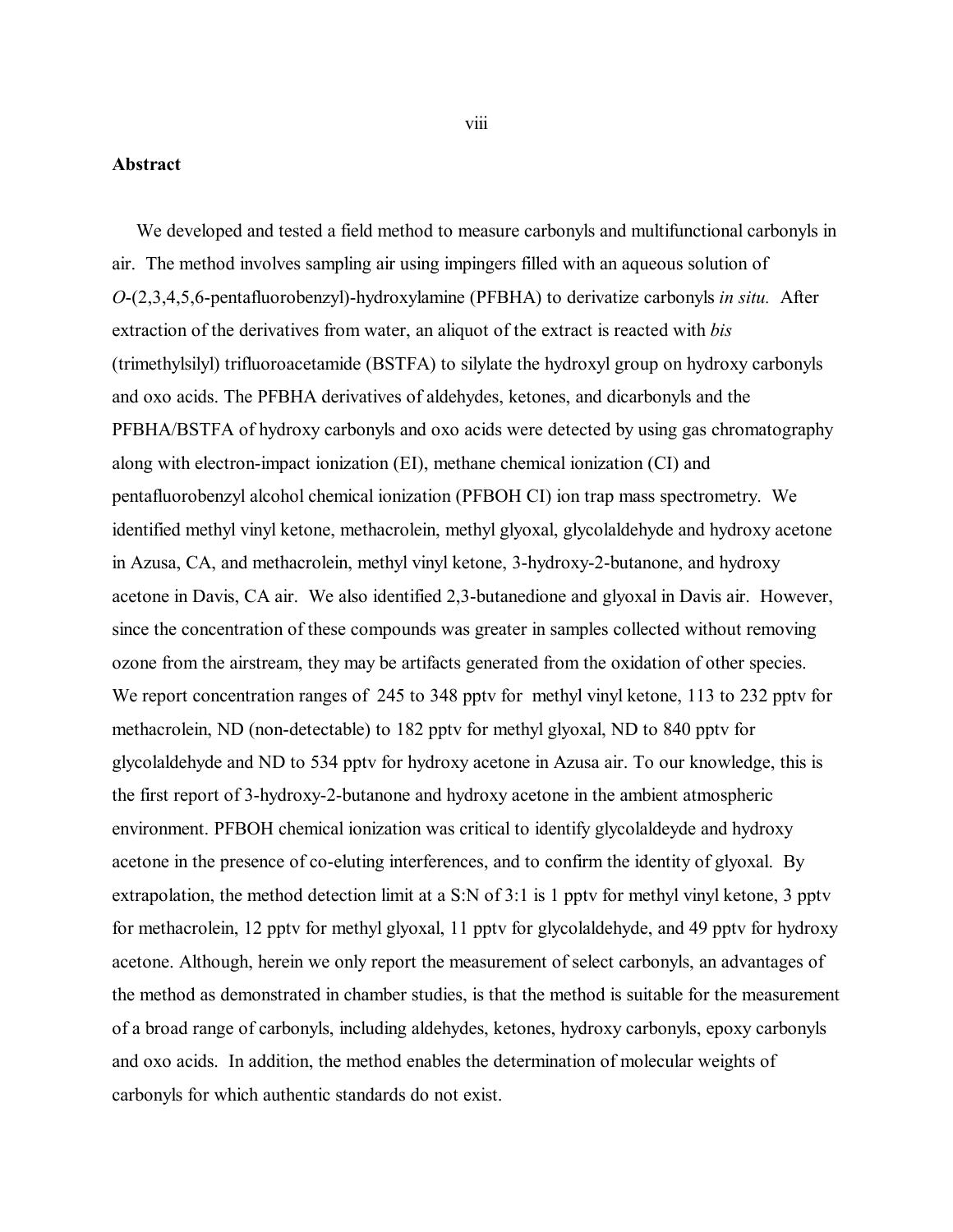# <span id="page-9-0"></span>**Executive Summary**

 these compounds in the ambient environment. **Background**: Multifunctional and polar organics are Afirst@ and Asecond@ generation photooxidation products comprised of oxo acids, carbonyls, dicarbonyls, hydroxy carbonyls and epoxy carbonyls. In the ambient environment, such products can be further oxidized or partition to particles. They play a critical role in ozone generation by influencing the creation and depletion of radical oxidizing species, and as constituents of particulate matter, they may affect the hygroscopicity and light scattering properties of particles. Multifunctional and polar compounds commonly found in gas and particulate phases are also mutagenic, carcinogenic, and cause adverse effects on human cardiovascular and respiratory systems. Thus, to protect the environment and human health, it is essential that we gain insight into the generation and fate of

 Existing knowledge on multifunctional carbonyl photooxidation products is primarily derived from product identification studies conducted in chambers to elucidate photochemical reaction mechanisms. To gain insight into the interplay among meteorological conditions (*e.g*., solar intensity, temperature, humidity) and tropospheric ozone formation, ambient air data is needed. The sources and distribution of carboxylic acids and carbonyls in the gas and particle phases, as well as wet precipitation have received widespread attention. A paucity of data exists on the generation and distribution of dicarbonyls, oxo acids, and hydroxy carbonyls. The common method employed to measure carbonyls in air employs 2,4-dinitrophenylhydrazine (DNPH) derivatization and high performance liquid chromatography (HPLC)/UV detection. Limitations of the method are poor resolution of similar carbonyls, difficulties differentiating  $\alpha$ -hydroxy carbonyls from dicarbonyls, the absence of authentic standards, the formation of artifacts, and retention of glycolaldehyde and hydroxy acetone on DNPH cartridges. New approaches to unambiguously identify and quantify multifunctional carbonyls are thus needed.

**Methods:** Field measurement of carbonyls and multifunctional carbonyls was accomplished by sampling air with impingers filled with an aqueous solution of *O*-(2,3,4,5,6-pentafluorobenzyl) hydroxylamine (PFBHA), a derivatizing reagent selective to carbonyls. After derivatization of the carbonyls *in situ*, the PFBHA derivatives were isolated and enriched by solvent extraction with methyl-*tert* butyl ether or C<sub>8</sub> solid phase extraction cartridges. An aliquot was removed and reacted with *bis* (trimethylsilyl) trifluoroacetamide (BSTFA) to form oxime - trimethyl silyl ether derivatives. The PFBHA derivatives of aldehydes, ketones and dicarbonyls, and the PFBHA/BSTFA derivatives of hydroxy carbonyls and oxo acids were measured by using gas chromatography/ion trap mass spectrometry.

**Results:** We identified the carbonyls and multifunctional carbonyls in the sample extracts by interpreting the electron-impact ionization (EI), methane chemical ionization (CI) and pentafluorobenzyl chemical ionization (PFBOH CI) mass spectra. We identified methyl vinyl ketone, methacrolein, methyl glyoxal, glycolaldehyde and hydroxy acetone in Azusa, CA. air, and methacrolein, methyl vinyl ketone, 3-hydroxy-2-butanone, and hydroxy acetone in Davis, CA air.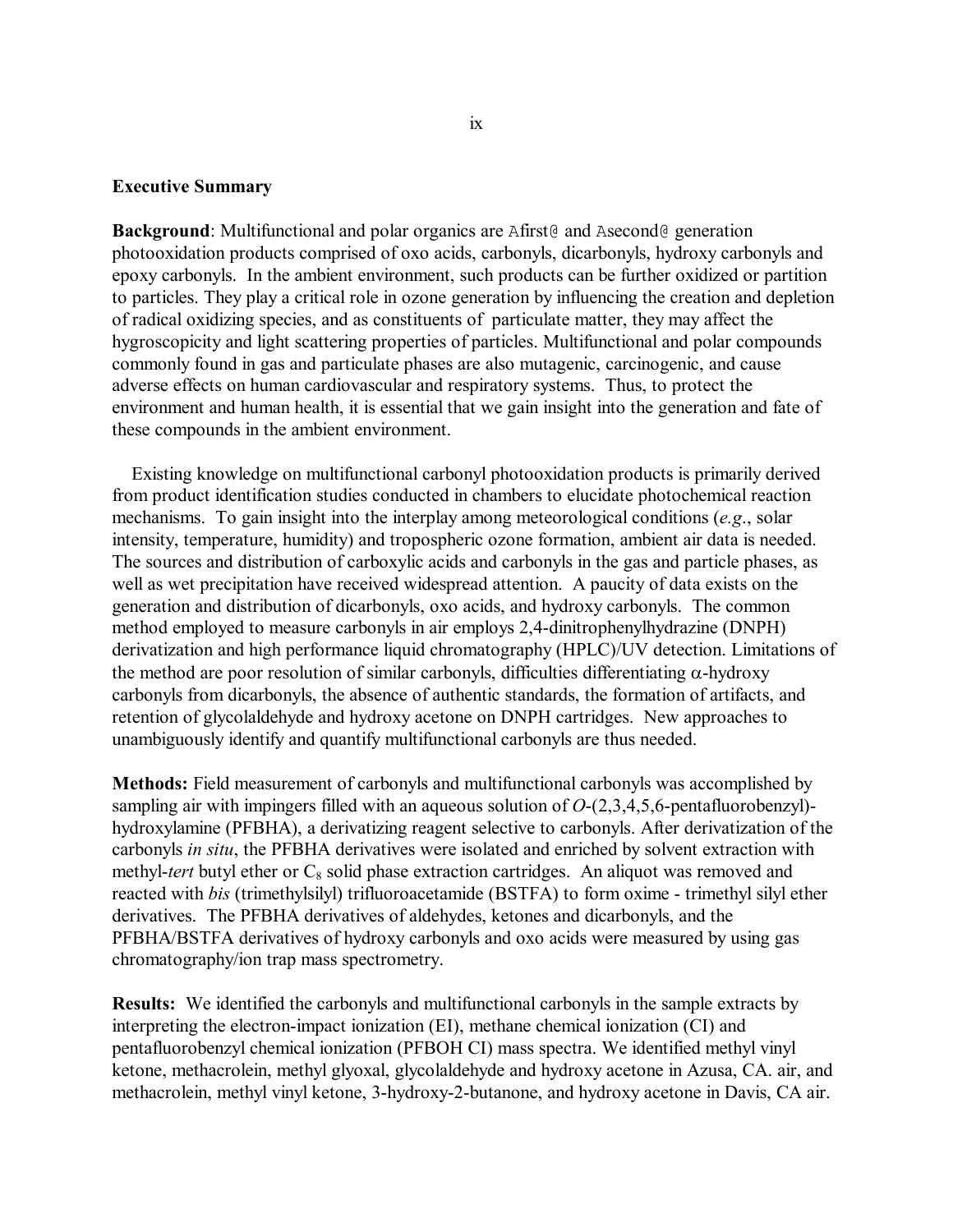We also identified 2,3-butanedione and glyoxal in Davis air. However, since the concentration of these compounds was greater in samples collected without removing ozone from the airstream, they may be artifacts generated from the oxidation of other species. We report concentration ranges of 245 to 348 pptv for methyl vinyl ketone, 113 to 232 pptv for methacrolein, ND (nondetectable) to 182 pptv for methyl glyoxal, ND to 840 pptv for glycolaldehyde and ND to 534 pptv for hydroxy acetone in Azusa air. To our knowledge, this is the first measurement of 3 hydroxy-2-butanone and hydroxy acetone in the ambient atmospheric environment. Employment of KI traps to remove ozone appears necessary to deter oxidation of certain compounds and the generation of others.

 We also established the complementary nature of the EI, methane CI, and PFBOH CI ion trap mass spectra. The EI mass spectra provides functional group information, and the methane and PFBOH chemical ionization mass spectra provide molecular weight information. The enhancement of the relative intensity of molecular and *pseudo*- molecular ions when PFBOH was employed as a CI reagent gas instead of methane afforded the identification of glycolaldehyde and hydroxy acetone in the presence of co-eluting interferences.

 glyoxal, 11 pptv for glycolaldehyde, and 49 pptv for hydroxy acetone. Quantification was accomplished by internal standardization. In certain cases the elimination of values that were outliers at a 95% confidence interval improved the linearity of the linear regression equation employed to quantify the analytes. By extrapolation, the method detection limit at a S:N of 3:1 is 1 pptv for methyl vinyl ketone, 3 pptv for methacrolein, 12 pptv for methyl

**Conclusions**: We established that pptv levels of carbonyls, dicarbonyls and hydroxy carbonyls can be unambiguously identified and quantified by a method developed and evaluated in this study. The method involves sampling with impingers filled with PFBHA, and measuring the PFBHA derivatives of aldehydes, ketones and dicarbonyls, and the PFBHA/BSTFA derivatives of hydroxy carbonyls and oxo acids by using gas chromatography/ion trap mass spectrometry. We also establish the power of PFBOH chemical ionization to identify analytes at trace levels in the presence of co-eluting interferences. Although, herein we only report the measurement of select carbonyls, an advantages of the method, as demonstrated in chamber studies is that it is suitable for the measurement of a broad range of carbonyls, including aldehydes, ketones, hydroxy carbonyls, epoxy carbonyls and oxo acids. In addition, the method enables the determination of molecular weights of carbonyls for which authentic standards do not exist. Hence, elemental formulas for such carbonyls can be obtained and possible structures can be postulated. Further work is needed to improve the sampling method. Evaluation of a mist sampler that affords collection of 35L/minute of air is underway. The improved method can be utilized to gain insight into anthropogenic and biogenic sources of multifunctional carbonyls and the role that these compounds play in the generation of tropospheric ozone. Modification of the sampling method for the collection of size-segregated particles is necessary to improve an understanding of secondary organic aerosol formation.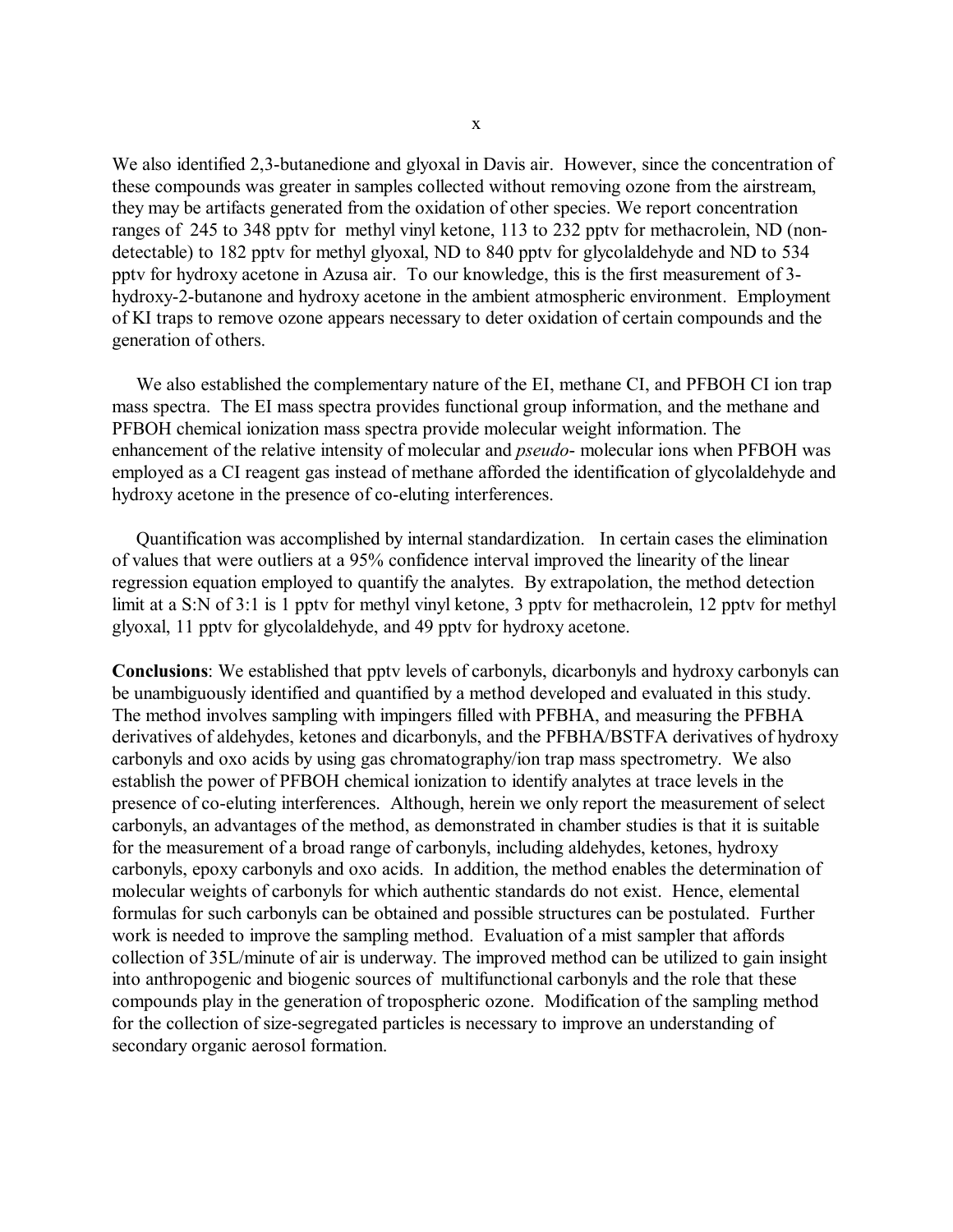## <span id="page-11-0"></span>**I. Introduction**

 *cis*-3-hexen-1-ol, and the alkylbenzenes, toluene, *p*-xylene, *m*-xylene, *o*-xylene, 1,3,5,-trimethyl dicarbonyls (*8*). Photooxidation of alkyl benzenes (*e.g.*, toluene, *p*-xylene, *m*-xylene, *o*- Hydroxy carbonyls are photooxidation products of alkoxy radical reactions with biogenic and anthropogenic hydrocarbons (*1, 2*). Atmospheric pressure chemical ionization mass spectrometry (APCI/MS), and *O*-(2,3,4,5,6-pentafluorobenzyl)- hydroxylamine (PFBHA) derivatization/chemical ionization ion trap mass spectrometry (CI/ITMS) were critical to the identification of hydroxy carbonyls generated from OH radical initiated reactions in chambers. These studies establish that hydroxy carbonyls are photooxidation products of  $C_4$ - $C_8$  alkanes (3), C4-C8 alkenes (*4*), linalool (*5*), isoprene (*6-8*), 4-dimethyl-2-pentanone, 3,5-dimethyl-3-hexanol, benzene and 1,2,4-trimethyl benzene (*9*). (See Table I). Oxidation of alkanes yields hydroxy carbonyl products with the same number of carbon atoms, with an increase in formation yields with increasing carbon number. For example, 4-hydroxy butanal is generated from *n*-butane and 5-hydroxy-2-pentanone arises from oxidation of *n*-pentane. Hydroxy carbonyls with fewer carbon atoms are also formed from *n*-heptane and *n*-octane. Oxidation of *n*-heptane yields  $C_3$ ,  $C_5$  and  $C_7$ hydroxy carbonyls, and  $C_{4-6}$  and  $C_8$  hydroxy carbonyls are products of *n*-octane photooxidation reactions  $(3)$ . OH radical oxidation of  $C_{4}$ -<sub>8</sub> alkenes yields dihydroxy carbonyls. 4-hydroxy-4methyl-5-hexan-1-al is a photooxidation product of the alkene, linalool. Glycolaldehyde and hydroxy acetone were identified as isoprene photooxidation products in early studies (*10-12*). In later work, these and other products were identified, including  $C_3 - C_5$  hydroxy saturated xylene,1,3,5-trimethyl benzene and 1,2,4-trimethyl benzene) yields glycolaldehyde,  $C_{3-4}$  hydroxy carbonyls, and  $C_4$  hydroxy dicarbonyls.

 glyoxal (*13-23, 24 , 25-28*). Hydroxy carbonyls in ambient air have been reported by several A paucity of ambient air data exists for dicarbonyls, oxo acids, hydroxy carbonyls and dicarbonyls. Most of the studies report measurements of pyruvic acid, glyoxal and methyl investigators (*23, 27-31*). Nondek *et al*., 1992 (*29*) utilized dansylhydrazine (DNSH) impregnated cartridges and HPLC/fluorescence detection to identify *p*-hydroxybenzaldehyde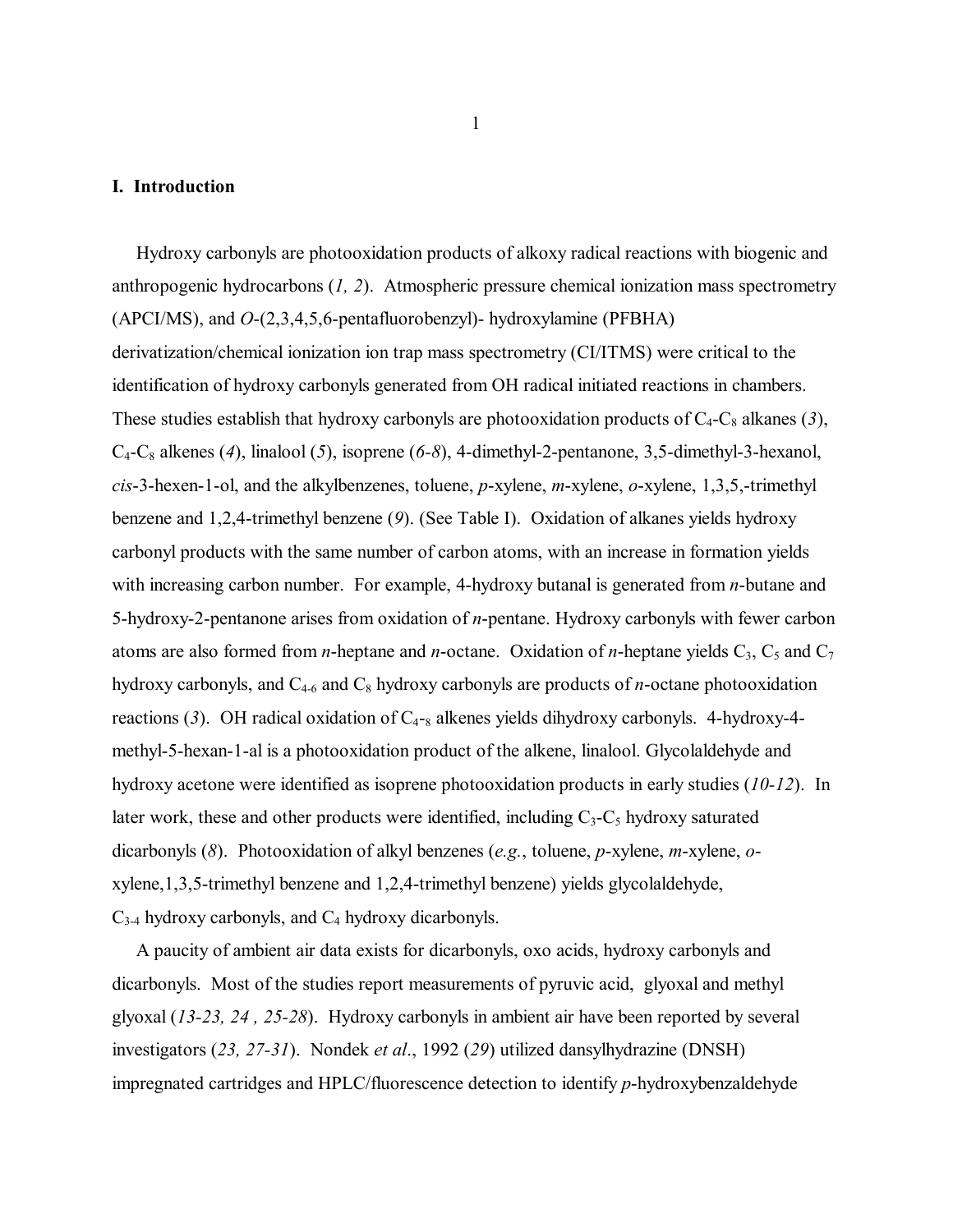| Table I. Select Gas Phase Multifunctional Carbonyls Generated From OH Radical Initiated Reactions in<br><b>Chamber Studies.</b> |                                                                                                                                                                                                                  |           |  |
|---------------------------------------------------------------------------------------------------------------------------------|------------------------------------------------------------------------------------------------------------------------------------------------------------------------------------------------------------------|-----------|--|
| Precursor                                                                                                                       | <b>Multifunctional Carbonyls</b>                                                                                                                                                                                 | Reference |  |
| $C_4$ -C <sub>8</sub> <i>n</i> -Alkanes                                                                                         |                                                                                                                                                                                                                  |           |  |
| $n$ -butane                                                                                                                     | 4-hydroxy butanal                                                                                                                                                                                                | (1,2,3)   |  |
| $n$ -pentane                                                                                                                    | 5-hydroxy-2-pentanone, 4-hydroxypentanal,                                                                                                                                                                        |           |  |
|                                                                                                                                 | 5-hydroxyhexan-2-one                                                                                                                                                                                             |           |  |
| $n$ -hexane                                                                                                                     | C <sub>6</sub> hydroxy carbonyl, 4-hydroxy butanal,                                                                                                                                                              |           |  |
|                                                                                                                                 | hexan-2,5-dione (secondary product)                                                                                                                                                                              |           |  |
|                                                                                                                                 | 6-hydroxyhexan-3-one (tentatively identified)                                                                                                                                                                    |           |  |
| $n$ -heptane                                                                                                                    | $C_4$ , $C_5$ , $C_7$ hydroxy carbonyls                                                                                                                                                                          |           |  |
| $n$ -octane                                                                                                                     | $C_{4-6}$ , a hydroxy carbonyls                                                                                                                                                                                  |           |  |
| <b>Alkenes</b>                                                                                                                  |                                                                                                                                                                                                                  |           |  |
| 1-butene                                                                                                                        | $C_4$ -dihydroxy carbonyl                                                                                                                                                                                        | (4)       |  |
| 1-pentene                                                                                                                       | $C_5$ -dihydroxy carbonyl                                                                                                                                                                                        |           |  |
| 1-hexene                                                                                                                        | $C_6$ -dihydroxy carbonyl                                                                                                                                                                                        |           |  |
| 1-heptene                                                                                                                       | $C_7$ -dihydroxy carbonyl                                                                                                                                                                                        |           |  |
| 1-octene                                                                                                                        | $C_8$ -dihydroxy carbonyl                                                                                                                                                                                        |           |  |
| linalool                                                                                                                        | 4-hydroxy-4-methyl-5-hexan-1-al                                                                                                                                                                                  | (5)       |  |
| isoprene                                                                                                                        | glycolaldehyde, hydroxy acetone, pyruvic acid,<br>$C_3$ hydroxy saturated dicarbonyls, $C_4$ hydroxy<br>unsaturated dicarbonyls, $C_5$ hydroxy<br>unsaturated carbonyls, methyl glyoxal, glyoxal,<br>dicarbonyls | (6,7,8,9) |  |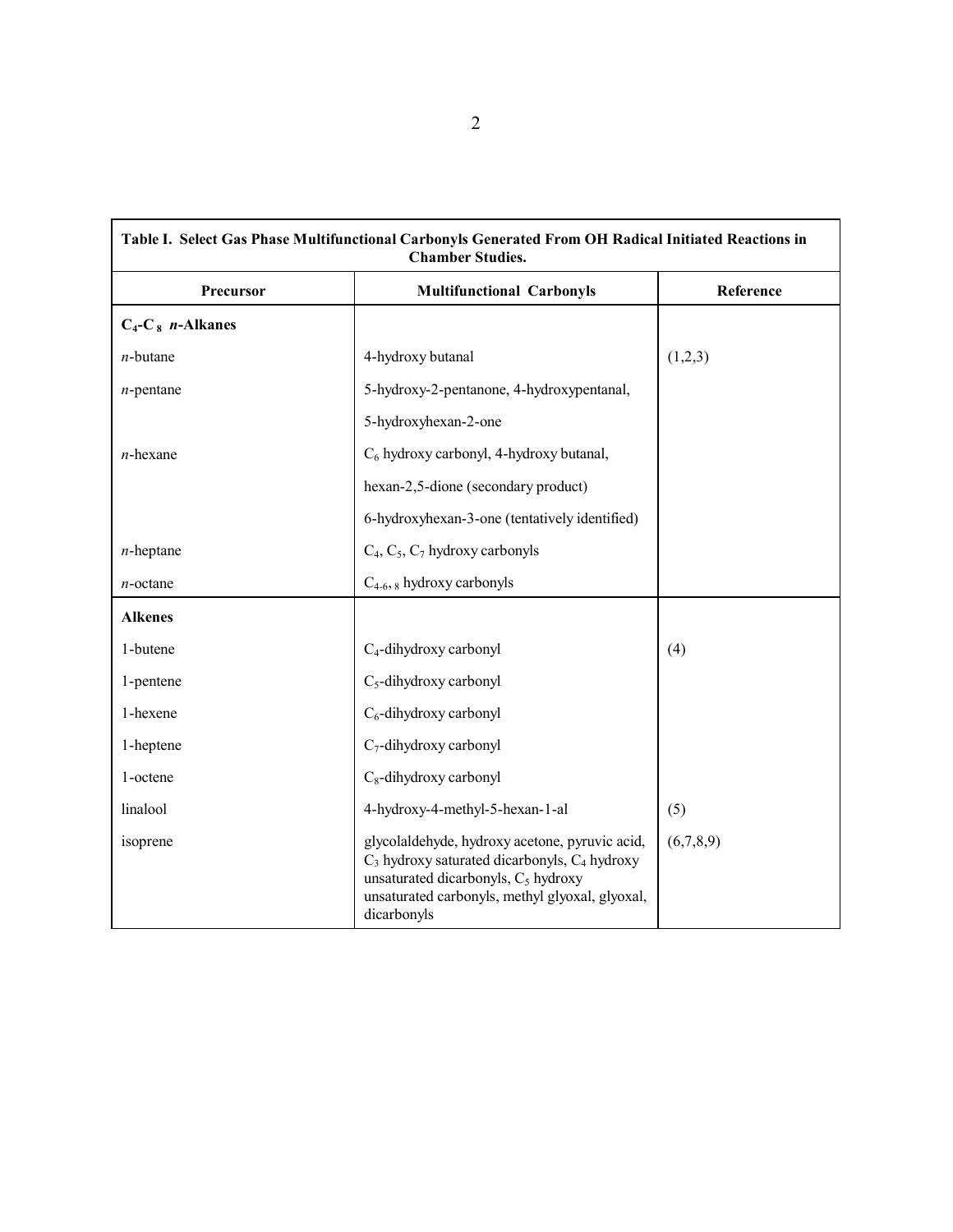|                         | Table I. Select Gas Phase Multifunctional Carbonyls Generated From OH Radical Initiated Reactions in<br><b>Chamber Studies (continued).</b>                                                                                                                                                                                                                                                          |         |
|-------------------------|------------------------------------------------------------------------------------------------------------------------------------------------------------------------------------------------------------------------------------------------------------------------------------------------------------------------------------------------------------------------------------------------------|---------|
| <b>Alkyl benzenes</b>   |                                                                                                                                                                                                                                                                                                                                                                                                      |         |
| toluene                 | glycolaldehyde, hydroxy acetone, benzaldehyde,<br>$C_6$ unsaturated hydroxy epoxy cyclic carbonyl,<br>glyoxal, methyl glyoxal, $C_7$ unsaturated epoxy<br>dicarbonyl, propanedial, butenedial, 4-oxo-2-<br>pentenal, C <sub>4</sub> hydroxy dicarbonyls, C <sub>3-5</sub> saturated<br>dicarbonyls or $C_{3-5}$ trione, $C_{3-4}$ hydroxy<br>carbonyls, C <sub>6</sub> unsaturated hydroxy carbonyls | (10,11) |
| $p$ -xylene             | 2-methyl butenedial, 4-oxo-2-pentenal, 3-<br>hexene-2,5-dione, $C_4$ hydroxy dicarbonyls, $C_{6-8}$<br>hydroxy unsaturated epoxy cyclic carbonyls                                                                                                                                                                                                                                                    |         |
| $m$ -xylene             | 2-methyl-butenedial, 4-oxo-2-pentanal, cis-2-<br>methyl-4-oxo-2-pentenal, C <sub>4</sub> hydroxy<br>dicarbonyls, $C_4$ hydroxy dicarbonyls, $C_{6-8}$<br>hydroxy unsaturated hydroxy carbonyls                                                                                                                                                                                                       |         |
| $o$ -xylene             | butenedial, 4-oxo-2-pentenal, C <sub>4</sub> hydroxy<br>dicarbonyls, C <sub>6-8</sub> hydroxy unsaturated epoxy<br>cyclic compounds                                                                                                                                                                                                                                                                  |         |
| 1,3,5-trimethylbenzene  | cis-2-methyl-4-oxo-2-pentenal, trans-2-methyl-<br>4-oxo-2-pentenal, C <sub>4</sub> hydroxy dicarbonyls, C <sub>6-8</sub><br>hydroxy unsaturated epoxy cyclic carbonyls                                                                                                                                                                                                                               |         |
| 1,2,4-trimethyl benzene | 2-methyl-butendial, 3-hexene-2,5-dione, trans-<br>2-methyl-4-oxo-pentenal, C <sub>4</sub> hydroxy<br>dicarbonyls, C <sub>6-8</sub> unsaturated epoxy cyclic<br>carbonyls                                                                                                                                                                                                                             |         |
| <b>Alcohols</b>         |                                                                                                                                                                                                                                                                                                                                                                                                      |         |
| 2,4-dimethyl-2-pentanol | 4-hydroxy-4-methyl-2-pentanone                                                                                                                                                                                                                                                                                                                                                                       | (2)     |
| 3,5-dimethyl-3-hexanol  | 4-hydroxy-4-methyl-2-pentanone                                                                                                                                                                                                                                                                                                                                                                       |         |
|                         | 4-hydroxy-4-methyl-2-pentanone                                                                                                                                                                                                                                                                                                                                                                       |         |
| $cis$ -3-hexen-1-ol     | 1,3-dihydroxy-4-hexanone                                                                                                                                                                                                                                                                                                                                                                             | (12)    |
| 2-methyl-3-buten-2-ol   | 2-hydroxy-2-methylpropanal, glycolaldehyde                                                                                                                                                                                                                                                                                                                                                           | (13)    |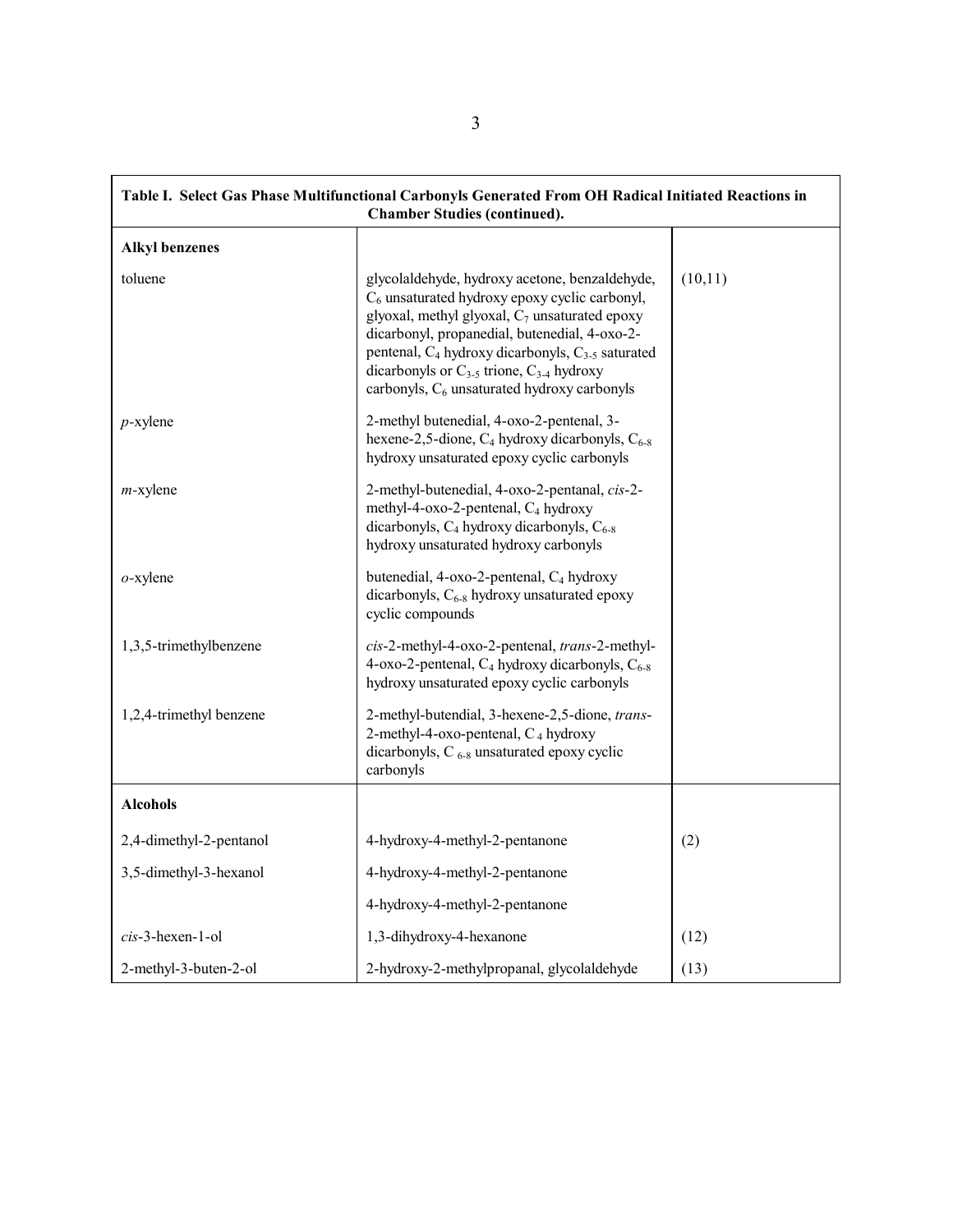#### **References Cited in Table I.**

- 1. E. S. C. Kwok, Arey, J, Atkinson, R., *J.Phys. Chem*. **100**, 214-219 (1996).
- 2. R. Atkinson, Aschmann, S. M., *Environ. Sci. & Technol*., **29**, 528-536 (1995).
- 3. J. Eberhard, Muller, C, Stocker, D. W., and Kerr, J. A. *Environ. Sci. & Technol*. **30**, 232-241 (1996).
- 4. E. S. C. Kwok, Atkinson, R., and Arey, J. *Environ. Sci. & Technol*. **30**., 1048-1052 (1996).
- 5. Y. Shu, Kwok, E. S. C., Tuazon, E. C., Atkinson, R., and Arey, J. *Environ. Sci. & Technol*. **31**, 896-904 (1997).
- 6. E. Tuazon, Atkinson, R. *International Journal of Chemical Kinetics* **22**, 1221-1226 (1990).
- 7. S. E. Paulson, Seinfeld, J. H., *Journal of Geophysical Research* **97**, 20, 703-20, 715 (1992).
- 8. E. S. C. Kwok, Atkinson, R., and Arey, J. *Environ. Sci. & Technol*. **29,** 2467-2469 (1995).
- 9. J. Yu, Jeffries, H. E., Le Lacheur, R. M. *Environ. Sci. & Technol*. **29**, 1923-1932 (1995).
- 10. J. Yu, Jeffries, H. E., Sexton, K. E., *Atmospheric Environment* **31**. 2261-2280 (1997).
- 11. J. Yu, Jeffries, H. E. *Atmospheric Environment* **31**. 2281-2287 (1997).
- 12. S. M. Aschmann, Shu, Y., Arey, J., Atkinson, R. *Atmospheric Environment* **31**, 3551-3560 (1997).
- 13. A. Alvorado, Tuazon, E. C., Aschmann, S. M., Arey, J., and Atkinson, R., *Atmospheric Environment*, submitted (1998).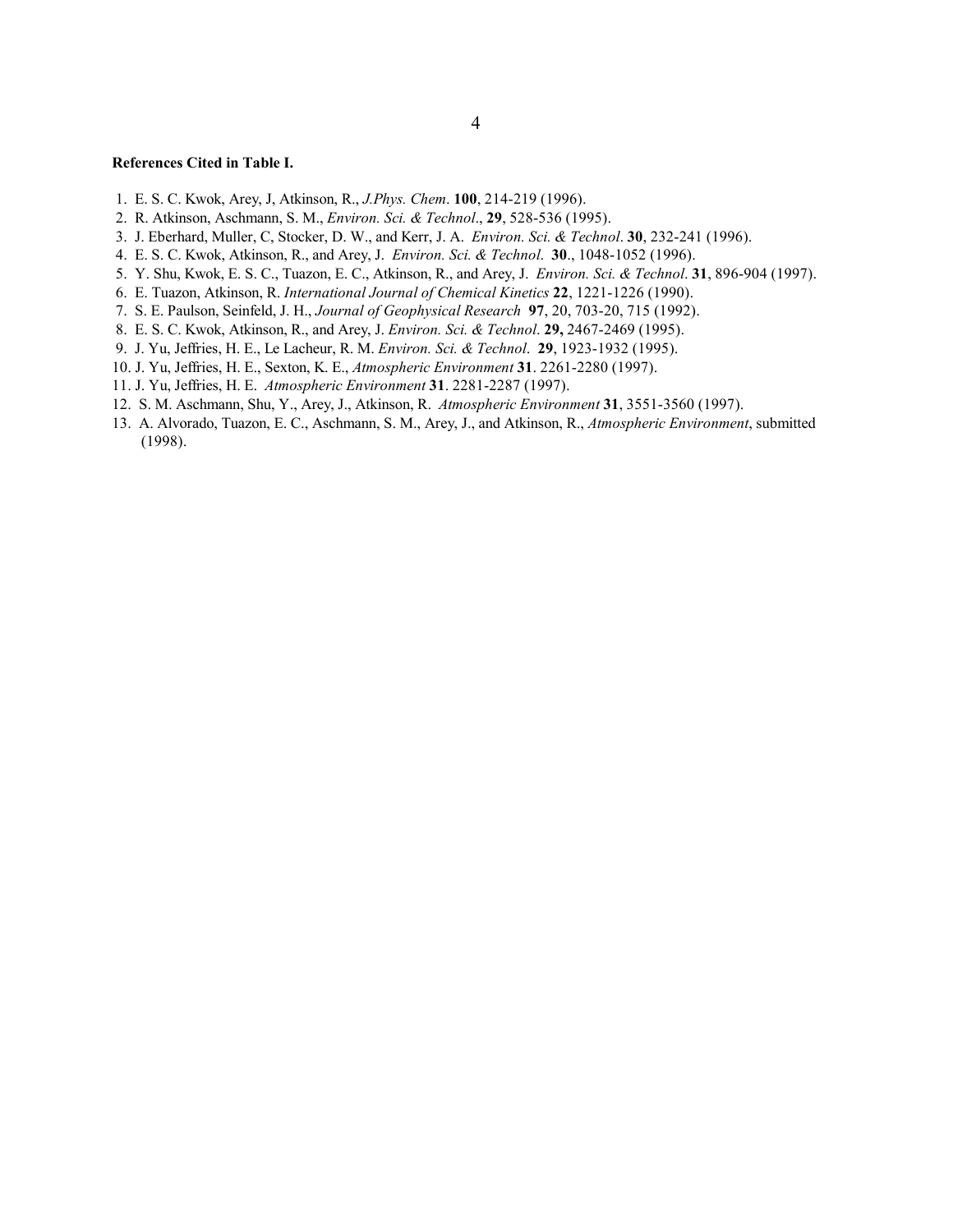and  $C_3$ ,  $C_4$  and  $C_6$  hydroxy carbonyls in ambient air. In 1993, Lee and Zhou (30) first reported the measurement of soluble carbonyls, including glycolaldehyde in air by using 2,4 dinitrophenylhydrazine (DNPH) derivatization and high performance liquid chromatography with UV/Vis detection. In subsequent studies they employed the method to measure glycolaldehyde, and other carbonyls including glyoxal, methyl glyoxal and formaldehyde in air (*23, 27, 28, 30, 31*). The DNPH method however cannot differentiate between α-hydroxycarbonyls and dicarbonyls. The absence of authentic standards for many hydroxy carbonyls also makes it impossible to identify compounds by using UV/Vis detection. Moreover, the method has not provided the measurement of most of the hydroxylated carbonyls identified by Yu *et al*. and Atkinson and co-workers in chamber studies.

 The primary objective of this work was to establish that methods utilized by Yu *et al*., 1995 (*8, 9*) and Chien *et al*., 1998 (*32*) to measure pentafluorobenzyl derivatives of carbonyls and carboxylic acids in chamber studies are suitable for field measurements. The power of the method lies in the generation of unique ions that facilitate molecular weight determinations. By observing the juxtaposition of  $(M+H)^+$  and  $(M+181)^+$  ions in the methane chemical ionization (CI) ion trap mass spectra, Yu *et al*., 1995, 1997 *(8,9)* identified novel carbonyl, dicarbonyl, oxo acid, hydroxy carbonyl and epoxy carbonyl photooxidation products of biogenic and anthropogenic hydrocarbons in chamber studies. In previous work, we utilized a combination of pentafluorobenzyl alcohol (PFBOH) and methane as chemical ionization reagents to effect the formation of the  $(M+181)^+$  ion. PFBOH/methane CI was critical to the identification of novel carboxylic acid intermediates of isoprene and toluene. Herein, we utilize PFBOH by itself as a chemical ionization reagent.

 We employed PFBHA filled impingers to sample air, and identified cabonyls and dicarbonyls in sample extracts by interpreting the electron-impact ionization (EI), methane CI and PFBOH CI ion trap mass spectra of PFBHA derivatives. In a similar fashion, we identified PFBHA-tri methyl silyl derivatives of hydroxy carbonyls generated by reacting the PFBHA derivatives with *bis* (trimethylsilyl) trifluoroacetamide (BSTFA). To our knowledge, this is the first study that applies pentafluorobenzyl derivatization along with ion trap mass spectrometry to field measurement of carbonyls, dicarbonyls, and hydroxy carbonyls. It is also the first report of 3-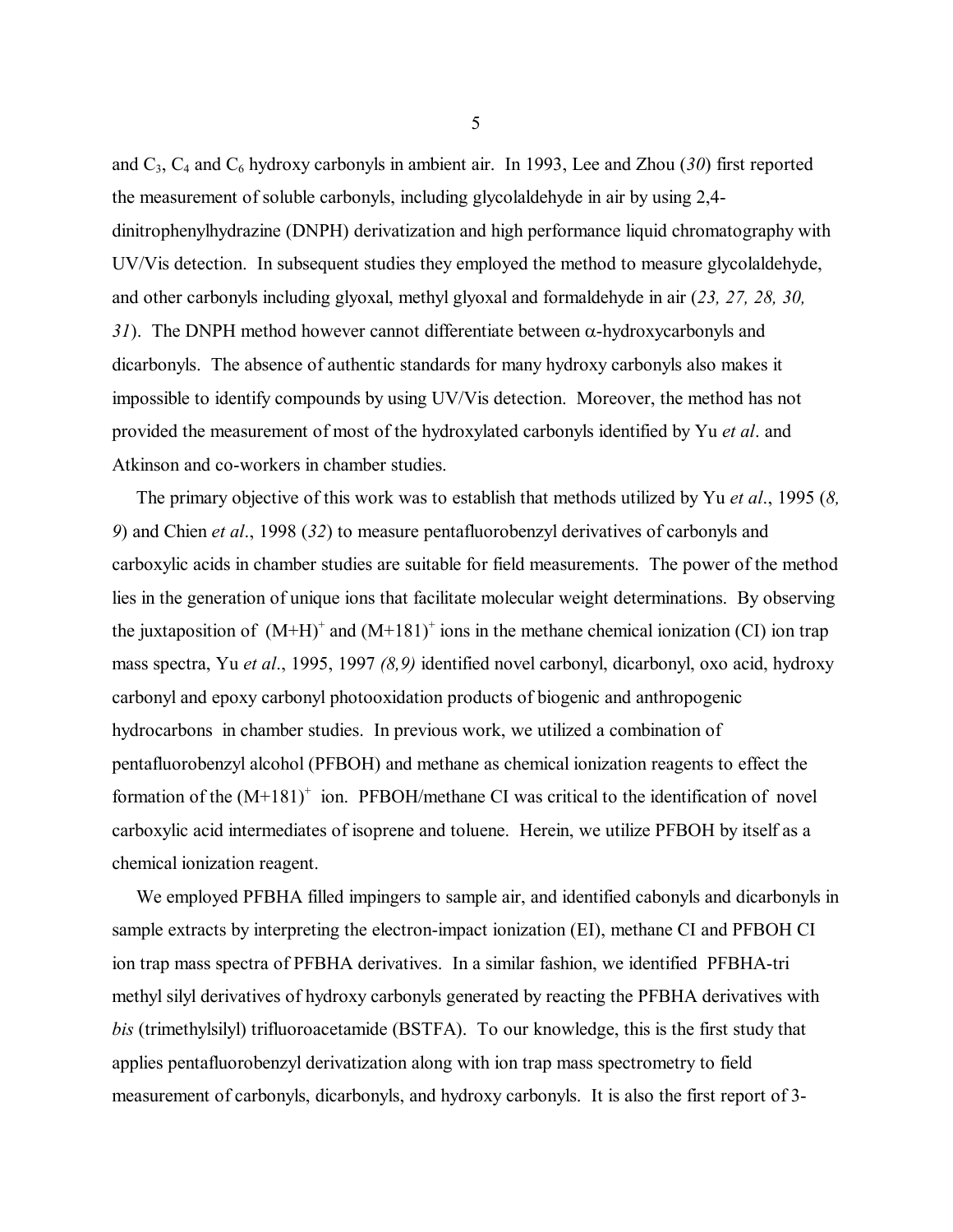<span id="page-16-0"></span>hydroxy-2-butanone and hydroxy acetone in ambient air. PFBOH CI was essential for unambiguous identification of hydroxy carbonyls and other carbonyls at the pptv level in the presence of co-eluting interferences, and methyl vinyl ketone, methacrolein, methyl glyoxal, glycolaldehyde and hydroxy acetone were quantified in Azusa, CA air.

#### **II. Materials and Methods**

 **Chemicals.** We employed *O*-(2,3,4,5,6-pentafluorobenzyl)-hydroxylamine hydrochloride (PFBHA) to derivatize the carbonyls, *bis* (trimethylsilyl) trifluoroacetamide (BSTFA), and N *tert*-butyl(dimethylsilyl)-N-methyltrifluoroacetamide (MTBSTFA) as silylation reagents. We obtained pentafluorobenzyl alcohol and authentic standards from Aldrich Chemical Co., Inc., Milwaukee, WI. We utilized HPLC- grade water, methyl- *tert-*butyl ether (MTBE) and concentrated sulfuric acid (Fisher Scientific, Fairlawn, NJ). Prior to sampling air in Azusa, CA, HPLC water was further purified by passing the water through a Norganic cartridge (Millipore Corporation, Bedford, MA) to remove organic contaminants. For the sampling that was conducted in Davis, CA, HPLC grade water was purified by distillation with KMnO4.

Sample Collection. We sampled air in Azusa, CA, an urban site located in the Pomona Valley, on September 23 and 24, 1997. On September 23, air was sampled from 1:00-4:00 p.m., and from 5:00-8:00 p.m. On September 24, we sampled from 1:00 p.m. to 5:00 p.m. We utilized four impingers in series to sample the air. This was necessary since we were unable to conduct experiments to determine breakthrough volumes prior to field sampling. Since few ambient measurements of hydroxy carbonyls exist, we were also uncertain about concentrations in ambient air, and thus the amount of air we needed to collect.

 We sampled air in Davis, CA on the roof of Meyer Hall on May 14, 1998 from 1:20-2:50 p.m and then from 3:10-6:15 p.m. We operated two sampling trains in parallel, each comprised of four impingers in series. Each impinger contained 0.10 mM of an aqueous solution of PFBHA prepared in purified HPLC grade water. We employed 400 mL impingers when sampling in Azusa, CA, and 10 mL impingers when sampling in Davis, CA. Potassium iodide (KI) scrubbers were placed in the airstream before the impingers to remove ozone. When sampling in Davis, CA,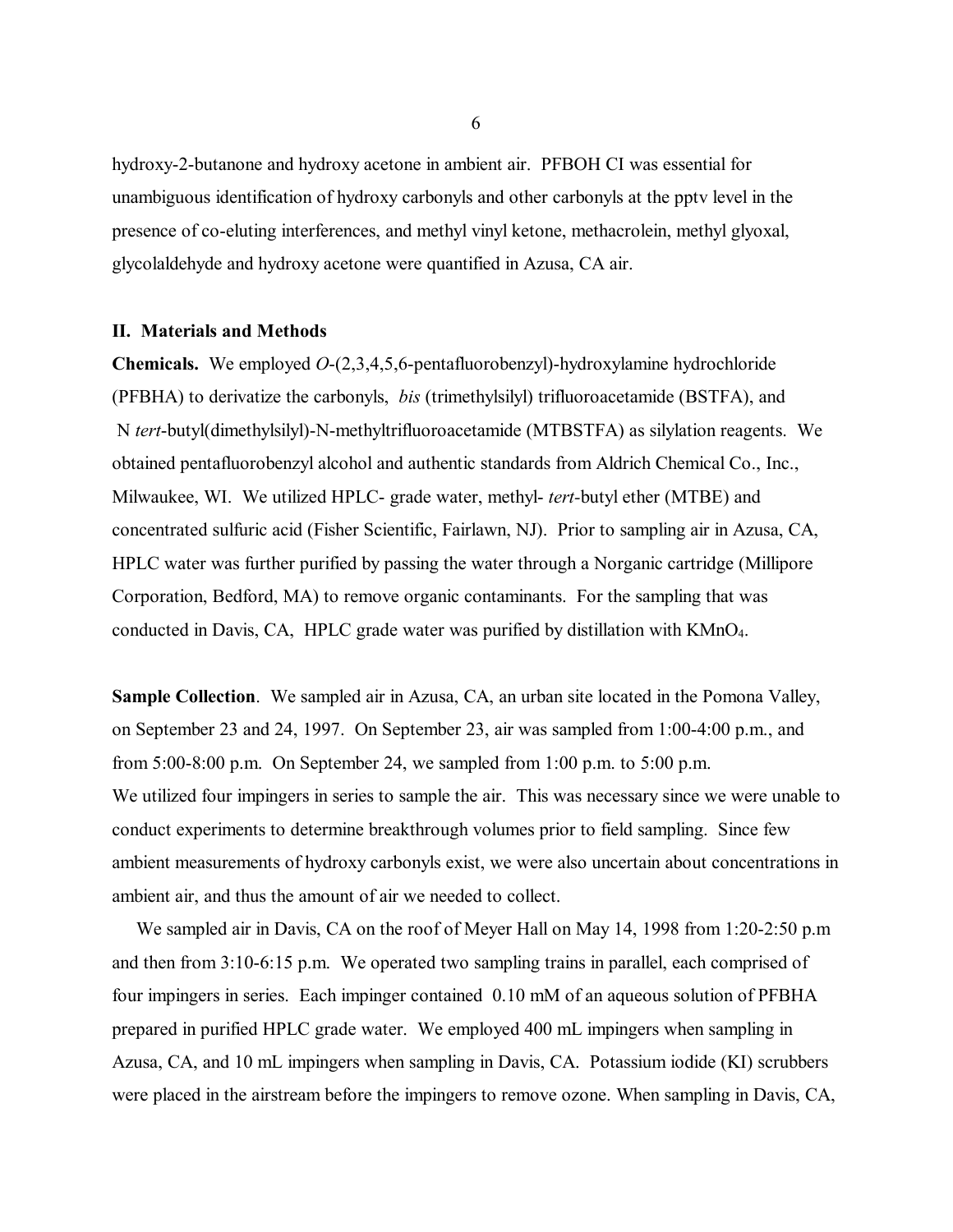with aluminum foil to prevent photolysis reactions from occurring in solution. we collected two samples in the absence of KI traps. The volume of air sampled in Azusa, CA was measured with the dry gas meter and corrected to standard conditions. The system was tested for leaks to ensure that losses of air did not contribute to greater than 10% of the flow. The impingers were immersed in an ice bath to minimize volatilization of the carbonyls, and covered

**Potassium Iodide (KI) Scrubbers**. We prepared KI traps by coating 1 m lengths of stainless steel tubing (1/4" o.d., 3/8" i.d.) with three volumes of a saturated KI solution. We dried the tubing with a stream of nitrogen and sealed the traps until used in the field. We established that the traps were capable of removing 99.5% of the ozone from a 1 ppm air standard sampled at a flow rate of 2 L/min prior to field sampling.

 $H<sub>2</sub>SO<sub>4</sub>$ . For the 400 mL samples, we extracted the derivatives from solution by using  $C<sub>8</sub>$  solid **Preparation of Samples and Field Blank**. The field blank was a 0.01 mM aqueous solution of PFBHA kept in an ice bath with the impingers during sampling. We added 1 Φg of 4 fluorobenzaldehyde, the internal standard to each sample, and the PFBHA was allowed to react with the analytes for 24 hours at room temperature. We acidified the solution with 5 mL 18 N phase cartridge (6 mL, 500 mg; Varian Associates, Sugarland, TX), and eluting the derivatives from the cartridges with 12 mL of methyl *tert*-butyl ether (MTBE). We extracted the PFBHA derivatives from 10 mL water by liquid-liquid extraction into MTBE. In both cases, we passed the extract through a  $Na<sub>2</sub>SO<sub>4</sub>$  chromatographic column (6 mm i.d. x 6.5 cm) to remove water, and reduced the volume to 475 ΦL by passing a gentle stream of nitrogen through the extract. We transferred a 200 ΦL aliquot to another vial, evaporated the solvent with nitrogen, and redissolved the extract in 200 ΦL of BSTFA. We evacuated air from the vial, sealed and heated to 42°C, and the BFTSFA was allowed to react with the PFBHA derivative at this temperature for 12 hours. (The chemical reactions that derivatize carbonyls and hydroxy carbonyls are presented in Figure I).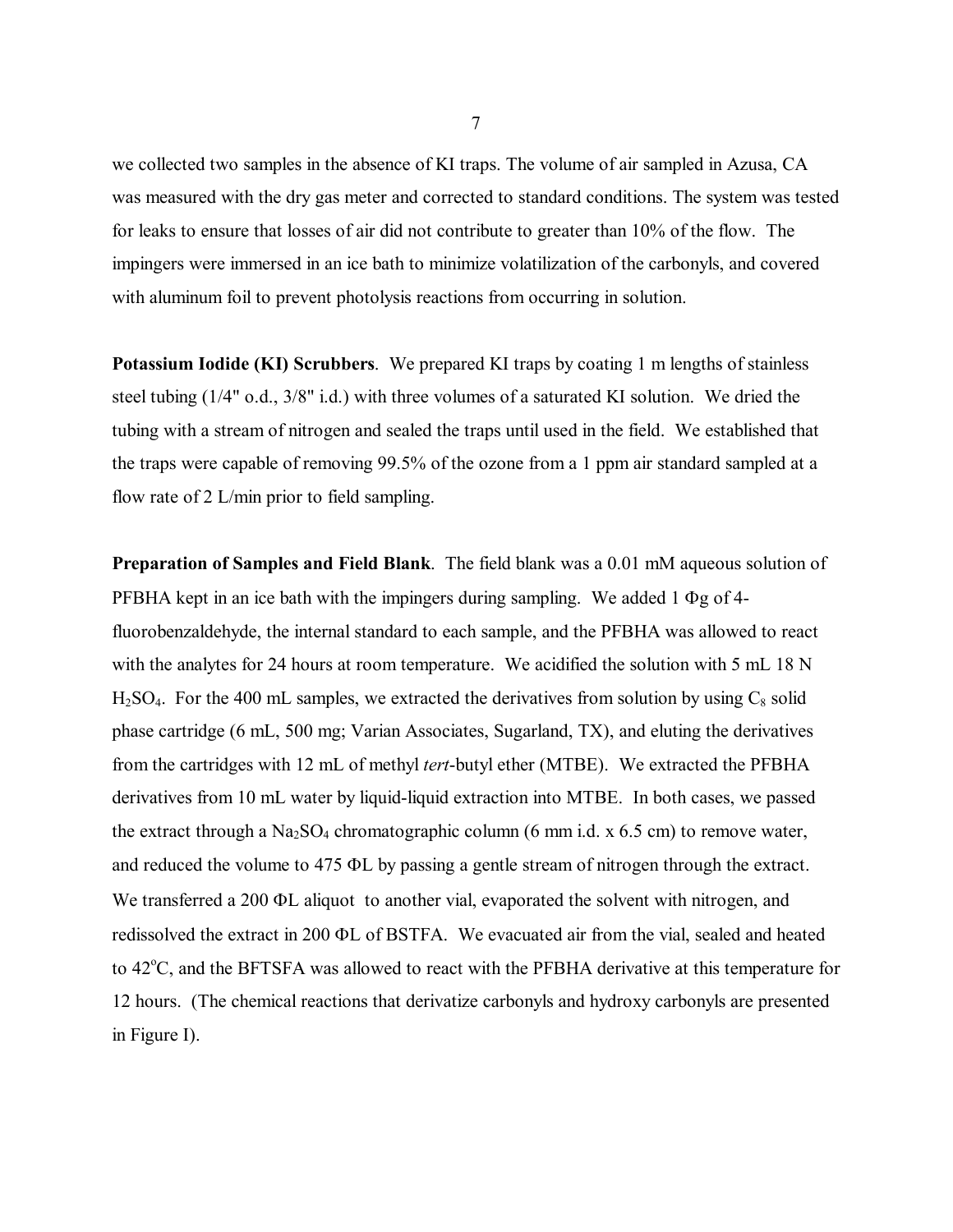

Figure I. Chemical Reactions Elucidating PFBHA Derivatization of Carbonyls and PFBHA/BSTFA Derivatization of Hydroxy Figure I. Chemical Reactions Elucidating PFBHA Derivatization of Carbonyls and PFBHA/BSTFA Derivatization of Hydroxy Carbonyls. (Note: PFBHA derivatization forms syn- and anti- oxime isomers). Carbonyls. (Note: PFBHA derivatization forms *syn*- and *anti*- oxime isomers).

**Derivatization of a Carbonyl with** *O***-(2,3,4,5,6-pentafluorobenzyl)-hydroxylamine (PFBHA)** 

Derivatization of a Carbonyl with O-(2,3,4,5,6-pentafluorobenzyl)-hydroxylamine (PFBHA)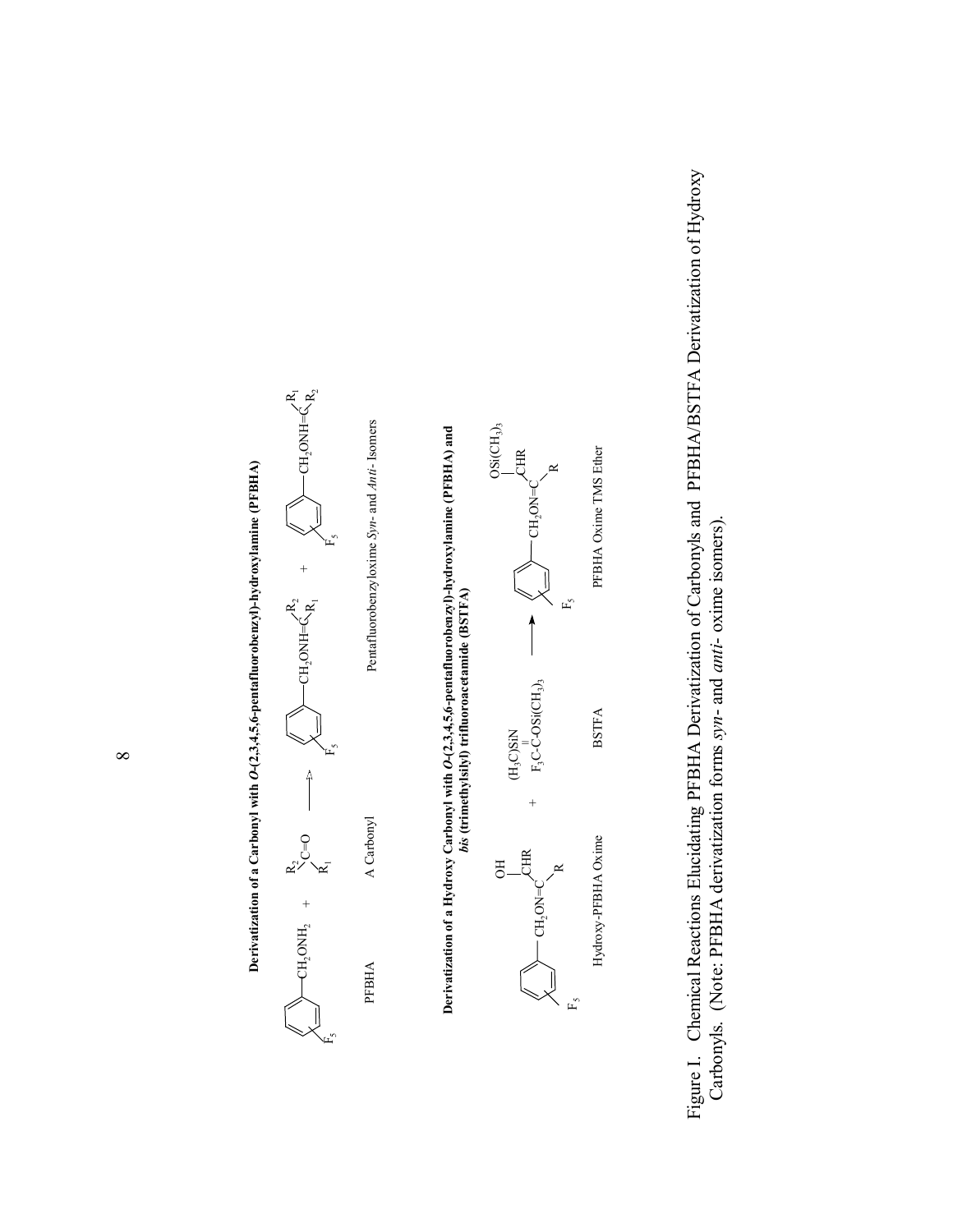<span id="page-19-0"></span>**Gas Chromatography/Ion Trap Mass Spectrometry (GC/ITMS)**. We identified and quantified the carbonyls and hydroxy carbonyls by using a Varian Star 3400 CX gas chromatograph with a programmable injector interfaced to a Saturn 2000 ion trap mass spectrometer. We employed a RTX-5MS chromatographic column (60m, 0.32 mm i.d., 0.25 Φm film thickness). The oven of the gas chromatograph was held at  $69^{\circ}$ C for 1 minute. The temperature was then increased to 100 $^{\circ}$ C at a rate of 5 $^{\circ}$ C/min., and then 320 $^{\circ}$ C at a rate of 10°C/min., and held at 320°C for 4 minutes. We set the injector temperature to increase from  $280^{\circ}$ C to  $320^{\circ}$ C at  $180^{\circ}$ C/min.

Electron-impact ionization experiments were conducted at an ion trap temperature of  $200^{\circ}$ C, a filament current of 10 µamps, and a target value that ranged from 19,000-44,000 with an ionization time of 25 ms. The mass spectra was obtained over a mass range of 50 to 650 amu. For methane chemical ionization, the methane pressure was set so that the ratio of  $m/z$  17:29 was about 1:1. We employed a filament current of 10  $\mu$ amps and an ion source temperature of 150°C. The target value was optimized to  $10<sup>5</sup>$  gain prior to the onset of analysis and varied from 10,000 to 28,000. The pentafluorobenzyl alcohol (PFBOH) chemical ionization was introduced into the mass spectrometer by a method similar to that of Chien *et al*., 1998 (*32*).

#### **III. Results and Discussion**

#### **Comparison of Sensitivity and Chromatography for PFBHA and PFBHA/BSTFA**

derivatives. We observed poor chromatography, and hence sensitivity in measuring PFBHA derivatives of hydroxy carbonyls. Subsequent efforts to address this problem by silylating the hydroxyl group on the PFBHA derivatives with N-(*tert*-butyldimethylsilyl)-Nmethyltrifluoroacetamide (MTBSTFA ) as described in previous research (*33*) proved unsatisfactory due to poor derivatization yields. We began utilizing *bis* (trimethylsilyl) trifluoroacetamide (BSTFA) as a silylating reagent after learning that Yu *et al*., 1998 (*34*) were developing a similar approach to identify multifunctional carbonyls.

 We demonstrate the improvements in chromatography and sensitivity that is achieved by silylating PFBHA derivatives of hydroxy carbonyls and oxo acids with BSTFA in Figure II. The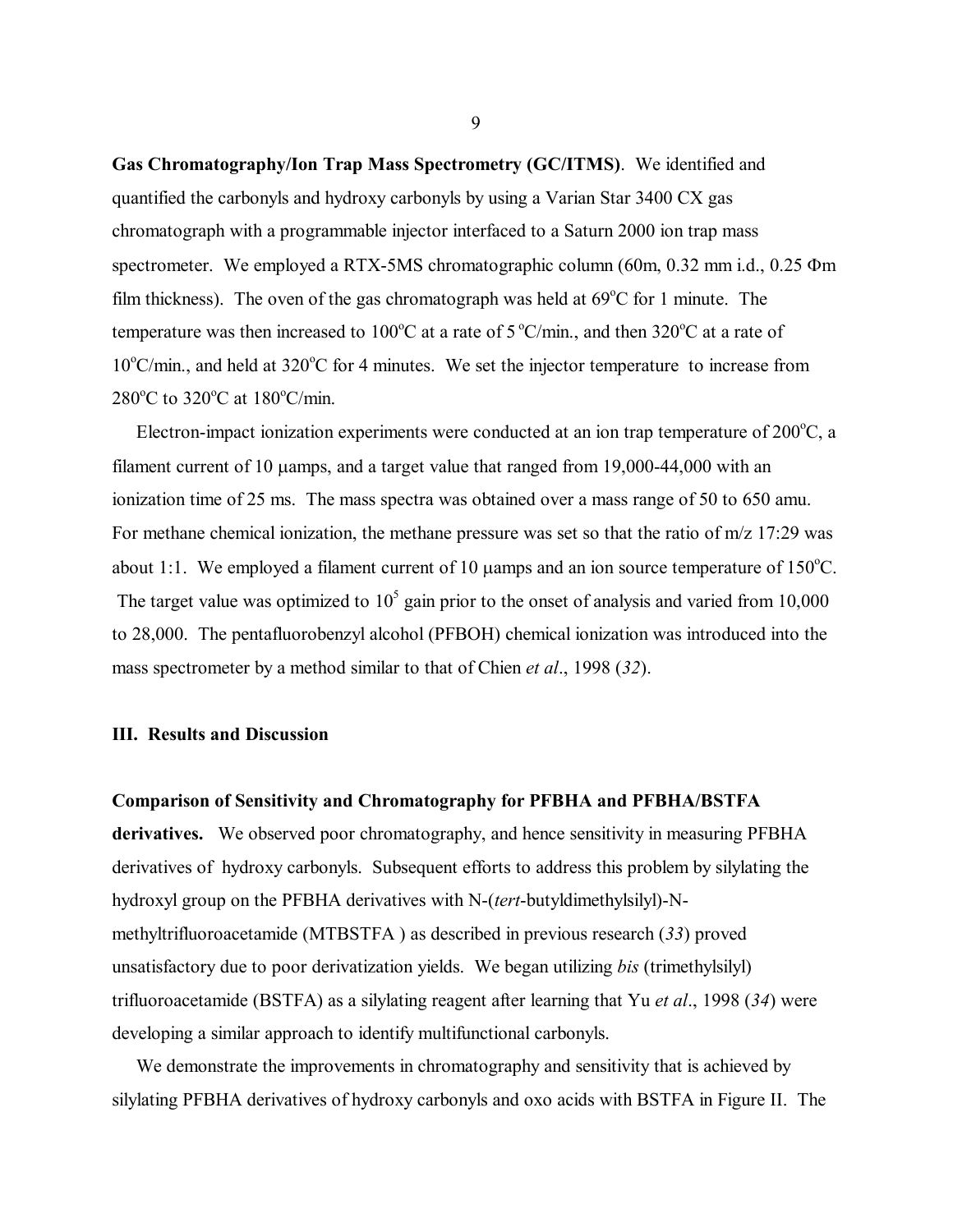

Figure II. A Comparison of the Chromatography for a Mixture of PFBHA and PFBHA/BSTFA Derivatives.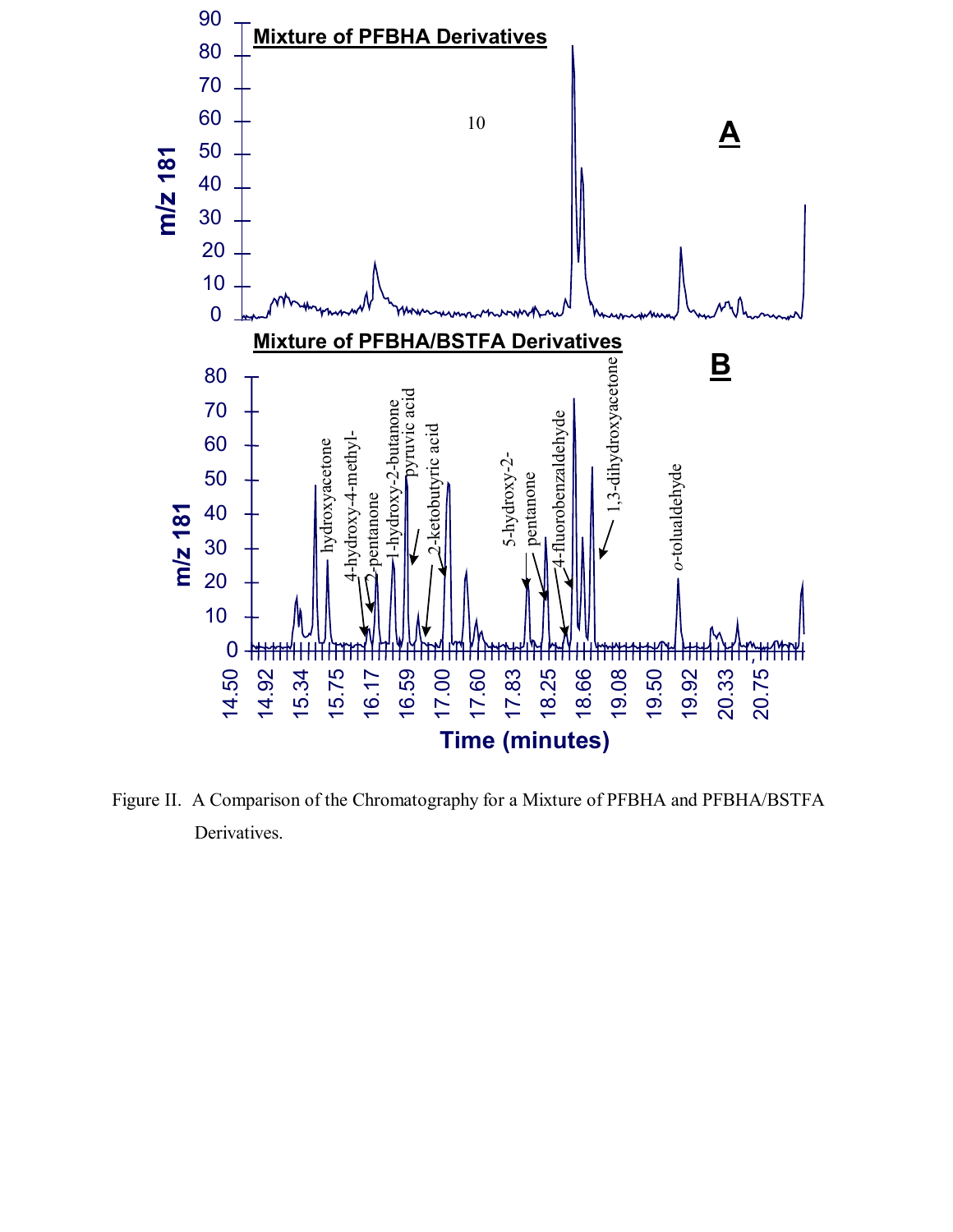top (A) chromatogram was obtained from the analysis of 500 pg standard of PFBHA derivatives of model hydroxylated carbonyls. The bottom (B) chromatogram was obtained from analysis of the same standard after the PFBHA derivatives were reacted with BSTFA. For certain compounds, the *syn*- and *anti*- pentafluorobenzyloxime isomers are resolved as evident by two gas chromatographic peaks. For other compounds, we assume co-elution of the isomers due to the presence of only one gas chromatographic peak.

 The PFBHA derivatives of the hydroxy carbonyls and oxo acids were not detected, whereas excellent chromatography and a signal:noise of 5:1 to 34:1 was accomplished after the derivatives were reacted with BSTFA. We also discovered that the intensity of  $(M+H)^+$  and  $(M+181)^+$  ions critical for molecular weight for PFBHA/BSTFA derivatives is greater than for pentafluorobenzyl derivatives of oxo acids. In past work, we derivatized the hydroxyl group of oxo acids with pentafluorobenzyl bromide (PFB), but identification of unknown compounds may be difficult as indicated by the low intensity ( $\leq 10\%$ ) of the  $(M+H)^+$  and  $(M+181)^+$  ions in the methane CI mass spectra of PFB derivatives of glyoxylic acid, pyruvic acid and keto butyric acid. We enhanced the intensity of the molecular and *pseudo*- molecular ions by using PFBHA/BSTFA derivatization and methane or PFBOH CI ion trap mass spectrometry. This enhancement is exemplified in Figure III which presents a comparison of PFBOH CI ion trap mass spectra for pentaflurobenzyl and PFBHA/BSTFA derivatives of pyruvic acid. The  $(M+H)^+$  and  $(M+181)^+$  ions are not evident in the PFBOH CI ion trap mass spectra of the pentafluorobenzyl derivative, whereas these ions are >80% relative intensity in the PFBOH mass spectra of the PFBHA/BSTFA derivative. We therefore suggest derivatization of hydroxy carbonyls and oxo acids with PFBHA and BSTFA due to the excellent chromatography, and improved sensitivity that is achieved, as well as the presence of high intensity molecular ions in the methane and PFBOH CI mass spectra that the combination of these reagents affords.

**Effect of Ionization Mode on Generation of Molecular and** *Pseudo***- Molecular Ions.** We explored PFBOH as a reagent to effect the formation of molecular and *pseudo*- molecular ions by comparing the EI, methane CI and PFBOH CI mass spectra of model compounds (See Table II). As expected from previous work (8, 33, 35), the m/z 181 fragment ion  $(C_6F_5CH_2)^+$  is the base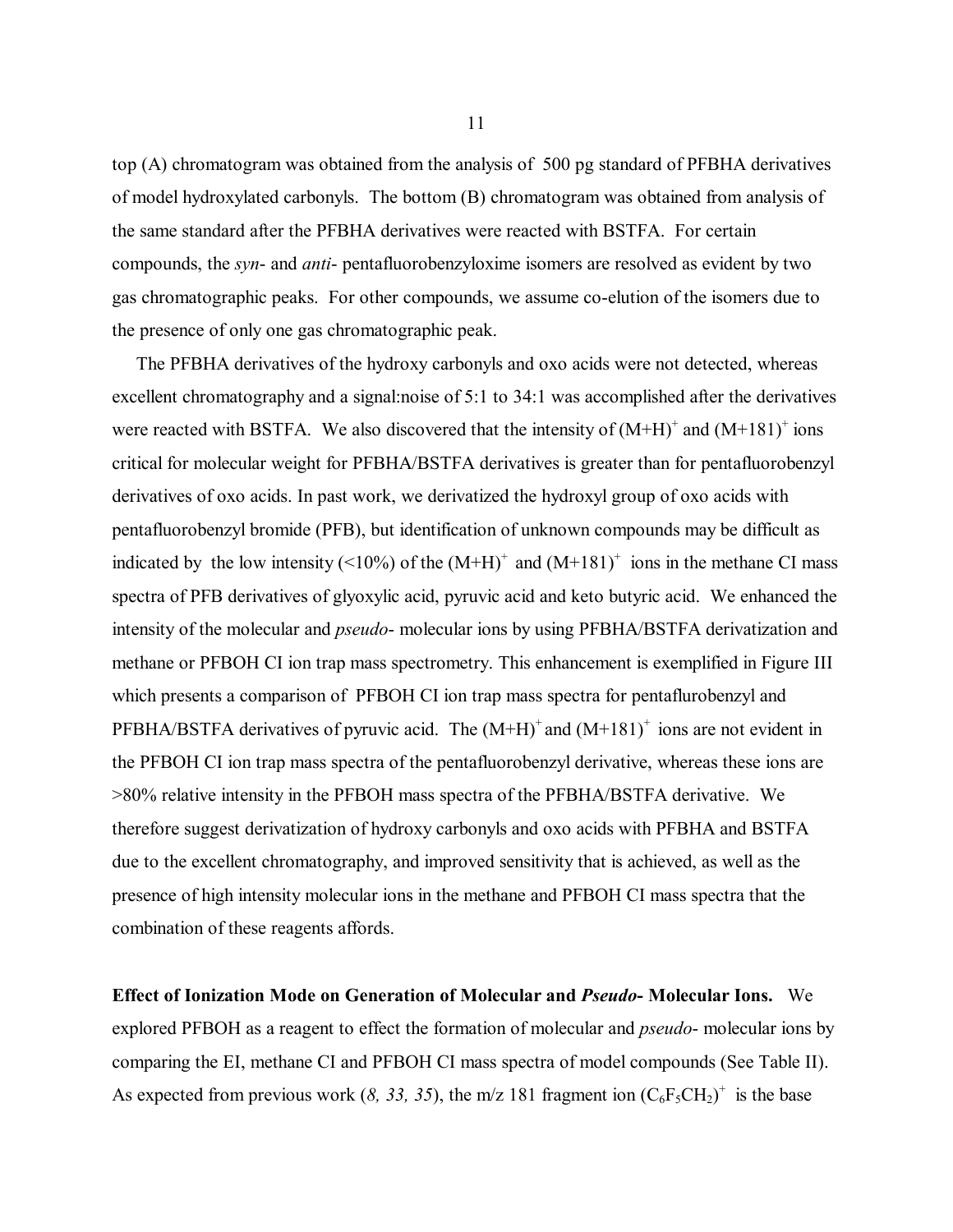<span id="page-22-0"></span>

Figure III. A Comparison of PFBOH Chemical Ionization Ion Trap Mass Spectra of PFBBr (A) and PFBHA/BSTFA (B) Derivatives of Pyruvic Acid.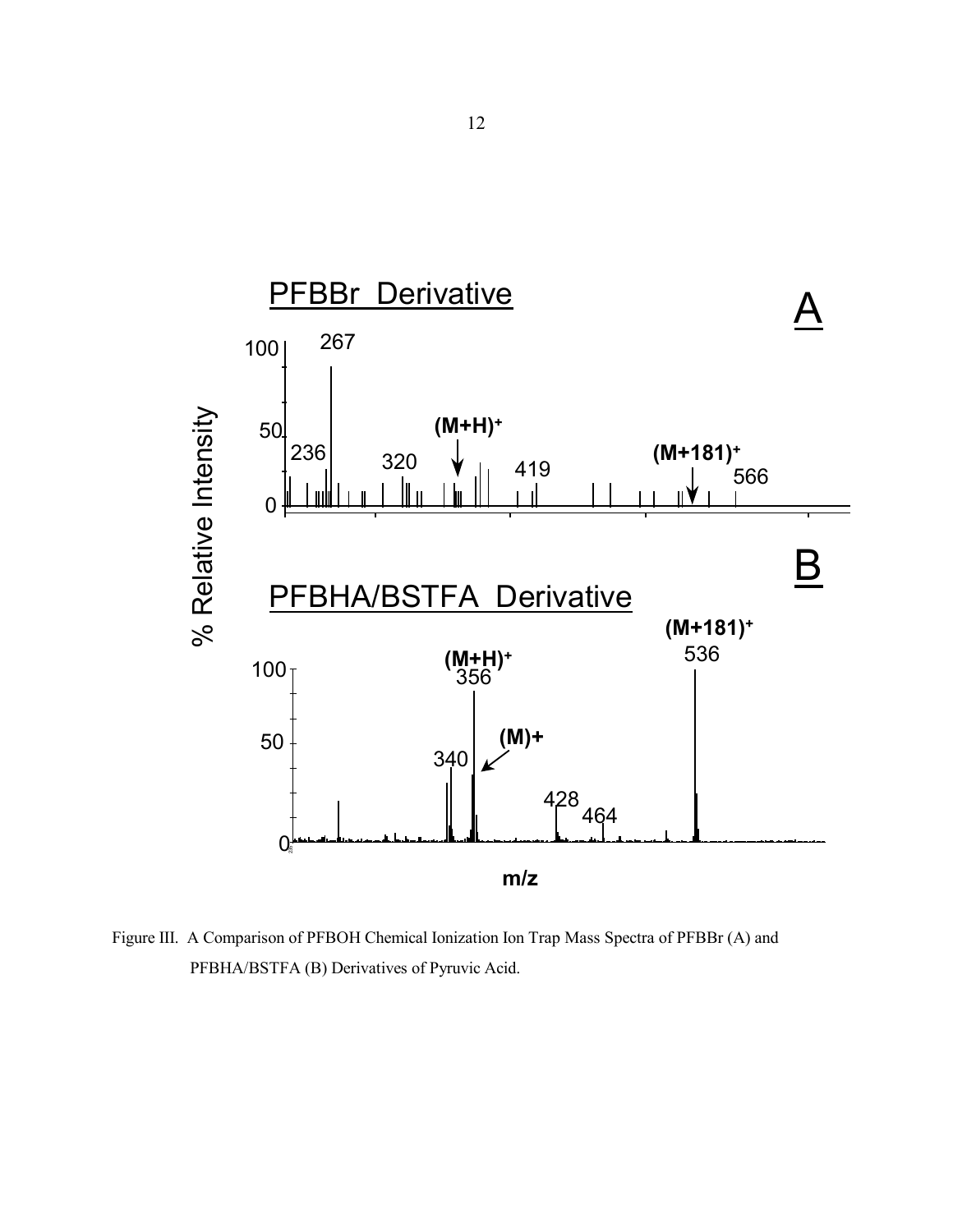peak in the EI mass spectra of the PFBHA derivatives, and little structural information is evident in the mass spectra. Functional group information can be gleaned from the EI mass spectra of PFBHA/BSTFA derivatives. The base peak in the EI mass spectra of the PFBHA/BSTFA derivatives can either be a  $(M-CH<sub>3</sub>)<sup>+</sup>$  fragment ion, the m/z 181 pentafluorobenzyl ion or a fragment ion at m/z 73  $\left[Si(CH_3)_3\right]^+$ . The  $(M-CH_3)^+$  ion or the ion at m/z 73 is typically 40-100% relative intensity. Hence, the m/z 181 establishes the presence of a carbonyl moiety; the ion at m/z 73 indicates the presence of a hydroxyl or carboxyl group; and the  $(M-CH<sub>3</sub>)<sup>+</sup>$  fragment ion can indicate the molecular weight of the derivative.

 Also as expected from previous work, methane chemical ionization promotes the generation of  $(M+H)^+$  ions. These ions are often the base peak, but if not, they are present at high relative intensities as indicated by relative intensities of 16-92% for glyoxal, methyl glyoxal and hydroxy acetone. Low intensity  $(10\%) (M-H)^{+}$ ,  $(M)^{+}$  and  $(M+181)^{+}$  ions are also present in the methane chemical ionization mass spectra. Molecular weight determinations of PFBHA and PFBHA/BSTFA derivatives can be made by observing the juxtaposition of these molecular and *pseudo*- molecular ions.

PFBOH enhances the relative intensity of the  $(M-H)^{+}$ ,  $(M)^{+}$ ,  $(M+H)^{+}$  and  $(M+181)^{+}$  ions compared to the methane CI ion trap mass spectra for the PFBHA and PFBHA/BSTFA derivatives. For glyoxylic acid, the relative intensities intensity in the methane CI spectra  $(M)^+$ ,  $(M+H)^+$  and  $(M+181)^+$  ions are 2, 11, and 0.2% compared to 38, 89 and 96%, respectively in the PFBOH chemical ionization mass spectra.

 In summary, the EI, methane CI and PFBOH CI complement each other. For PFBHA derivatives of aldehydes and ketones, the m/z 181 ion in the EI mass spectra establishes the presence of a carbonyl moiety. Molecular and *pseudo*- molecular ions are present in the methane chemical ionization mass spectra which are enhanced when PFBOH is employed as a chemical ionization reagent. For PFBHA/BSTFA derivatives of hydroxy carbonyls, and oxo acids, the m/z 181 ion in the EI mass spectra demonstrates the presence of a carbonyl moiety, and the ion at m/z 73 indicates a hydroxy or carboxy moiety on the molecule. The  $(M-CH<sub>3</sub>)$ <sup>+</sup> ion, which is generally the most abundant and highest mass ion indicates the molecular weight of the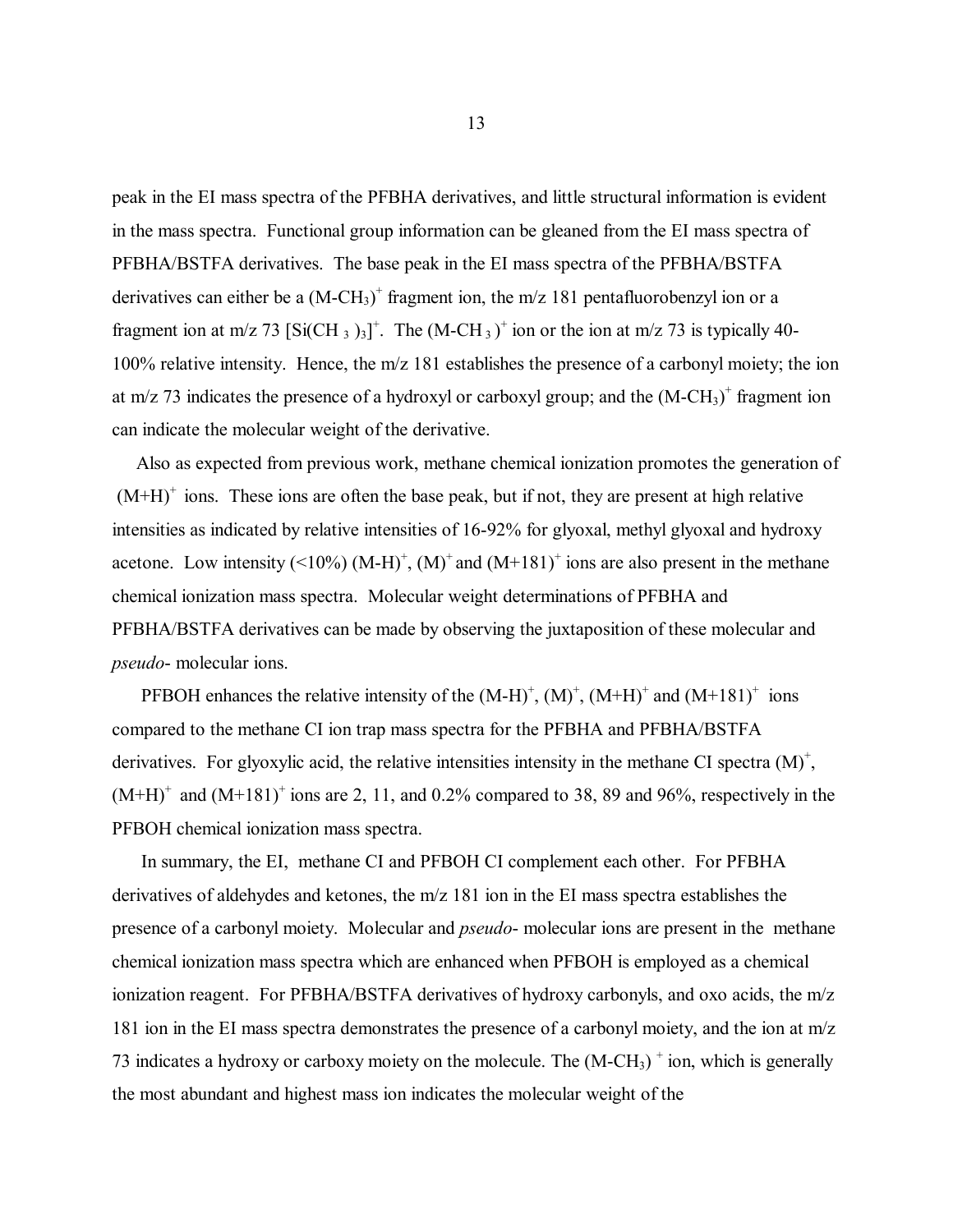| Table II. The Effect of Ionization Mode on Production of Molecular and Pseudo-Molecular Ions for PFBHA and<br>PFBHA/BSTFA Derivatives of Carbonyls. |                           |                              |                |                |                |                 |
|-----------------------------------------------------------------------------------------------------------------------------------------------------|---------------------------|------------------------------|----------------|----------------|----------------|-----------------|
| <b>Compound</b> (molecular                                                                                                                          | <b>Mode of Ionization</b> | % Relative Intensity of Ions |                |                |                |                 |
| weight of the derivative)                                                                                                                           |                           |                              |                |                |                |                 |
|                                                                                                                                                     |                           | $(M-H)^+$                    | $(M)^+$        | $(M+H)^+$      | $(M+181)^+$    | Other           |
| <b>PFBHA Derivative</b>                                                                                                                             |                           |                              |                |                |                |                 |
| Acetaldehyde (239)                                                                                                                                  | Electron-Impact           |                              | 0.9            |                | 0.3            | $m/z$ 181 (100) |
|                                                                                                                                                     | Methane CI                | 1.0                          | 5.0            | 100.0          | 4.0            |                 |
|                                                                                                                                                     | PFBOH CI                  | 1.0                          | 19.0           | 76.0           | 100            |                 |
| Acetone (253)                                                                                                                                       | Electron-Impact           |                              | 7.0            |                | $\blacksquare$ | $m/z$ 181 (100) |
|                                                                                                                                                     | Methane CI                | 3.0                          | 4.0            | 100.0          | $\blacksquare$ |                 |
|                                                                                                                                                     | PFBOH CI                  | 15.0                         | 100.0          | 84.0           | $\blacksquare$ |                 |
| Methacrolein (265)                                                                                                                                  | Electron-Impact           |                              | 14.0           | $\blacksquare$ | 4.0            | $m/z$ 181 (100) |
|                                                                                                                                                     | Methane CI                | 3.0                          | 5.0            | 100.0          | 0.2            |                 |
|                                                                                                                                                     | PFBOH CI                  | 19.0                         | 100.0          | 54.0           | 66             |                 |
| Methyl Vinyl Ketone (265)                                                                                                                           | Electron-impact           |                              | 2.0            |                | 0.4            | $m/z$ 181 (100) |
|                                                                                                                                                     | Methane CI                | 7.0                          | 7.0            | 100.0          | 0.1            |                 |
|                                                                                                                                                     | PFBOH CI                  | 60.0                         | 100.0          | 49.0           | 47             |                 |
| Glyoxal (448)                                                                                                                                       | Electron-Impact           |                              | 17.0           | 0.1            | $\blacksquare$ | $m/z$ 181 (100) |
|                                                                                                                                                     | Methane CI                |                              | 0.1            | 16.0           | 2.0            |                 |
|                                                                                                                                                     | PFBOH CI                  | 7.0                          | 100            | 73.0           | 13.0           |                 |
| Methyl Glyoxal (462)                                                                                                                                | Electron-Impact           | $\frac{1}{2}$                | 3.0            | $\blacksquare$ | 0.2            | $m/z$ 181 (100) |
|                                                                                                                                                     | Methane CI                | 0.2                          | $\blacksquare$ | 32.0           | 0.5            |                 |
|                                                                                                                                                     | PFBOH CI                  | 3.0                          | 32.0           | 81.0           | 15.0           |                 |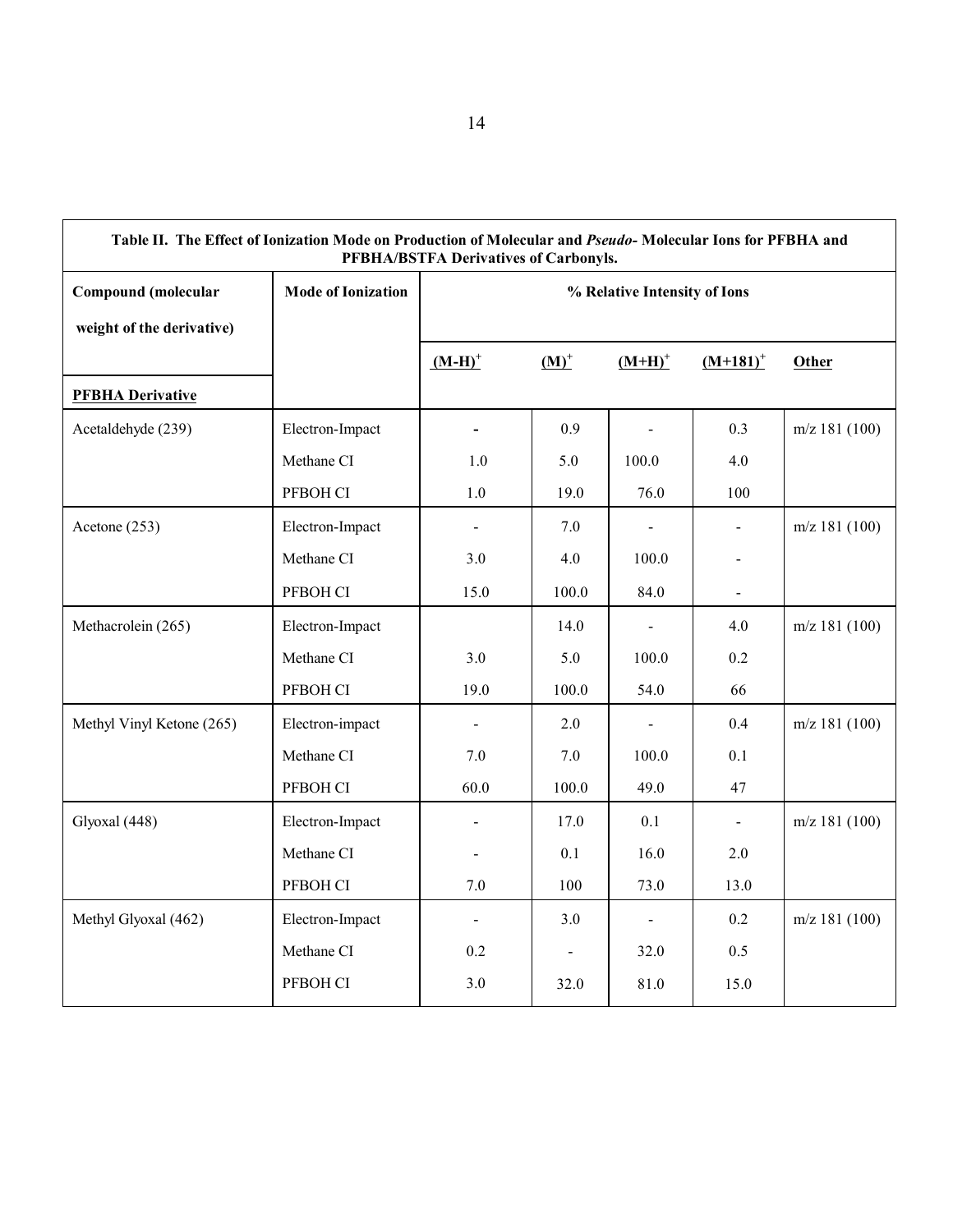| Table II. The Effect of Ionization Mode on Production of Molecular and <i>Pseudo-</i> Molecular Ions for PFBHA and PFBHA/BSTFA Derivatives of Carbonyls (continued). |                           |                              |         |           |                |                                |
|----------------------------------------------------------------------------------------------------------------------------------------------------------------------|---------------------------|------------------------------|---------|-----------|----------------|--------------------------------|
| Compound (molecular                                                                                                                                                  | <b>Mode of Ionization</b> | % Relative Intensity of Ions |         |           |                |                                |
| weight of the derivative)                                                                                                                                            |                           |                              |         |           |                |                                |
|                                                                                                                                                                      |                           | $(M-H)^+$                    | $(M)^+$ | $(M+H)^+$ | $(M+181)^+$    | Other                          |
| <b>PFBHA/BSTFA</b>                                                                                                                                                   |                           |                              |         |           |                |                                |
| <b>Derivatives</b>                                                                                                                                                   |                           |                              |         |           |                |                                |
| Hydroxy acetone (345)                                                                                                                                                | Electron-Impact           |                              |         |           |                | $m/z$ 181 (100); $m/z$ 73 (83) |
|                                                                                                                                                                      | Methane CI                | 4.0                          | 6.0     | 92.0      | 3.0            |                                |
|                                                                                                                                                                      | PFBOH CI                  | 13.0                         | 7.0     | 66.0      | 7.0            |                                |
| Pyruvic acid (355)                                                                                                                                                   | Electron-Impact           | $\overline{\phantom{a}}$     | 1.0     | 1.0       |                | $m/z$ 181 (100); $m/z$ 73 (50) |
|                                                                                                                                                                      | Methane CI                | 1.0                          | 5.0     | 100.0     |                |                                |
|                                                                                                                                                                      | PFBOH CI                  | 15.0                         | 39.0    | 88.0      | 100.0          |                                |
| 2-Keto butyric acid (369)                                                                                                                                            | Electron-Impact           |                              | 1.0     |           | $\blacksquare$ | m/z 181 (100); m/z 73 (70)     |
|                                                                                                                                                                      | Methane CI                | 9.0                          | 9.0     | 100.0     | 0.4            |                                |
|                                                                                                                                                                      | PFBOH CI                  | 20.0                         | 89.0    | 38.0      | 96             |                                |
| Glyoxylic acid (341)                                                                                                                                                 | Electron-Impact           |                              | 10.0    | $1.0\,$   |                | $m/z$ 181 (66); $m/z$ 73 (100) |
|                                                                                                                                                                      | Methane CI                | $\blacksquare$               | $2.0\,$ | 11.0      | $0.2\,$        |                                |
|                                                                                                                                                                      | PFBOH CI                  | $20.0$                       | 38.0    | 89.0      | 96.0           |                                |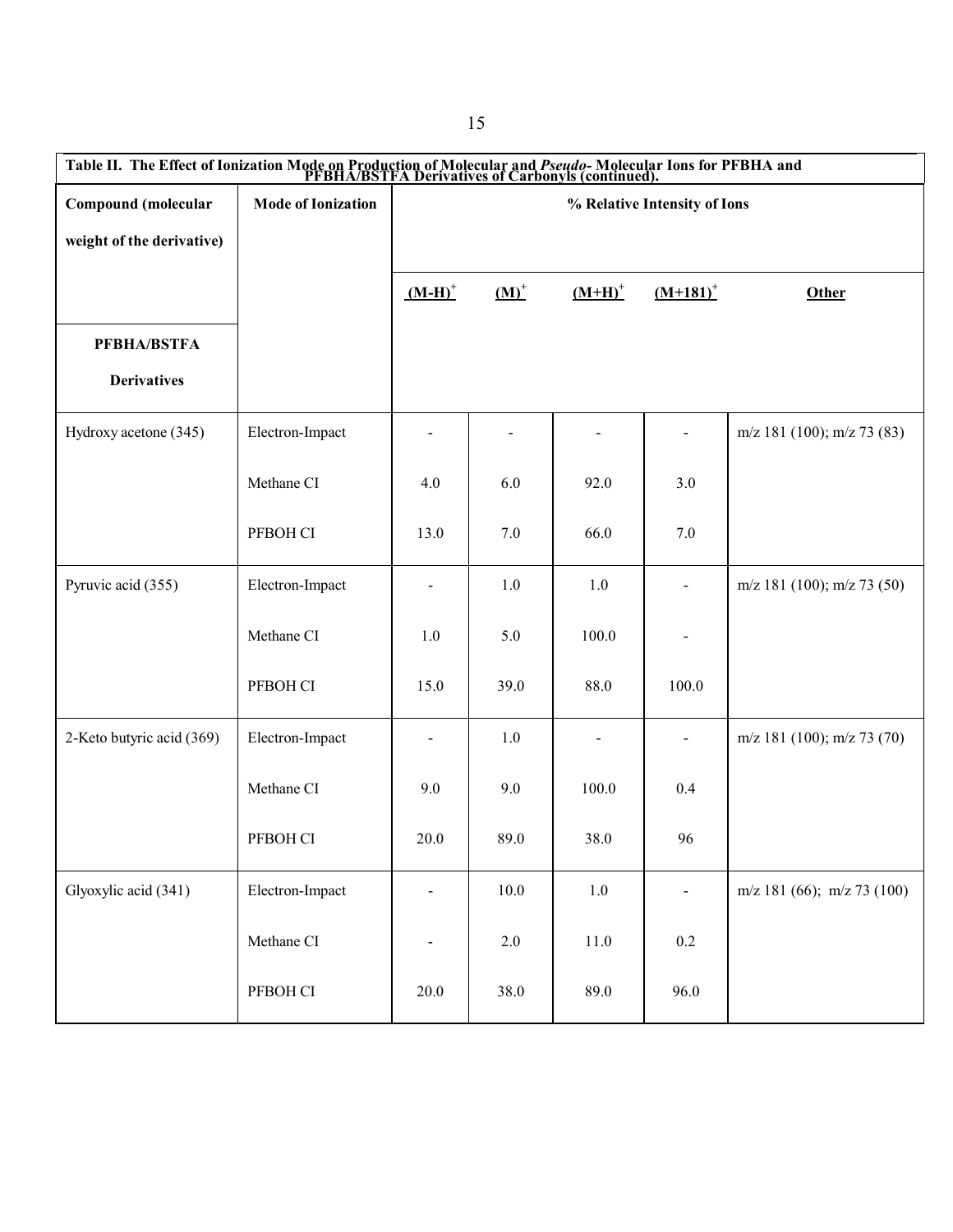derivative. As in the mass spectra of the PFBHA derivatives, molecular and *pseudo*- molecular ions are present in the methane chemical ionization mass spectra which are enhanced when PFBOH is employed as a chemical ionization reagent. In certain cases, such as for glyoxylic acid, in which the increase in the intensity of the  $(M-H)^{+}$ ,  $(M)^{+}$ ,  $(M+H)^{+}$  and  $(M+181)^{+}$  ions is substantial, PFBOH chemical ionization may be preferred over methane chemical ionization.

**Identification of Carbonyls**. We identified methyl vinyl ketone, methacrolein, methyl glyoxal, glycolaldehyde and hydroxy acetone in sample extracts collected in Azusa, CA. In sample extracts collected in Davis, CA, we identified methacrolein, methyl vinyl ketone, 3-hydroxy-2 butanone, and hydroxy acetone. Although 2,3-butanedione and glyoxal were also identified in Davis air, the higher concentration of these compounds in samples collected in the absence of KI scrubbers compared to those collected in the presence of KI scrubbers indicate that these compounds may be formed by the oxidation of other species.

 Methyl vinyl ketone, methacrolein, methyl glyoxal, glycolaldehyde, and hydroxy acetone are photooxidation products of isoprene, and methyl glyoxal, glycolaldehyde and hydroxy acetone are photooxidation products of alkyl benezenes (*6, 8-12, 36*). Few ambient measurements exist of methacrolein and methyl vinyl ketone (*15, 19, 37-41*), and fewer measurements exist of glyoxal, methylglyoxal and glycolaldehyde (*23, 25, 27, 28, 30, 31*). To our knowledge, no measurement of 3-hydroxy-2-butanone or hydroxy acetone has been reported in the scientific literature.

 We identified the compounds by establishing reasonable agreement between the EI mass spectra and relative retention time of the analyte in the sample extract to the mass spectra and relative retention time of the analyte in an authentic standard. Although this approach is acceptable, we also confirmed the identity of the compounds by interpreting the methane CI and PFBOH CI mass spectra. Here, we present three case studies that establish the power of PFBOH to identify compounds in the ambient environment. In case I, PFBOH CI was critical to identify glycoaldehyde. In case II, PFBOH CI was essential to identify hydroxy acetone, and in case III, we discuss the merits of PFBOH CI to confirm the presence of glyoxal.

# **Case I:** *Identification of glycolaldehyde in a sample extract of Azusa, CA air in the presence*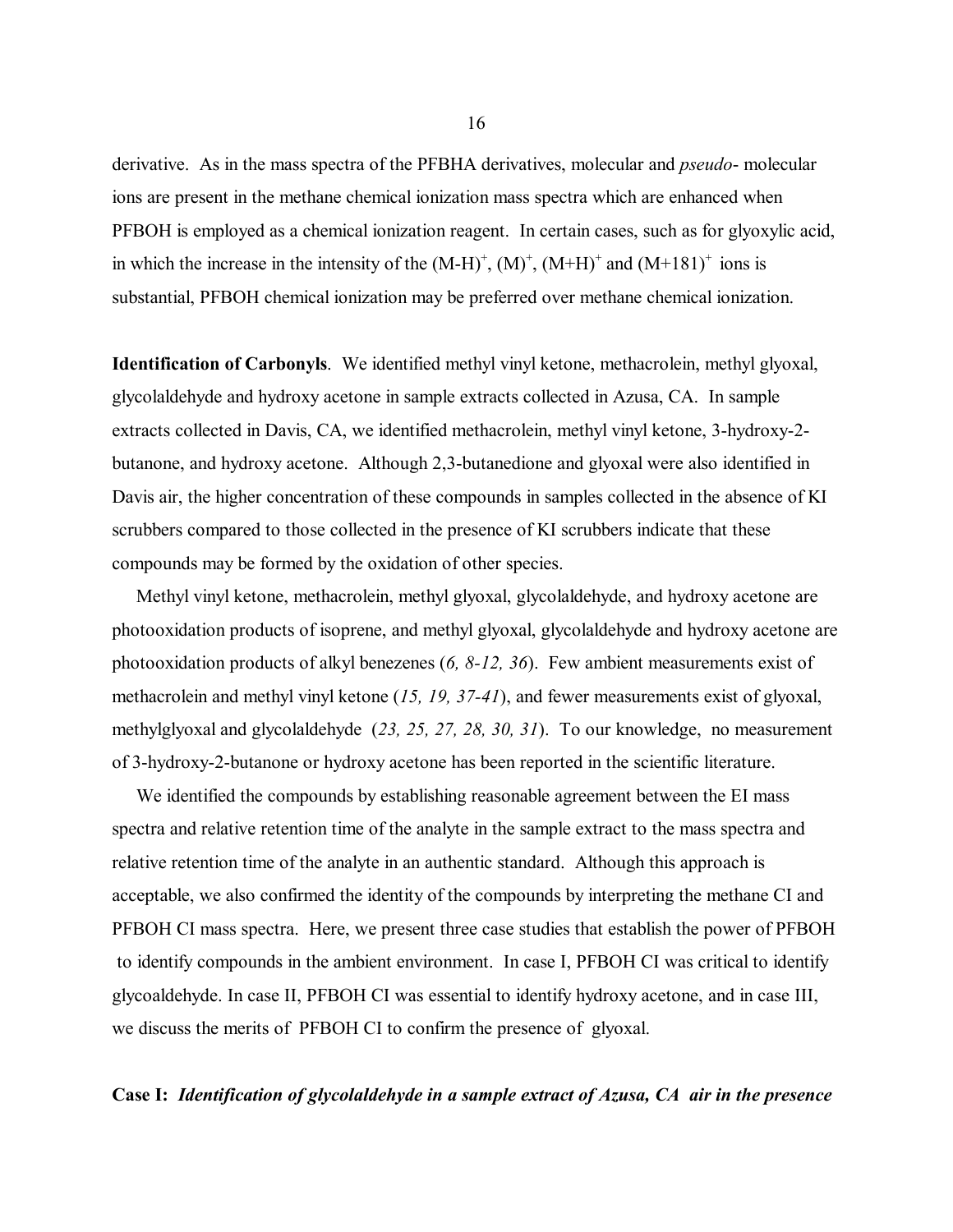*of a co-eluting interferant.* In Figure IV, we present the EI, methane CI and PFBOH CI mass spectra of a PFBHA/BSTFA derivative in a sample extract. In the EI mass spectra (A), the m/z 181 ion establishes the presence of a carbonyl moiety, and the m/z 73 ion indicates a hydroxyl or carboxyl group on the carbonyl. In this case, the  $(M-CH<sub>3</sub>)<sup>+</sup>$  ion characteristic of the BSTFA derivatives could either be the ion at m/z 312 or the m/z 387 ion. We attempted to determine which ion was a fragment ion from the PFBHA/BSTFA derivative by conducting a methane CI experiment (B). Although the juxtaposition of the m/z 328 and m/z 312 ions indicate that these ions are the  $(M+H)^+$  and  $(M-CH_3)^+$  ions, respectively, the ion at m/z 418 confuses their identification. The juxtaposition of the m/z 328 and 508 ions in the PFBOH CI mass spectra suggest that they are the  $(M+H)^+$  and  $(M+181)^+$  ions, respectively arising from the same derivative. Similarly, the juxtaposition of the ions at m/z 418 and 598 indicate that these ions are the  $(M+H)^+$  and  $(M+181)^+$  ions from the same derivative. We thus conclude that the mass spectra is of two co-eluting compounds. One which has a molecular weight of 327 and the other which has a molecular weight of 417. The compound with the molecular weight of 327 was tentatively identified as the PFBHA/BSTFA derivative of glycolaldehdye, and later confirmed through the analysis of an authentic standard. The compound with the molecular weight of 417 was determined to be an interferant in the HPLC grade water. In this case, the identification of glycolaldehyde, in the presence of an interferant was only possible through interpretation of the PFBOH CI mass spectra.

 *of a co-eluting interferant.* We present the EI and PFBOH CI mass spectra of a **Case II.** *Identification of hydroxy acetone in a sample extract Davis, CA air in the presence*  chromatographic peak in an extract of Davis, CA air in Figure V. We tentatively identified the compound as the PFBHA/BSTFA derivative of hydroxy acetone by observing an ion at m/z 326 in the EI mass spectra (A) that corresponds to the  $(M-CH<sub>3</sub>)<sup>+</sup>$  ion, and matching the retention time of the gas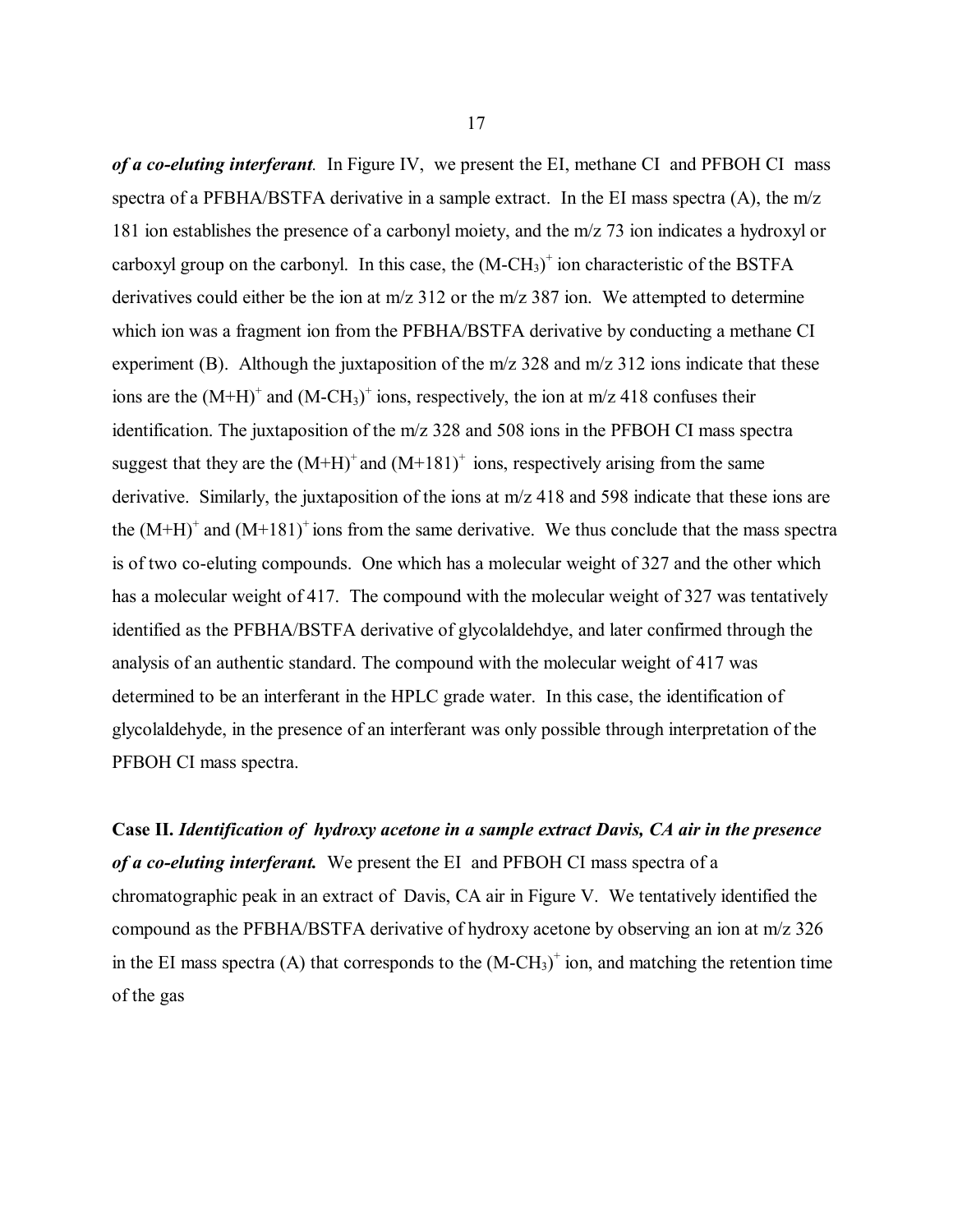

Fgure IV. Electron-Impact Ionization (A), Methane Chemical Ionization (B) and PFBOH Chemical Ionization (CI) Mass Spectra of a Gas Chromatographic Peak in a PFBHA/BSTFA

Derivatized Sample Extract of Azusa, CA Air.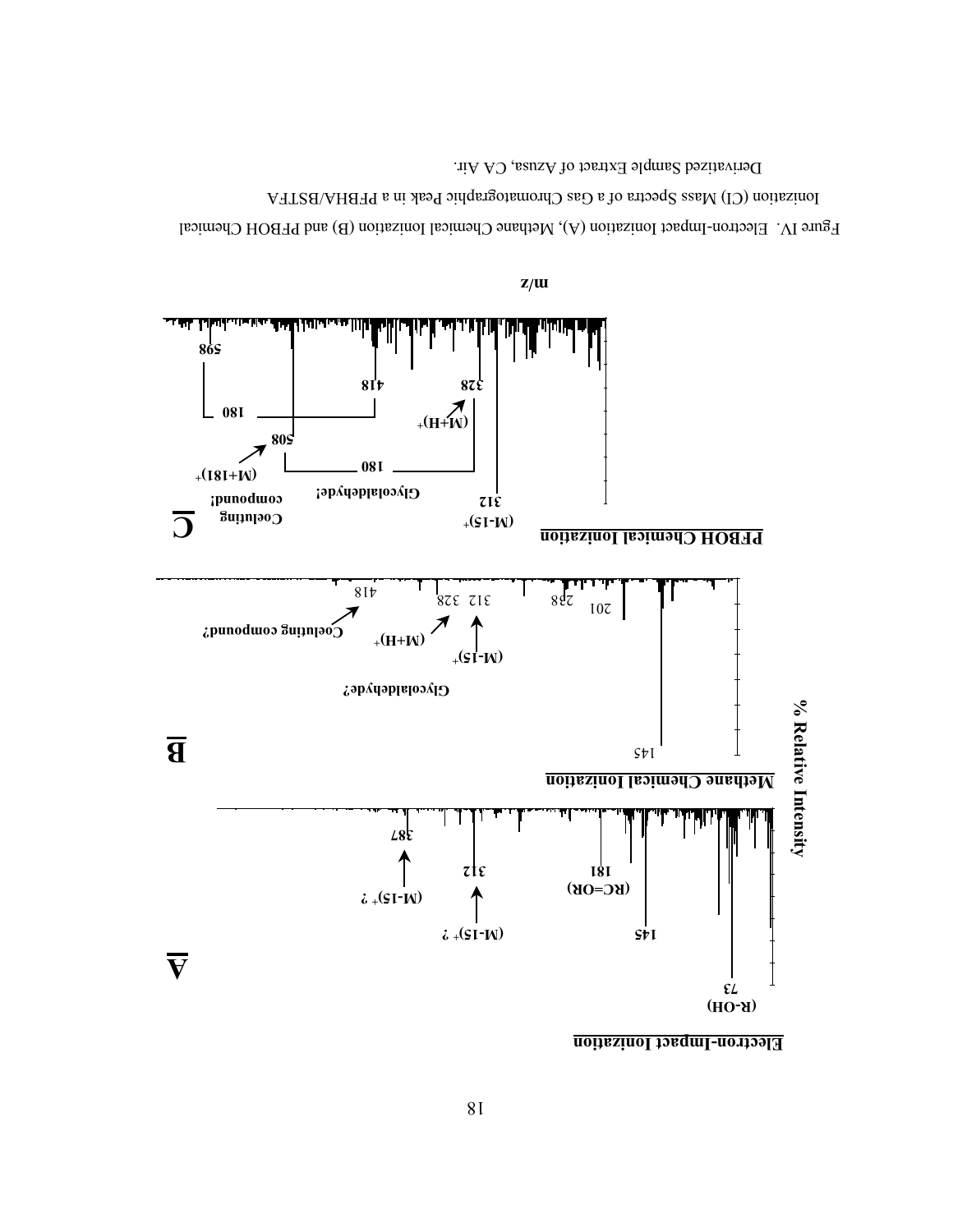<span id="page-29-0"></span>

Figure V. Electron-Impact Ionization (A), Methane Chemical Ionization (B) and PFBOH Chemical Ionization (CI) Mass Spectra of a Gas Chromatographic Peak in a PFBHA/BSTFA Derivatized Sample Extract of Davis, CA Air.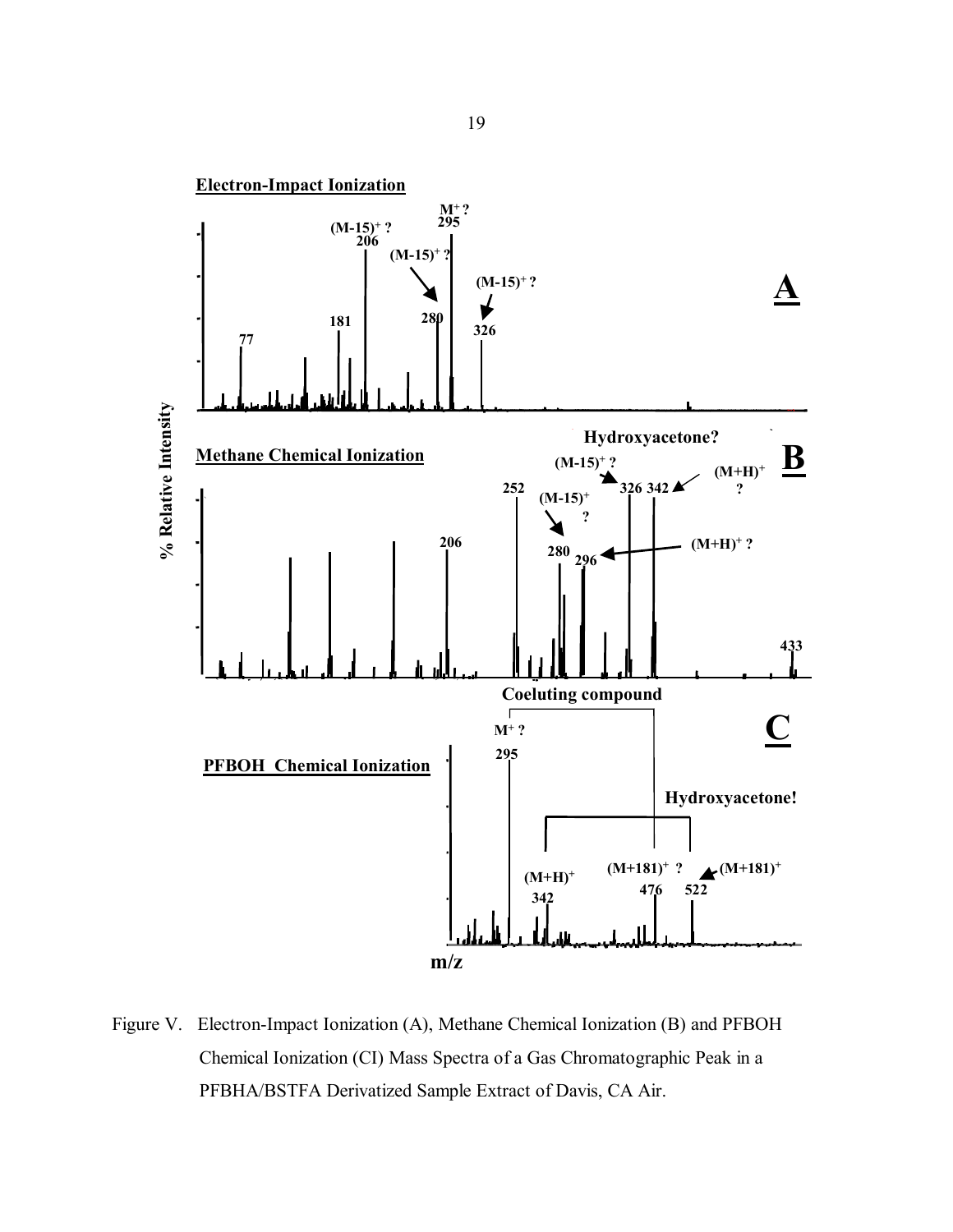chromatographic peak to that of an authentic standard of the hydroxy acetone derivative. We were not entirely comfortable with basing the identification on the retention time and the EI mass spectra in this case because of the presence of high intensity ions at m/z 206, 280 and 295. These ions co-elute with the ion at m/z 326 but are not present in the EI mass spectra of an authentic standard. We hypothesized that these ions were generated from two other derivatives. One derivative with a molecular weight of 221 (*i.e.*, the m/z 206 ion is an  $(M-CH<sub>3</sub>)<sup>+</sup>$  ion), and one derivative with a molecular weight of 295 (*i.e.*, the m/z 280 ion is a  $(M-CH<sub>3</sub>)<sup>+</sup>$  ion of the molecule yielding an  $(M)^+$  in at m/z 295).

We confirmed the identity of hydroxy acetone by observing ions at m/z 326, 342 and 522 in the PFBOH CI mass spectra that correspond to the  $(M-CH_3)^+$ ,  $(M+H)^+$ , and  $(M+181)^+$  of the PFBHA/BSTFA derivative of hydroxy acetone, respectively. We could not confirm the presence of derivatives with a molecular weight of 221 or m/z 295. We expect ions at m/z 280, 296 and 477 that correspond to the  $(M-CH<sub>3</sub>)<sup>+</sup>$ ,  $(M+H)<sup>+</sup>$  and  $(M+181)<sup>+</sup>$ , respectively if a derivative with a molecular weight of 221 were present.

#### **Case III.** *Confirmation of glyoxal in Davis, CA air by using PFBOH chemical ionization.*

We present the EI, methane CI, and PFBOH CI mass spectra of glyoxal from an extract of an air sample in Figure VI. In the EI mass spectra (A), the appearance of the m/z 181 ion establishes the presence of a carbonyl, and the appearance of the m/z 448 ion suggests the presence of the PFBHA derivative of glyoxal. (The m/z 448 is the  $(M)^+$  ion of the PFBHA derivative of glyoxal). We hoped to confirm the identity of the glyoxal derivative by observing the  $(M+H)^+$  and  $(M+181)^+$  ions evident in the methane CI mass spectra of an authentic standard, but these ions were Ain the noise in the mass spectra of the sample extract. We could confirm the presence of the PFBHA derivative of glyoxal however by observing  $(M)^+$  and  $(M+181)^+$  ions in the PFBOH CI mass spectra (C).

**Summary.** It is possible to identify carbonyls for which authentic standards exist by matching retention times and the EI mass spectra of the analyte in the sample to an authentic standard. In cases, where molecular weight information is not apparent, or in which the compound is present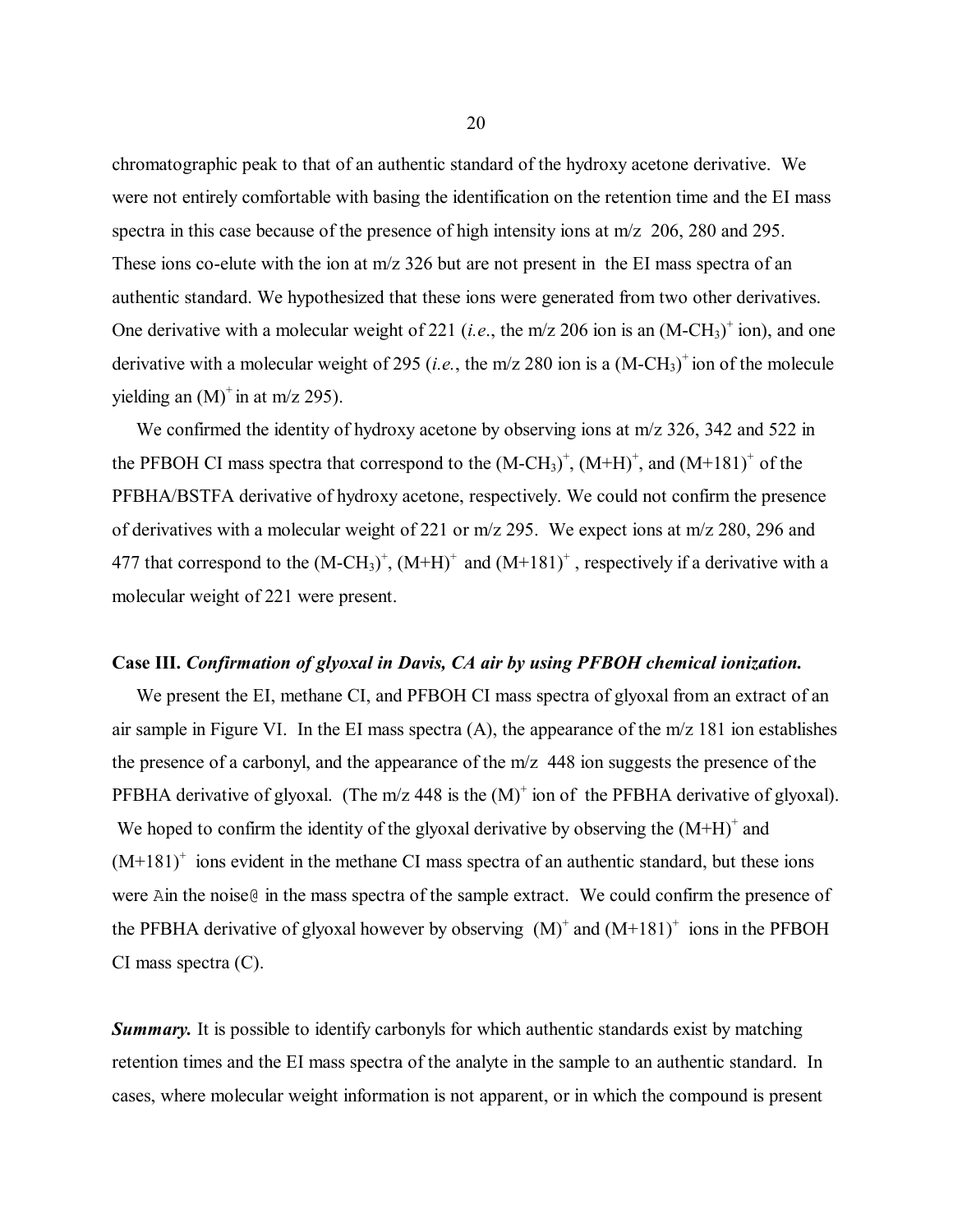<span id="page-31-0"></span>

Figure VI. Electron-Impact Ionization (A), Methane Chemical Ionization (B) and PFBOH Chemical Ionization (CI) Mass Spectra of a Gas Chromatographic Peak in a Sample Extract of Davis, CA Air Derivatized with PFBHA.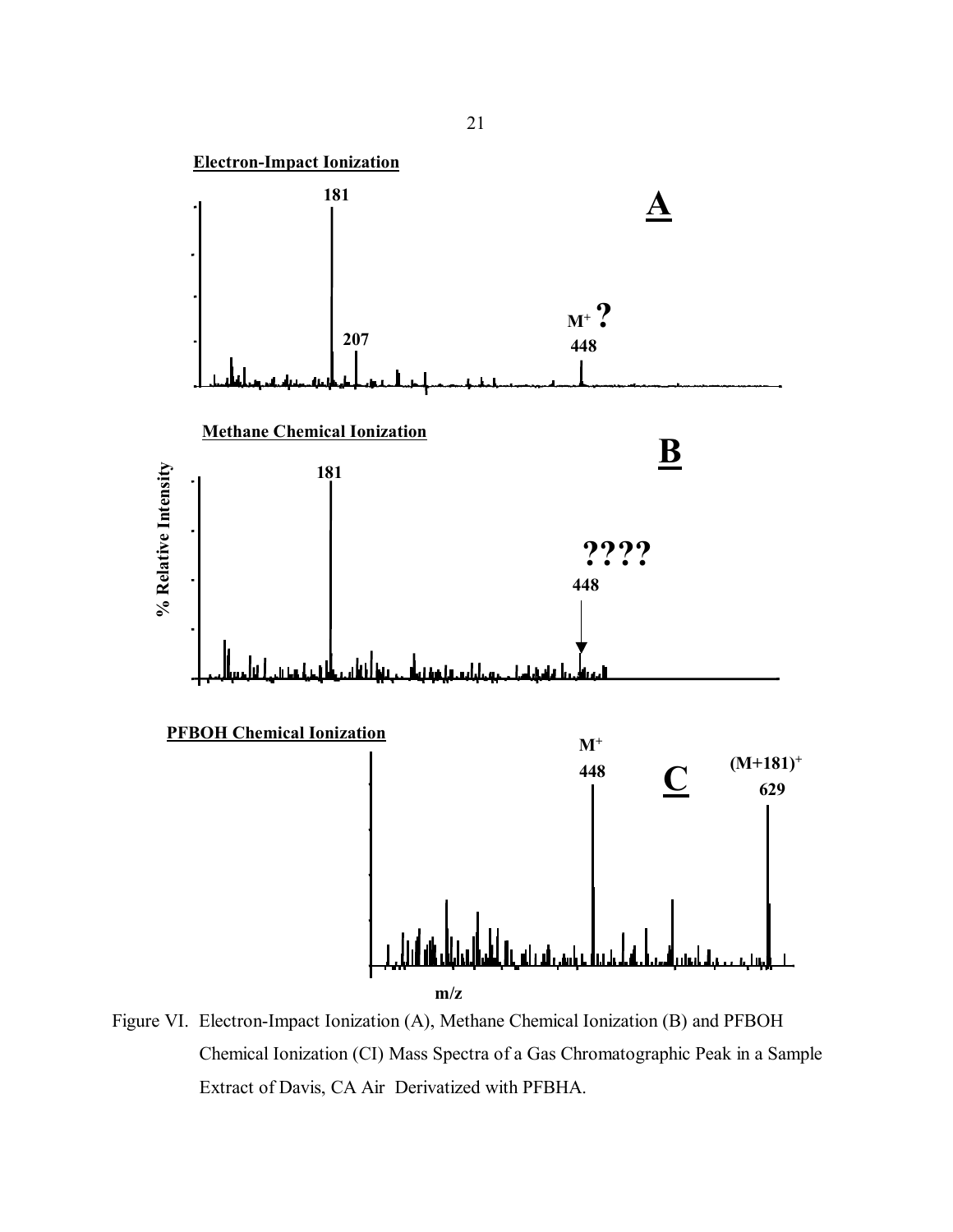near the detection limit, the identification can be strengthened by the presence of molecular ions in the methane CI mass spectra. Novel carbonyl intermediates have and can be identified by this approach (*8, 9*). In the ambient environment, the mixture of compounds is more complex and the concentration of the analyte may be lower than in chamber studies. By using PFBOH CI, we can identify or confirm the identity of carbonyls, dicarbonyls, hydroxy carbonyls and oxo acids that exist at trace levels in complex mixtures. The mass spectra are easy and straight forward to interpret since one need only search for ions whose mass differs by 180. Moreover, the PFBOH CI mass spectra may yield sufficient information to obviate the need for methane CI for samples collected in the ambient atmoospheric environment.

 **Quantification.** We establish the ability of the method to provide quantitative data by exploring the recoveries of the analytes in the impingers; evaluating the linear dynamic range of the calibration curves, and quantifying methyl vinyl ketone, methacrolein, and methyl glyoxal, glycolaldehyde and hydroxy acetone in sample extracts of Azusa, CA air. We were unable to quantify the analytes in sample extracts of Davis, CA air because the presence of compounds in the fourth impinger raises uncertainty with respect to losses from this impinger.

*Collection of Analytes in Impingers.* In Table IIIA, IIIB and IIIC, we present the data for the percent of the total concentration collected in each impinger for replicate samples. On September  $23^{\text{rd}}$  and  $24^{\text{th}}$  (Table IIIA and IIIB), the analytes were present in the first two impingers. For the samples collected on September  $24<sup>th</sup>$  (Table IIIC), methacrolein and glycolaldehyde were measured in the fourth impinger for sample 1 and 2, respectively. The difference between replicate impinger samples could be due to variability in either the flow-rate or the temperature. However, we checked these variables throughout the sampling period and did not witness any obvious differences. Thus, at this time we cannot explain the discrepancies between replicate measurements.

*Linear dynamic range of calibration curves*. The linear dynamic range of the calibration curve was investigated by examining the  $r^2$  of the linear regression equation derived from a plot of the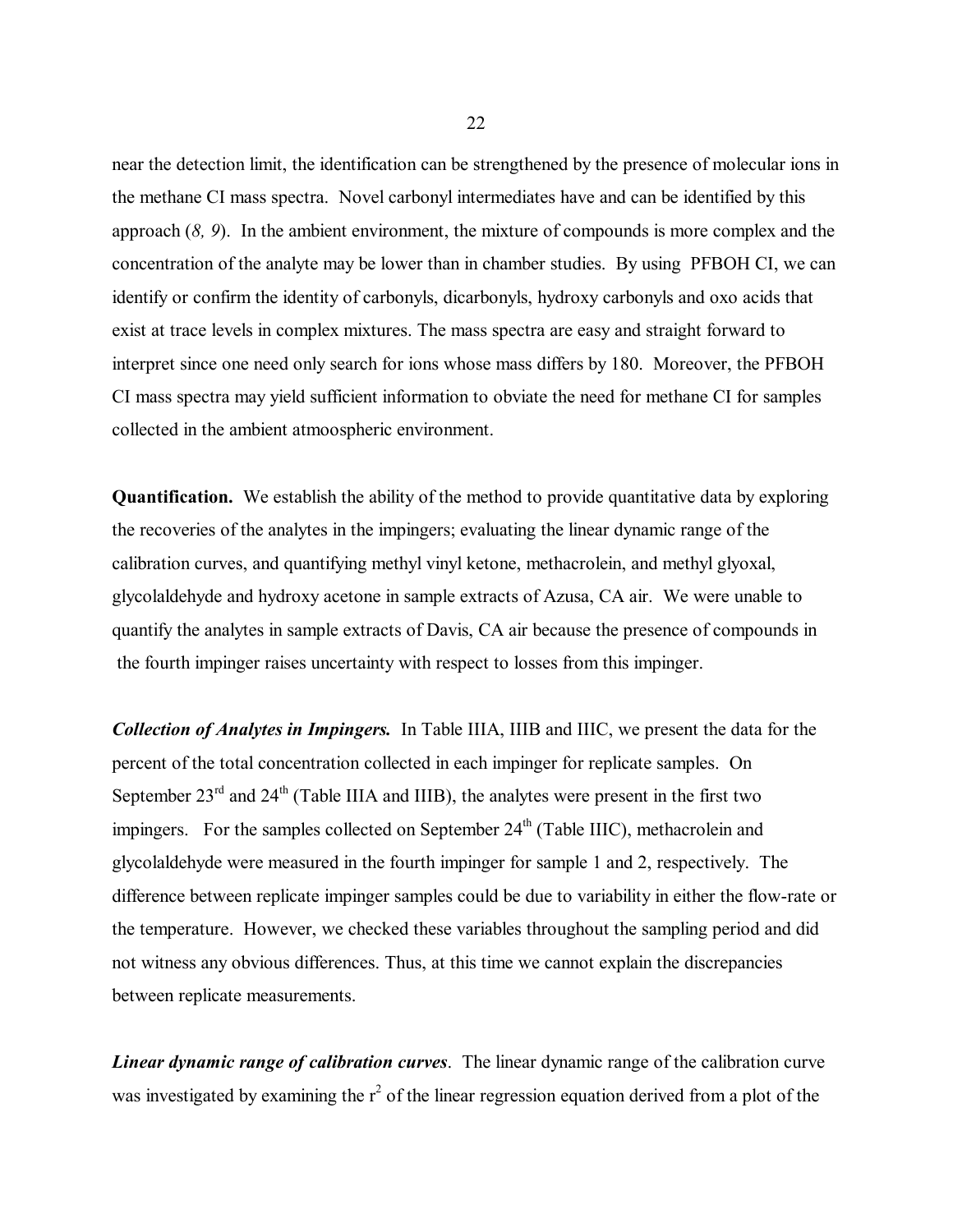response of the analyte to the internal standard, by examining the agreement among the relative response factors (RRF), and by conducting a Q test, a statistical outlier test (*42*) to determine which RRF values could be eliminated at a 95% confidence level. Instrument optimization of the detection method may correct the significant differences among the RRF.

The outlying values, those in which a 5% probability exists that the value is not an outlier were not used in constructing the standard calibration curve. (The response factor  $(RF) = A_a/A_{is}$ where  $A_a$  and  $A_i$  are the peak area of the analyte and internal standard, respectively. The relative response factor ( RRF) =  $(A_a)$  (C<sub>is</sub>)/ $(A_{is})$  (C<sub>a</sub>), where  $A_a$  and C<sub>a</sub> are the area and concentration of the analyte, and  $A_{is}$  and  $C_{is}$  are the concentration and area of the internal standard, respectively). For environmental analyses, a percent relative standard deviation (% RSD) of 20-30% among the RRF is generally acceptable. (The data employed to calculate the response factor and relative response factor is presented in the Appendix).

 The RRF for the PFBHA derivatives and PFBHA/BSTFA derivatives are presented in Tables IVA, IVB, And IV C and Tables VA and VB. The values determined to be outliers are bolded and italicized. The % RSD, the linear regression equation and the  $r^2$  of the linear regression equation are presented before and after elimination of the outliers. In all cases, the % RSD among the relative response factors was reduced by to about # 32% by excluding outliers. Most notably, the % RSD was decreased from 107% to 19% on one day for the PFBHA derivative of methyl vinyl ketone; from 40 to 29% RSD for data obtained on one day for the PFBHA derivative of methacrolein; from 57 to 25% on one day for the PFBHA derivative of methyl glyoxal. In addition the agreement among the RRF was decreased from 37-115% to 13-32% and from 18- 63% to 18-28% for the PFBHA/BSTFA derivative of glycolaldehyde and hydroxy acetone, respectively. The  $r^2$  of the linear regression equation also improved by exclusion of outliers, but less dramatically than the %RSD among the relative response factors. The only case in which the  $r^2$  was significantly increased was from 0.74 to 0.95 on one day for the PFBHA/BSTFA. Since the response of the analyte to the internal standard fell within the concentration range employed, we utilized linear regression equations from the data which elimianted the outliers to quantify the analytes in the sample extracts.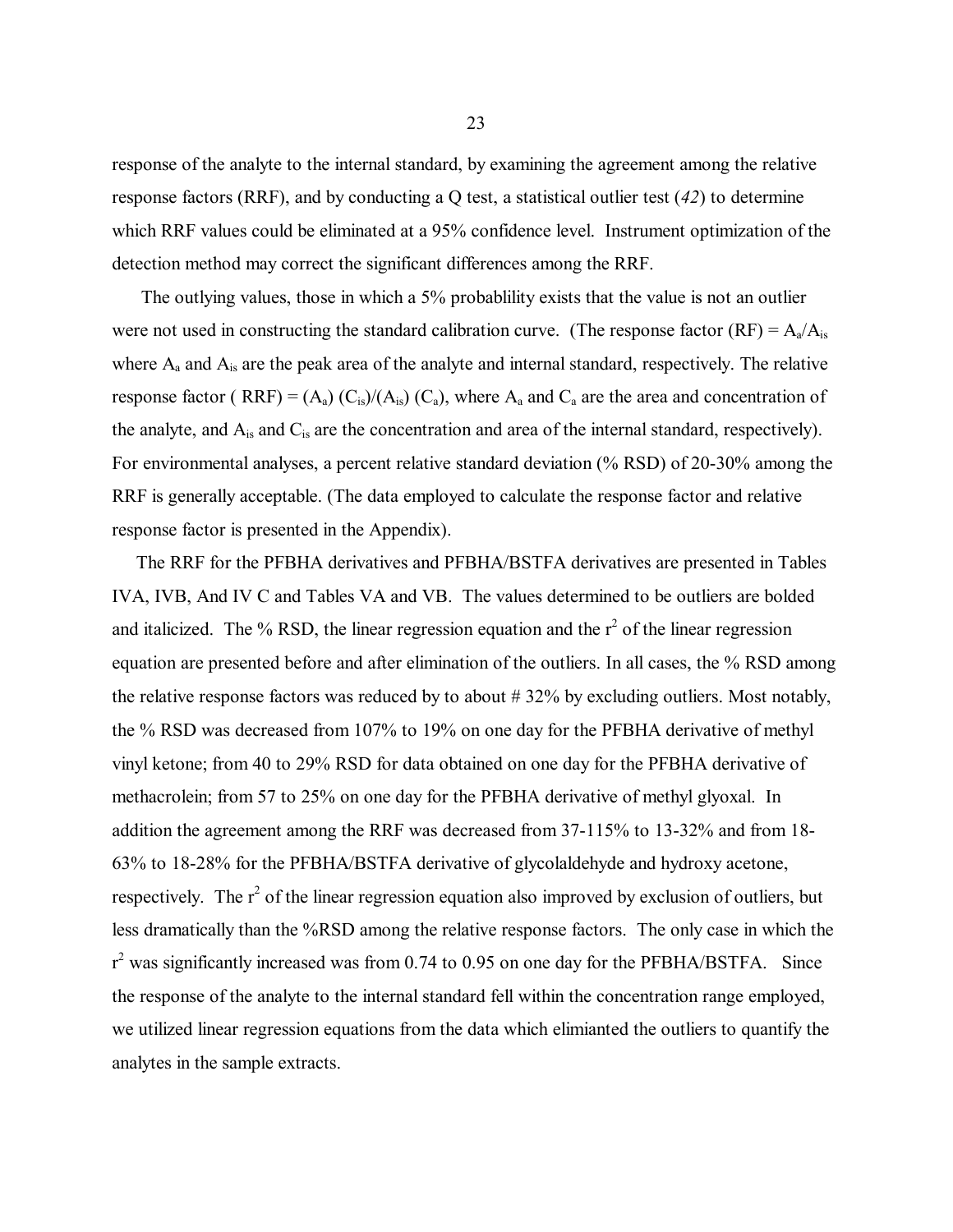|                     | Date and Time: 9/23/97; 1:00-4:00 p.m. |            | % Total Concentration |  |
|---------------------|----------------------------------------|------------|-----------------------|--|
| Compound            | Impinger                               | Sample 1   | Sample 2              |  |
| Methyl vinyl ketone | $\mathbf{1}$                           | 100        | 71                    |  |
|                     | $\sqrt{2}$                             | $\rm ND$   | $21\,$                |  |
|                     | $\overline{3}$                         | $\rm ND$   | ND                    |  |
|                     | $\overline{4}$                         | ${\rm ND}$ | ND                    |  |
| Methacrolein        | $\mathbf{1}$                           | 71         | 44                    |  |
|                     | $\overline{2}$                         | 29         | 16                    |  |
|                     | $\overline{3}$                         | $\rm ND$   | ND                    |  |
|                     | $\overline{4}$                         | $\rm ND$   | $\rm ND$              |  |
| Methyl Glyoxal      | $\mathbf{1}$                           | $\rm ND$   | $\rm ND$              |  |
|                     | $\sqrt{2}$                             | $\rm ND$   | $\rm ND$              |  |
|                     | $\mathfrak{Z}$                         | $\rm ND$   | ND                    |  |
|                     | $\overline{4}$                         | ${\rm ND}$ | $\rm ND$              |  |
| Glycolaldehyde      | $\mathbf{1}$                           | 100        | 100                   |  |
|                     | $\sqrt{2}$                             | $\rm ND$   | ND                    |  |
|                     | $\mathfrak{Z}$                         | $\rm ND$   | $\rm ND$              |  |
|                     | $\overline{4}$                         | $\rm ND$   | $\rm ND$              |  |
| Hydroxy Acetone     | $\mathbf{1}$                           | $\rm ND$   | 100                   |  |
|                     | $\overline{c}$                         | $\rm ND$   | $\rm ND$              |  |
|                     | $\mathfrak{Z}$                         | $\rm ND$   | $\rm ND$              |  |
|                     | $\overline{4}$                         | $\rm ND$   | $\rm ND$              |  |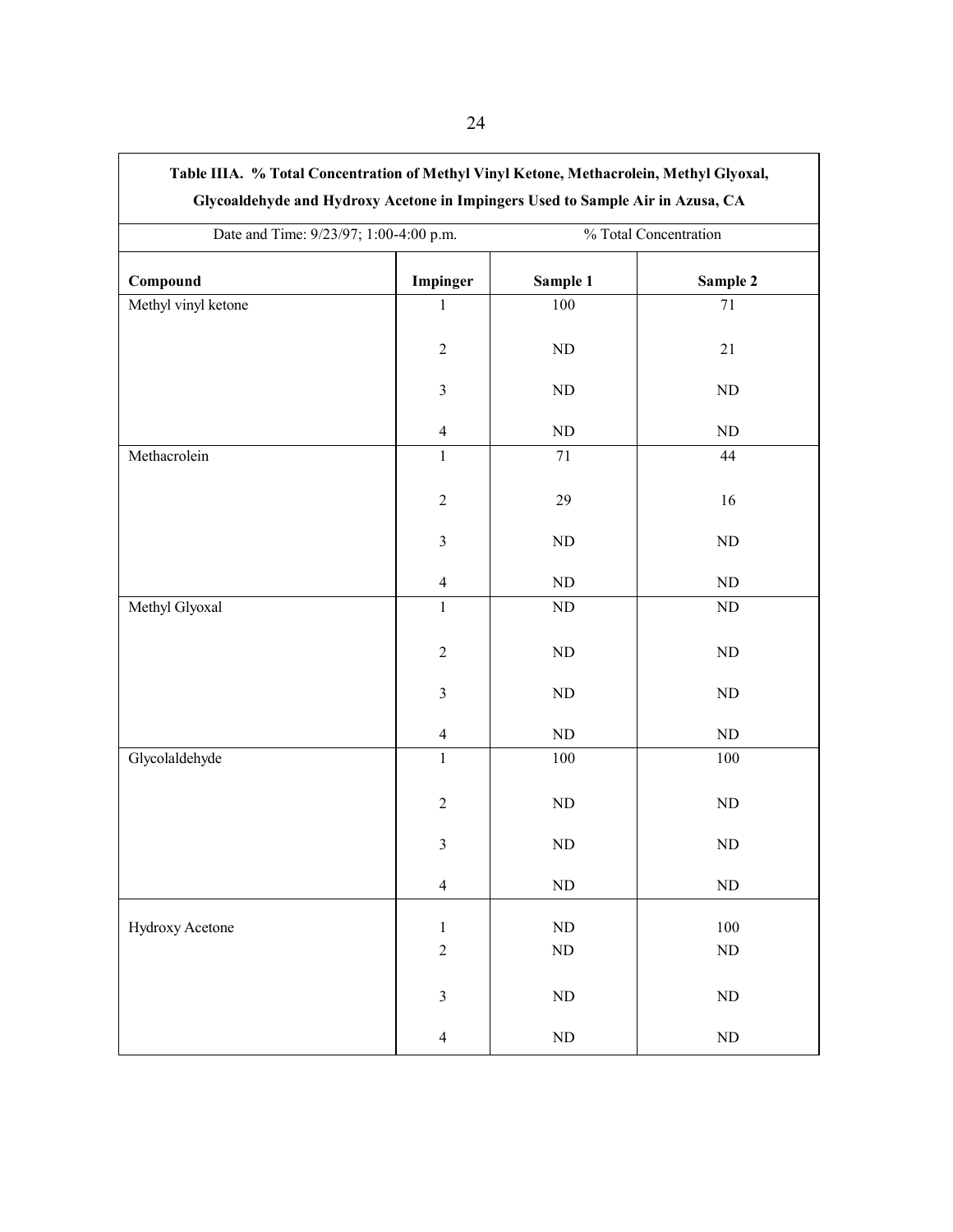| Glycoaldehyde and Hydroxy Acetone in Impingers Used to Sample Air in Azusa, CA |                |                       |            |  |
|--------------------------------------------------------------------------------|----------------|-----------------------|------------|--|
| Date and Time: 9/23/97; 5:00-8:00 p.m.                                         |                | % Total Concentration |            |  |
| Compound                                                                       | Impinger       | Sample 1              | Sample 2   |  |
| Methyl vinyl ketone                                                            | $\mathbf{1}$   | 100                   | 100        |  |
|                                                                                | $\overline{2}$ | ND                    | $\rm ND$   |  |
|                                                                                | $\overline{3}$ | ${\rm ND}$            | ND         |  |
|                                                                                | $\overline{4}$ | ND                    | $\rm ND$   |  |
| Methacrolein                                                                   | $\mathbf{1}$   | 92                    | 94         |  |
|                                                                                | $\overline{2}$ | $8\,$                 | 6          |  |
|                                                                                | $\overline{3}$ | ND                    | ND         |  |
|                                                                                | $\overline{4}$ | ND                    | ${\rm ND}$ |  |
| Methyl Glyoxal                                                                 | $\overline{1}$ | ND                    | ND         |  |
|                                                                                | $\overline{2}$ | ${\rm ND}$            | ${\rm ND}$ |  |
|                                                                                | $\overline{3}$ | ND                    | ND         |  |
|                                                                                | $\overline{4}$ | $\rm ND$              | $\rm ND$   |  |
| Glycolaldehyde                                                                 | $\mathbf{1}$   | 100                   | 100        |  |
|                                                                                | $\overline{2}$ | $\rm ND$              | ND         |  |
|                                                                                | $\overline{3}$ | ND                    | ND         |  |
|                                                                                | $\overline{4}$ | $\rm ND$              | ${\rm ND}$ |  |
| Hydroxy Acetone                                                                | $\mathbf{1}$   | ND                    | ND         |  |
|                                                                                | $\overline{2}$ | $\rm ND$              | ND         |  |
|                                                                                | $\overline{3}$ | ND                    | ND         |  |
|                                                                                | 4              | ND                    | ND         |  |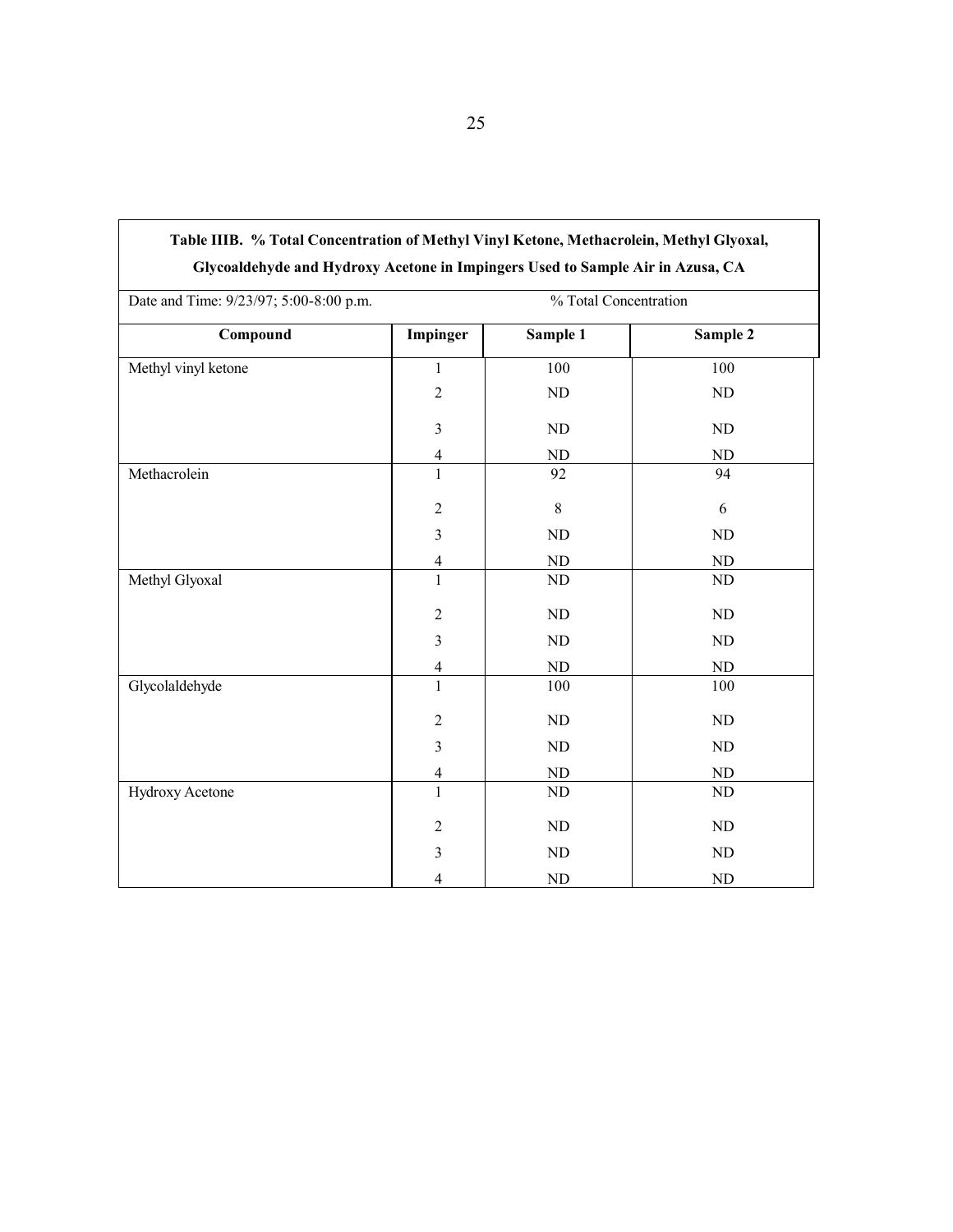| Date and Time: 9/24/97; 1:00-5:00 p.m. |                         | % Total Concentration |                  |  |
|----------------------------------------|-------------------------|-----------------------|------------------|--|
| Compound                               | Impinger                | Sample 1              | Sample 2         |  |
| Methyl vinyl ketone                    | $\mathbf{1}$            | 100                   | 100              |  |
|                                        | $\overline{c}$          | ND                    | ND               |  |
|                                        | $\overline{3}$          | ND                    | ND               |  |
|                                        | $\overline{4}$          | ND                    | $\rm ND$         |  |
| Methacrolein                           | $\mathbf{1}$            | $\overline{33}$       | $\overline{57}$  |  |
|                                        | $\overline{c}$          | 29                    | 40               |  |
|                                        | $\overline{\mathbf{3}}$ | $27\,$                | $\overline{3}$   |  |
|                                        | $\overline{4}$          | 11                    | ND               |  |
| Methyl Glyoxal                         | $\mathbf{1}$            | 100                   | 96               |  |
|                                        | $\overline{c}$          | $\rm ND$              | $\overline{4}$   |  |
|                                        | $\overline{\mathbf{3}}$ | $\rm ND$              | $\rm ND$         |  |
|                                        | $\overline{4}$          | $\rm ND$              | ND               |  |
| Glycolaldehyde                         | $\overline{1}$          | 100                   | 59               |  |
|                                        | $\boldsymbol{2}$        | $\rm ND$              | $17$             |  |
|                                        | $\mathfrak{Z}$          | $\rm ND$              | $8\,$            |  |
|                                        | $\overline{4}$          | $\rm ND$              | $\boldsymbol{6}$ |  |
| Hydroxy Acetone                        | $\overline{1}$          | 100                   | 100              |  |
|                                        | $\overline{2}$          | $\rm ND$              | $\rm ND$         |  |
|                                        | $\mathfrak{Z}$          | ND                    | $\rm ND$         |  |
|                                        | $\overline{4}$          | ND                    | $\rm ND$         |  |

# **Table IIIC. % Total Concentration of Methyl Vinyl Ketone, Methacrolein, Methyl Glyoxal, Glycoaldehyde and Hydroxy Acetone in Impingers Used to Sample Air in Azusa, CA**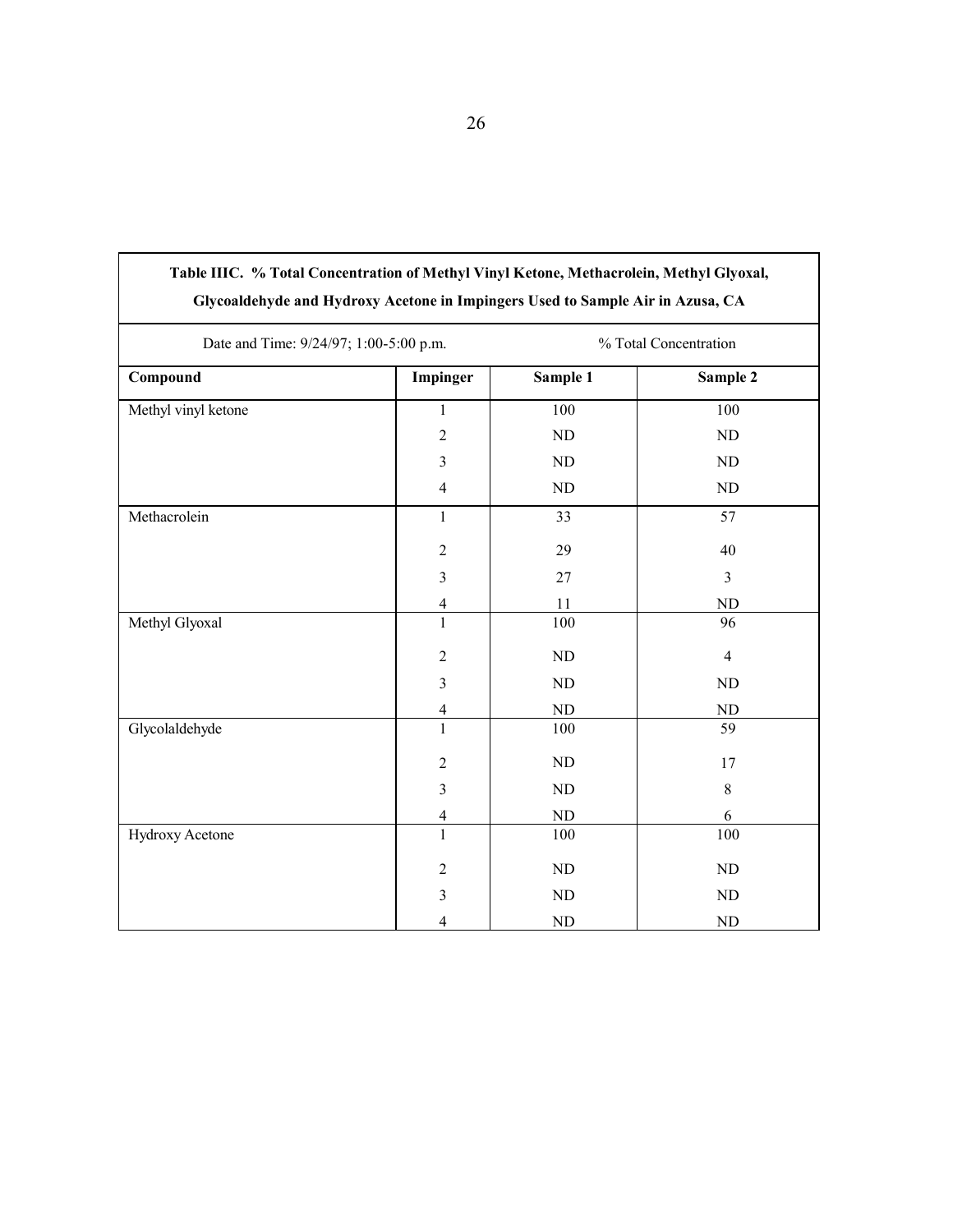|                                                 | Table IVA. Relative Response Factors (RRF) <sup>1</sup> for the PFBHA Derivative of Methyl Vinyl Ketone. |                                      |                                |                                 |                      |  |
|-------------------------------------------------|----------------------------------------------------------------------------------------------------------|--------------------------------------|--------------------------------|---------------------------------|----------------------|--|
|                                                 | Date of Analysis<br>1/20/98                                                                              |                                      | 5/5/98                         | 6/28/98                         |                      |  |
| Conc.<br>$(pg/\Phi L)$                          | <b>RRF</b>                                                                                               | Mean<br>S.D<br>%RSD                  | <b>RRF</b>                     | <b>RRF</b>                      | Mean<br>S.D.<br>%RSD |  |
| 50                                              | 0.23<br>0.17                                                                                             | 0.20<br>0.04<br>21                   | 0.15                           | 0.16                            |                      |  |
| 75                                              | 0.20<br>0.18                                                                                             | 0.19<br>0.01<br>$\tau$               | 0.92                           | 0.06<br>0.04                    | 0.05<br>0.01<br>28   |  |
| 100                                             | 0.18<br>0.16                                                                                             | 0.17<br>0.01<br>$\,8\,$              | 0.21                           | $\boldsymbol{N\!D}$<br>$\it ND$ |                      |  |
| 250                                             | 0.13<br>0.13                                                                                             | 0.13<br>$0.00\,$<br>$\boldsymbol{0}$ | 0.16                           | 0.16<br>0.15                    | 0.16<br>0.01<br>5    |  |
| 500                                             | 0.15<br>0.13                                                                                             | 0.14<br>$0.01\,$<br>10               | 0.15                           | 0.17<br>0.12                    | 0.15<br>0.04<br>24   |  |
| 1000                                            | 0.16<br>0.23                                                                                             | 0.20<br>0.05<br>25                   | 0.13                           | 0.15<br>0.16                    | 0.16<br>0.01<br>5    |  |
| Mean<br>S.D.<br>%RSD                            | 0.17<br>0.04<br>21                                                                                       |                                      | 0.27<br>0.29<br>107            | 0.13<br>0.05<br>37              |                      |  |
| <b>Regression</b><br><b>Equation</b><br>$(r^2)$ | y=0.00019x-0.00341<br>(0.94)                                                                             |                                      | $y=0.00011x+0.01575$<br>(0.81) | y=0.00016x-0.00308<br>(0.99)    |                      |  |
| Mean**<br>S.D.<br>%RSD                          |                                                                                                          |                                      | 0.16<br>0.03<br>19             | 0.15<br>0.02<br>10              |                      |  |
| <b>Regression</b><br><b>Equation</b><br>$(r^2)$ |                                                                                                          |                                      | y=0.00012x-0.00766<br>(0.99)   | y=0.00016x-0.00097<br>(0.99)    |                      |  |

 ${}^{1}RRF = (Peak Area_{analyte})*(Concentration)_{internal standard}/(Peak Area_{internal standard})*(Concentration)_{analyte})$ 

\*\*Outlier values presented in bolded italics were not employed in calculation of average and standard deviation ND=Not Detected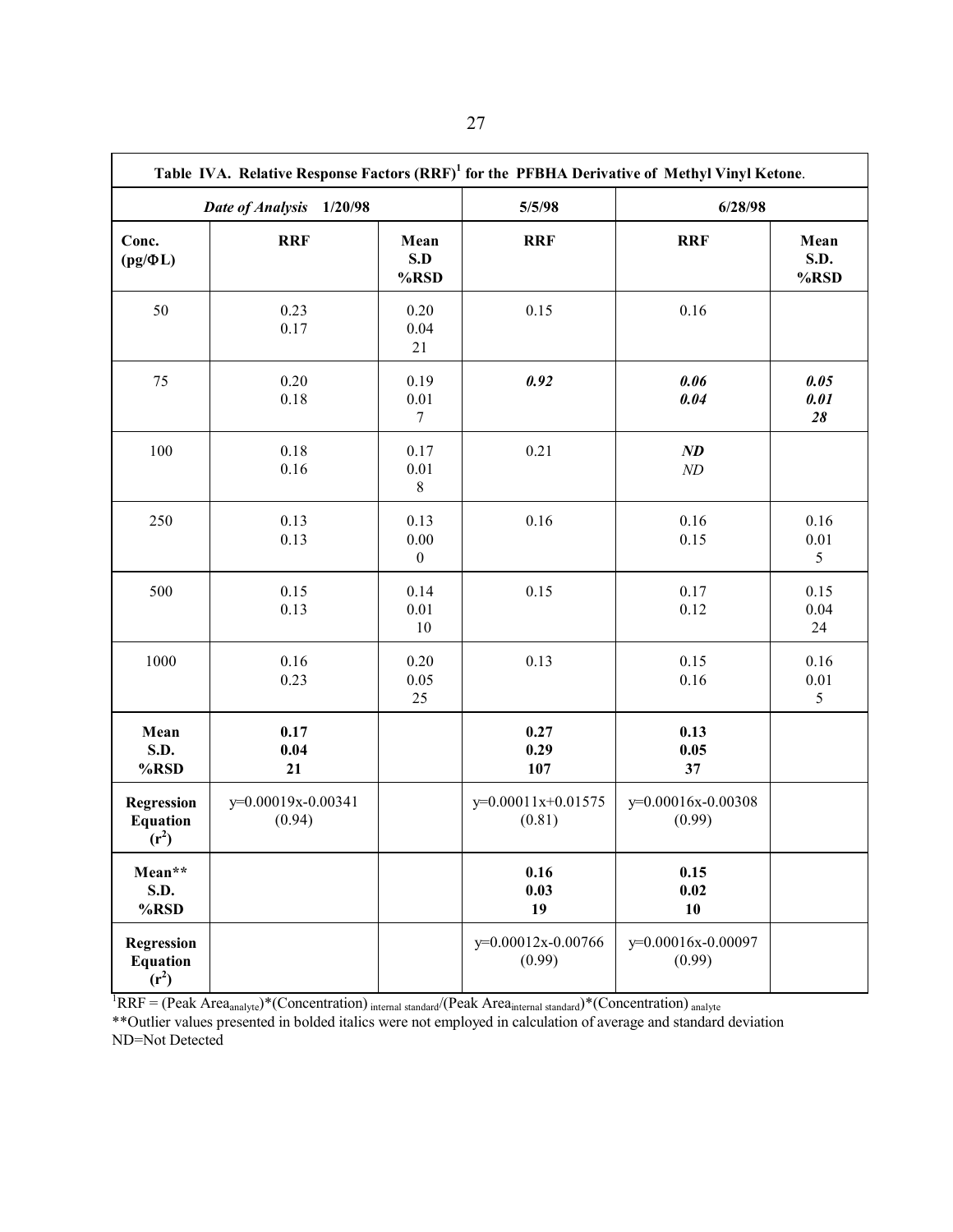| Table IVB. Relative Response Factors (RRF) <sup>1</sup> for the PFBHA Derivative of Methacrolein. |                              |                                  |                             |                              |                                    |  |
|---------------------------------------------------------------------------------------------------|------------------------------|----------------------------------|-----------------------------|------------------------------|------------------------------------|--|
| Date of Analysis<br>1/20/98                                                                       |                              |                                  | 5/5/98                      | 6/28/98                      |                                    |  |
| Conc.<br>$(pg/\Phi L)$                                                                            | <b>RRF</b>                   | Mean<br>S.D.<br>%RSD             | <b>RRF</b>                  | <b>RRF</b>                   | Mean<br>S.D.<br>%RSD               |  |
| 50                                                                                                | 0.63<br>0.62                 | 0.63<br>0.01<br>$\mathbf{1}$     | 0.61                        | 0.61                         |                                    |  |
| 75                                                                                                | 0.63<br>0.50                 | 0.57<br>0.09<br>16               | 0.60                        | 0.57<br>0.49                 | 0.53<br>0.06<br>11                 |  |
| 100                                                                                               | 0.55<br>0.55                 | 0.55<br>0.00<br>$\boldsymbol{0}$ | 0.63                        | 0.007<br>0.005               | 0.006<br>0.002<br>33               |  |
| 250                                                                                               | 0.59<br>0.62                 | 0.61<br>0.02<br>$\overline{4}$   | 0.63                        | 0.74<br>0.78                 | 0.76<br>0.03<br>$\overline{4}$     |  |
| 500                                                                                               | 0.59<br>0.37                 | 0.48<br>0.16<br>32               | 0.56                        | 0.54<br>0.51                 | 0.53<br>$0.02\,$<br>$\overline{4}$ |  |
| 1000                                                                                              | 0.69<br>0.86                 | 0.78<br>0.12<br>16               | 0.48                        | 0.54<br>0.54                 | 0.54<br>0.002<br>$\boldsymbol{0}$  |  |
| Mean<br>S.D.<br>%RSD                                                                              | 0.60<br>0.12<br>19           |                                  | 0.59<br>0.06<br>10          | 0.53<br>0.21<br>40           |                                    |  |
| <b>Regression</b><br><b>Equation</b><br>$(r^2)$                                                   | y=0.00076x-0.02074<br>(0.94) |                                  | y=0.0047x-0.02074<br>(0.99) | y=0.00055x+0.00206<br>(0.97) |                                    |  |
| Mean**<br>S.D.<br>%RSD                                                                            |                              |                                  |                             | 0.56<br>0.16<br>29           |                                    |  |
| <b>Regression</b><br><b>Equation</b><br>$(r^2)$                                                   |                              |                                  |                             | y=0.00053x+0.01062<br>(0.98) |                                    |  |

 ${}^{1}RRF = (Peak Area_{analyte})*(Concentration)_{internal standard}/(Peak Area_{internal standard})*(Concentration)_{analyte})$ 

\*\*Outlier values presented in bolded italics were not employed in calculation of average and standard deviation ND=Not Detected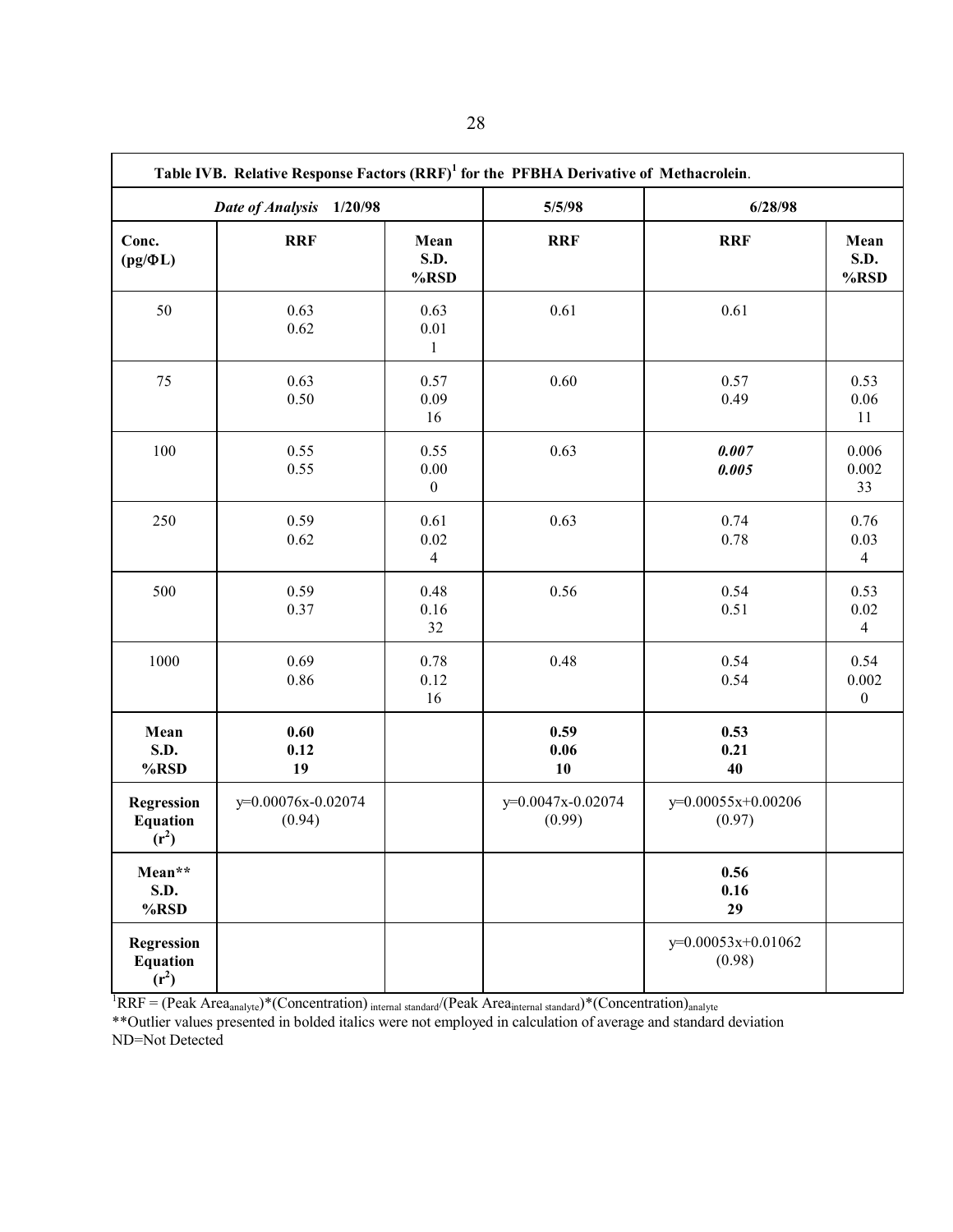|                                       | Table IVC. Relative Response Factors (RRF) <sup>1</sup> for the PFBHA Derivative of Methyl glyoxal. |                             |                              |                              |                      |
|---------------------------------------|-----------------------------------------------------------------------------------------------------|-----------------------------|------------------------------|------------------------------|----------------------|
| 1/20/98<br>Date of Analysis           |                                                                                                     |                             | 5/5/98                       | 6/28/98                      |                      |
| Conc.<br>$(pg/\Phi L)$                | <b>RRF</b>                                                                                          | Mean<br><b>S.D.</b><br>%RSD | <b>RRF</b>                   | <b>RRF</b>                   | Mean<br>S.D.<br>%RSD |
| 50                                    | 0.14<br>0.08                                                                                        | 0.11<br>0.04<br>39          | 0.09                         | 0.04                         |                      |
| 75                                    | 0.11<br>0.09                                                                                        | $0.10\,$<br>0.01<br>14      | 0.16                         | 0.07<br>0.20                 | 0.14<br>0.08<br>61   |
| 100                                   | $0.10\,$<br>0.09                                                                                    | $0.10\,$<br>0.01<br>$\tau$  | 0.10                         | 0.10<br>0.08                 | 0.09<br>0.01<br>16   |
| 250                                   | 0.11<br>0.12                                                                                        | 0.12<br>0.01<br>6           | 0.10                         | 0.09<br>0.05                 | 0.07<br>0.03<br>40   |
| 500                                   | 0.12<br>0.08                                                                                        | 0.10<br>0.03<br>$28\,$      | 0.12                         | 0.06<br>0.07                 | 0.07<br>0.01<br>14   |
| 1000                                  | $0.08\,$<br>0.13                                                                                    | 0.11<br>0.04<br>34          | 0.09                         | 0.07<br>0.05                 | 0.06<br>0.01<br>24   |
| Mean<br>S.D.<br>%RSD                  | 0.10<br>0.02<br>20                                                                                  |                             | 0.11<br>0.03<br>24           | 0.08<br>0.04<br>57           |                      |
| <b>Regression</b><br>Equation $(r^2)$ | y=0.00011x-0.00048<br>(0.93)                                                                        |                             | y=0.00010x+0.00214<br>(0.98) | y=0.00006x+0.00194<br>(0.94) |                      |
| Mean**<br><b>S.D.</b><br>$%$ RSD      |                                                                                                     |                             |                              | 0.07<br>0.02<br>25           |                      |
| <b>Regression</b><br>Equation $(r^2)$ |                                                                                                     |                             |                              | y=0.00006x+0.00080<br>(0.96) |                      |

 ${}^{1}RRF = (Peak Area_{analyte})*(Concentration)_{internal standard}/(Peak Area_{internal standard})*(Concentration)_{analyte})$ \*\*Outlier values presented in bolded italics were not employed in calculation of average and standard deviation ND=Not Detected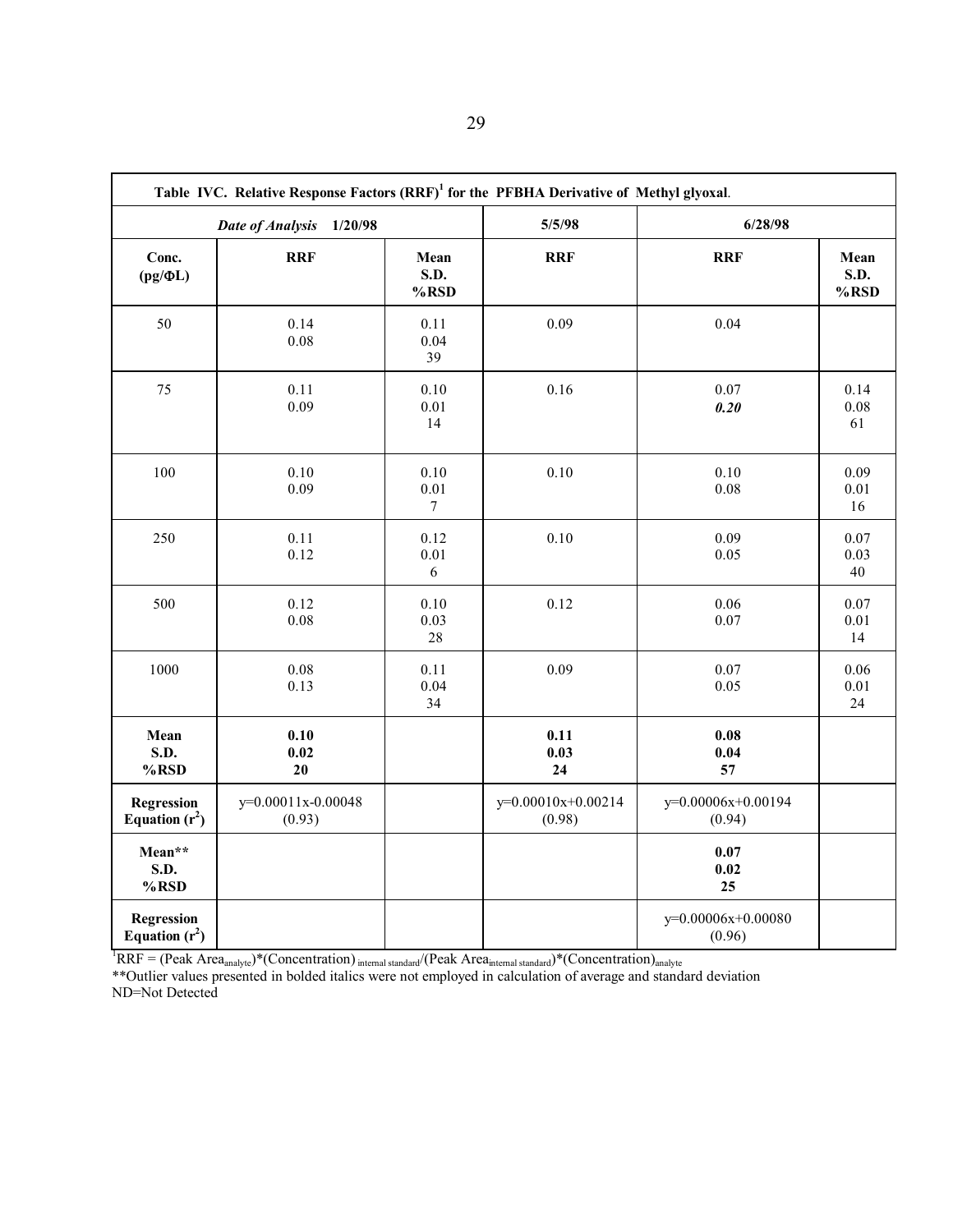| Table VA. Relative Response Factors (RRF) for the PFBHA/BSTFA Derivative of Glycolaldehyde. |                                                |                                 |                               |                                  |                              |                                      |
|---------------------------------------------------------------------------------------------|------------------------------------------------|---------------------------------|-------------------------------|----------------------------------|------------------------------|--------------------------------------|
| Date of Analysis 1/11/98                                                                    |                                                | 3/27/98                         |                               | 6/28/98                          |                              |                                      |
| Conc. $(pg/\Phi L)$                                                                         | <b>RRF</b>                                     | Mean<br>S.D.<br>$%$ RSD         | <b>RRF</b>                    | Mean<br>S.D.<br>%RSD             | <b>RRF</b>                   | Mean<br><b>S.D.</b><br>%RSD          |
| 50                                                                                          | 3.12<br>2.64                                   | 2.88<br>0.34<br>12              | 1.85<br>1.25                  | 1.55<br>0.42<br>65               | 1.71<br>1.96                 | 1.84<br>0.18<br>$10\,$               |
| 75                                                                                          | 2.62<br>2.67                                   | 2.65<br>0.04<br>1               | 1.84<br>1.84                  | 1.84<br>0.01<br>$\boldsymbol{0}$ | 8.80<br>9.17                 | 8.99<br>0.26<br>$\boldsymbol{\beta}$ |
| 100                                                                                         | 1.63<br>1.80                                   | 1.72<br>0.12<br>$7\phantom{.0}$ | 1.26<br>1.55                  | 1.41<br>0.21<br>15               | 1.26<br>1.12                 | 1.19<br>0.10<br>$8\,$                |
| 250                                                                                         | 1.53, 1.41<br>1.54, 1.54<br>1.64               | 1.53<br>$0.08\,$<br>5           | 0.48<br>$0.81\,$              | 0.64<br>0.23<br>36               | 0.95<br>0.94                 | 0.95<br>0.01<br>$\mathbf{1}$         |
| 500                                                                                         | 1.78<br>1.95                                   | 1.30<br>0.12<br>6               | 1.02<br>1.11                  | 1.07<br>0.06<br>6                | 1.45<br>1.47                 | 1.46<br>$0.01\,$<br>$\mathbf{1}$     |
| 1000                                                                                        | 1.35<br>1.24                                   | 1.35<br>0.08<br>6               | 0.87<br>0.85                  | 0.86<br>0.01<br>$\sqrt{2}$       | 1.12<br>1.21                 | 1.17<br>$0.06\,$<br>5                |
| Mean<br>S.D.<br>%R.S.D.                                                                     | 1.83<br>0.69<br>37                             |                                 | 1.16<br>0.46<br>40            |                                  | 2.59<br>2.99<br>115          |                                      |
| <b>Regression</b><br>Equation $(r^2)$                                                       | y=0.000127x+0.097<br>34<br>(0.96)              |                                 | y=0.00085x+0.03072<br>(0.97)  |                                  | y=0.00101x+0.15578<br>(0.74) |                                      |
| Mean**<br>S.D.<br>%R.S.D.                                                                   | 1.58<br>0.21<br>13                             |                                 | 1.30<br>0.41<br>32            |                                  | 1.32<br>0.33<br>25           |                                      |
| <b>Regression</b><br><b>Equation</b><br>$(r^2)$                                             | $y=0.00127x+01000$<br>$\overline{4}$<br>(0.96) |                                 | y=0.00085x+0.038752<br>(0.98) |                                  | y=0.00115+0.03706<br>(0.95)  |                                      |

 ${}^{1}RRF = (Peak Area_{analyte})*(Concentration)_{internal standard}/(Peak Area_{internal standard})*(Concentration)_{analyte}^{*}+9$ utlier values presented in bolded italics were not employed in calculation of average and standard deviation; ND=Not Detected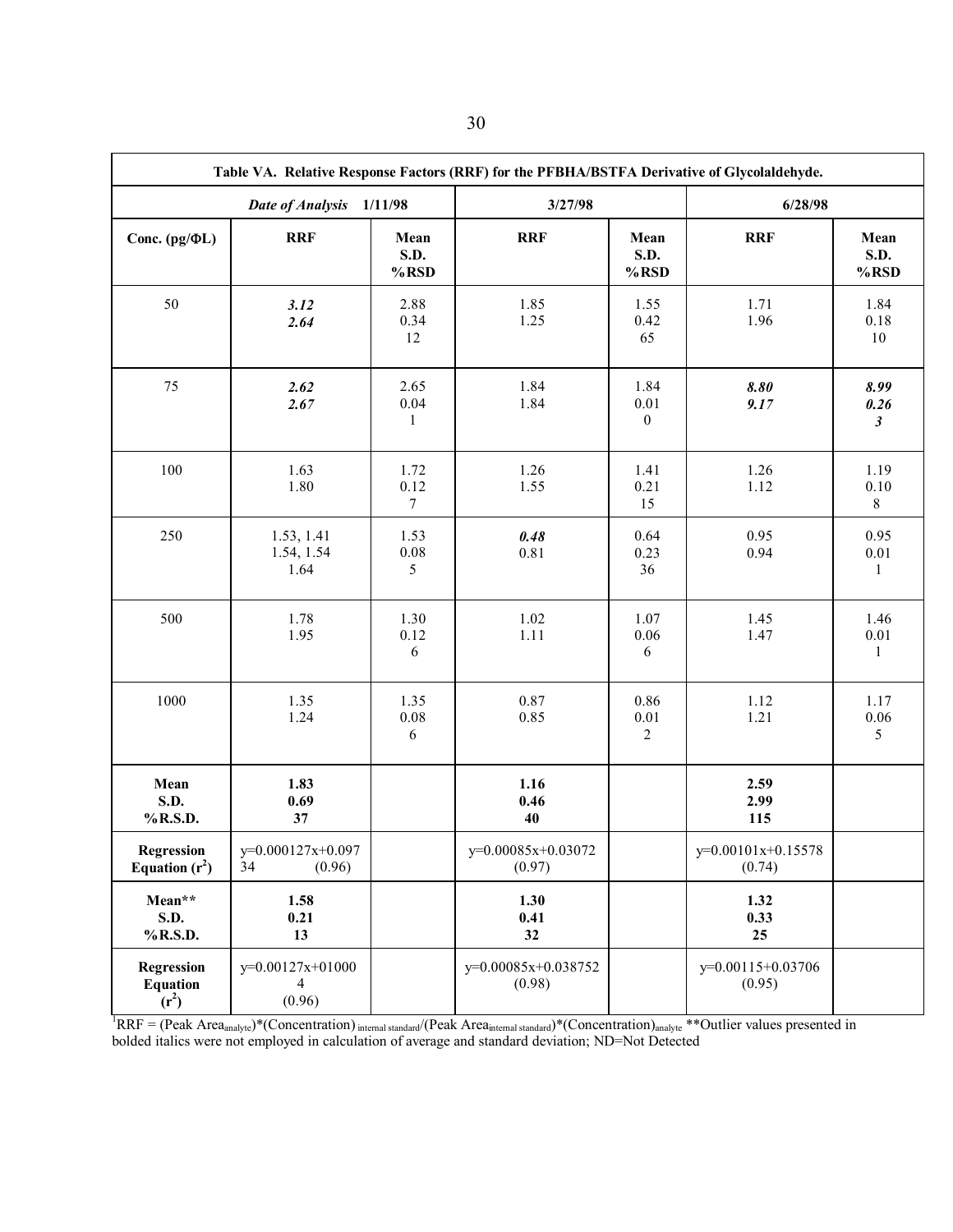| Table VB. Relative Response Factors (RRF) <sup>1</sup> for the PFBHA/BSTFA Derivative of Hydroxy acetone. |                                  |                                 |                              |                                      |                             |                                    |
|-----------------------------------------------------------------------------------------------------------|----------------------------------|---------------------------------|------------------------------|--------------------------------------|-----------------------------|------------------------------------|
| Date of Analysis<br>1/11/98                                                                               |                                  | 3/27/98                         |                              | 6/28/98                              |                             |                                    |
| Conc.<br>$(pg/\Phi L)$                                                                                    | <b>RRF</b>                       | Mean<br><b>S.D.</b><br>% R.S.D. | <b>RRF</b>                   | Mean<br>S.D.<br>%R.S.D.              | <b>RRF</b>                  | Mean<br><b>S.D.</b><br>%R.S.D.     |
| 50                                                                                                        | 0.35<br>0.94                     | 0.65<br>0.42<br>65              | 0.29<br>0.16                 | 0.22<br>0.09<br>42                   | 0.22<br>0.30                | 0.26<br>0.06<br>22                 |
| 75                                                                                                        | 0.47<br>0.29                     | 0.38<br>0.13<br>33              | 0.23<br>0.23                 | 0.23<br>$0.00\,$<br>$\boldsymbol{0}$ | 0.28<br>0.33                | 0.31<br>0.04<br>12                 |
| 100                                                                                                       | 0.25<br>0.19                     | 0.22<br>0.04<br>19              | 0.21<br>0.19                 | 0.20<br>$0.01\,$<br>$7\phantom{.0}$  | 0.21<br>0.22                | 0.22<br>$0.01\,$<br>$\overline{3}$ |
| 250                                                                                                       | 0.07, 0.33<br>0.28, 0.25<br>0.14 | 0.11<br>0.05<br>47              | $0.10\,$<br>0.15             | 0.13<br>0.04<br>31                   | $0.20\,$<br>0.23            | 0.22<br>0.02<br>10                 |
| 500                                                                                                       | 0.36<br>0.27                     | 0.32<br>$0.06\,$<br>$20\,$      | 0.17<br>0.17                 | 0.17<br>$0.00\,$<br>$\boldsymbol{0}$ | 0.24<br>0.25                | 0.25<br>$0.01\,$<br>$\overline{3}$ |
| 1000                                                                                                      | 0.26<br>0.24                     | 0.25<br>$0.01\,$<br>$\sqrt{6}$  | 0.15<br>0.14                 | 0.15<br>$0.01\,$<br>5                | 0.18<br>0.22                | 0.20<br>0.03<br>14                 |
| Mean<br>S.D.<br>%R.S.D.                                                                                   | 0.31<br>0.20<br>63               |                                 | 0.18<br>0.05<br>28           |                                      | 0.24<br>0.04<br>18          |                                    |
| <b>Regression</b><br>Equation $(r^2)$                                                                     | y=0.00025x+0.00438<br>(0.94)     |                                 | y=0.00014x+0.00882<br>(0.94) |                                      | $y=0.0002x+0.0064$<br>(98)  |                                    |
| Mean**<br>S.D.<br>% R.S.D.                                                                                |                                  |                                 |                              |                                      | 0.24<br>0.04<br>18          |                                    |
| <b>Regression</b><br>Equation $(r^2)$                                                                     |                                  |                                 |                              |                                      | $y=0.0002+0.0064$<br>(0.98) |                                    |

 ${}^{1}RRF = (Peak Area_{analyte})*(Concentration)_{internal standard}/(Peak Area_{internal standard})*(Concentration)_{analyte})$ 

\*\*Outlier values presented in bolded italics were not employed in calculation of average and standard deviation; ND=Not Detected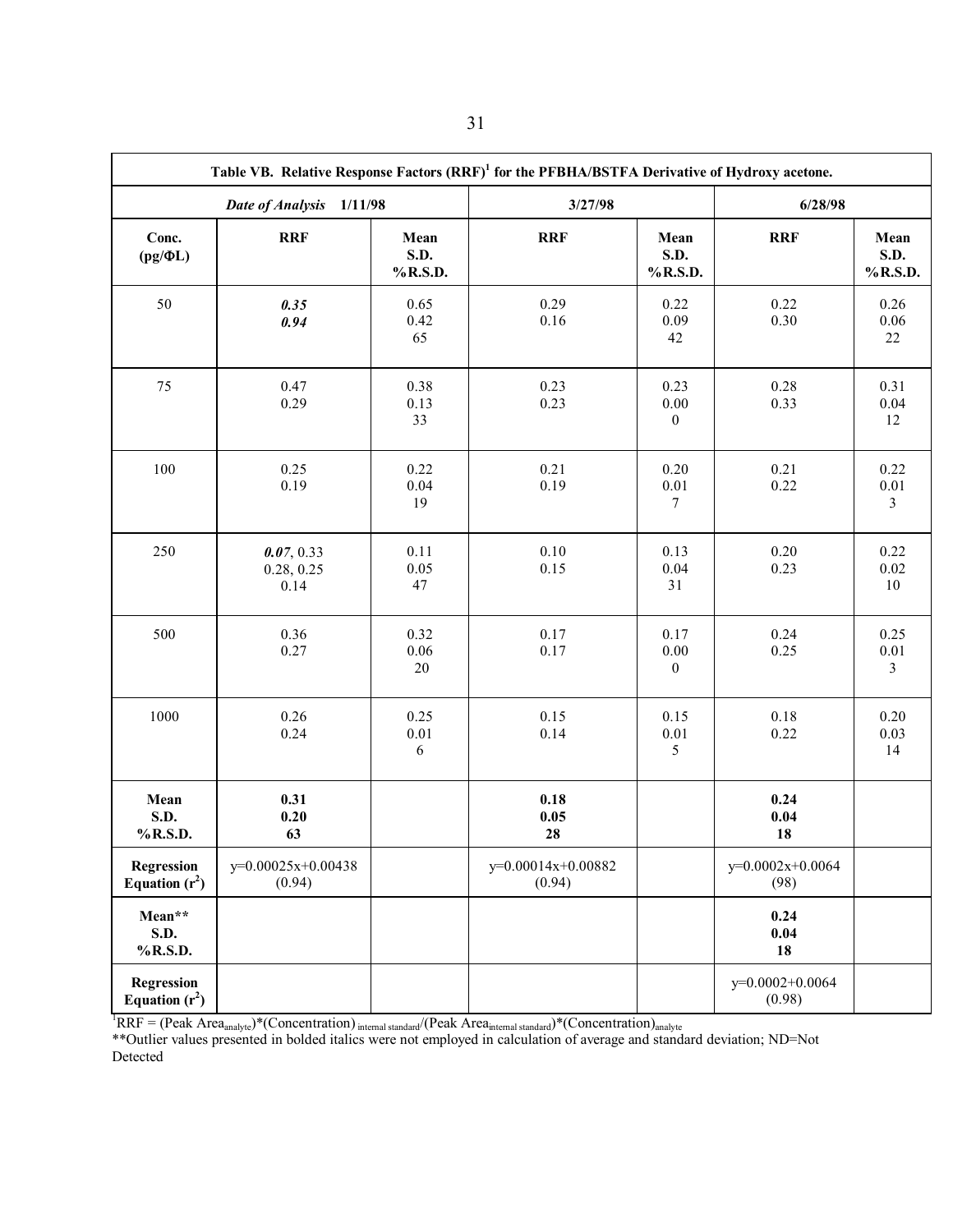#### *Methyl vinyl ketone, methacrolein, methyl glyoxal, glycolaldehyde and hydroxy acetone in Azusa,*

*CA.* We report concentrations of methyl vinyl ketone (MVK), methacrolein (MACR), methyl glyoxal, glycolaldehyde and hydroxy acetone in sample extracts of Azusa air on September 23 and 24, 1997 which were found at in the sample extract at levels that were 3x the standard deviation of the compounds calculated in the field blanks. (Data are presented in Table VI). These compounds are photoooxidation products of are photoooxidation products of anthropogenic and biogenic hydrocarbon emissions. OH radical oxidation of isoprene yields methyl vinyl ketone and methacrolein as Afirst@ generation products. In turn, methyl vinyl ketone and methacrolein are oxidized to produce glycolaldehyde and methyl glyoxal, and methyl glyoxal and hydroxy acetone, respectively (*6, 8, 10, 11*). A paucity of studies have addressed the sources and distribution of these compounds (*19, 23, 27, 28, 30, 31, 37-40, 43*). Thus, processes affecting the behavior of these compounds in the ambient environment are poorly understood.

 A matrix spike comprised of methyl vinyl ketone, methacrolein and hydroxy acetone was measured and the recovery of these compounds was calculated by dividing the amount measured by the amount enriched. The average recoveries of the compounds from the three sampling periods were 92% for methyl vinyl ketone, 97% for methacrolein, and 77% for hydroxy acetone. The method detection limit, (MDL) calculated at 3x the standard deviation of the compound concentration in the field blank was 42 pptv for methyl vinyl ketone, 40 pptv for methacrolein, 13 pptv for methyl glyoxal, 67 pptv for glycolaldehyde, and 200 pptv for hydroxy acetone. The major impediment to the analysis of these and other carbonyls, most notably acetone, acetaldehyde and pyruvic acid, was contamination of the field blank. Sources of this contamination are the derivatization reagent, the water, the extraction solvent, or exposure to the air. Preliminary studies conducted in our laboratory to determine sources of the contaminants indicate that re-distillation of the solvents, re-crystallization of the PFBHA, oxidation of organic compounds in the water with potassium permanganate followed by distillation, and derivatization under nitrogen significantly reduces the levels of these compounds in the blank.

Each of the compounds were quantified at the 10 to 840 pptv level. Such levels are expected from chamber studies and previous field measurments. Studies conducted in rural environments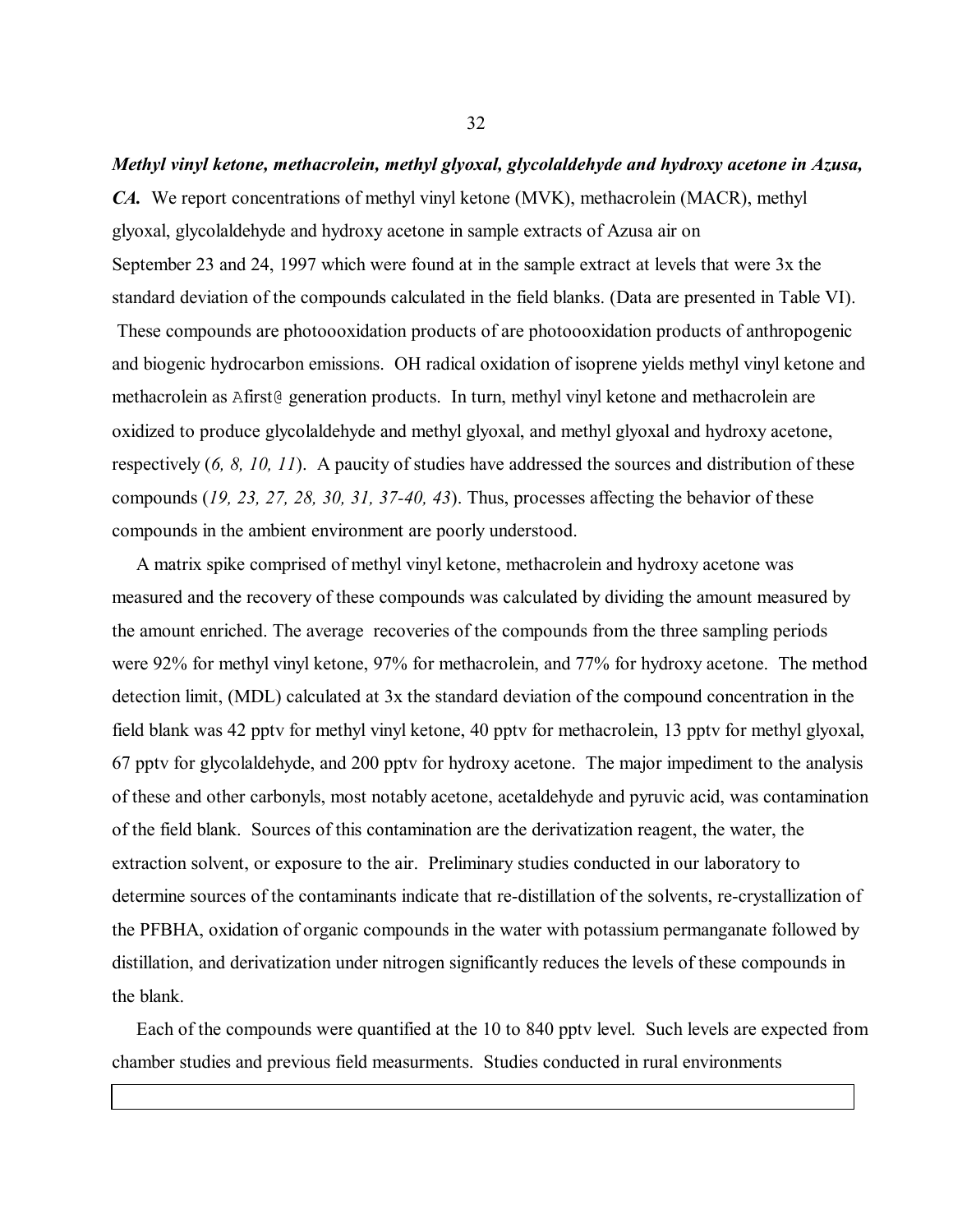| Table VI. Concentration of Methyl vinyl ketone, Methacrolein, Methyl Glyoxal, Glycolaldehyde and<br>Hydroxy Acetone in Air Sampled With a KI Trap in Azusa, CA |                                    |           |          |  |
|----------------------------------------------------------------------------------------------------------------------------------------------------------------|------------------------------------|-----------|----------|--|
|                                                                                                                                                                | <b>Concentration in Air (pptv)</b> |           |          |  |
| Date                                                                                                                                                           | Compound                           | Sample 1  | Sample 2 |  |
| 9/23/97                                                                                                                                                        | Methyl vinyl ketone                | 318       | 282      |  |
| $1:00-4:00$ p.m.                                                                                                                                               | Methacrolein                       | 113       | ***      |  |
|                                                                                                                                                                | Methyl Glyoxal                     | ND        | ***      |  |
|                                                                                                                                                                | Glycolaldehyde                     | ND        | 217      |  |
|                                                                                                                                                                | <b>Hydroxy Acetone</b>             | <b>ND</b> | 534      |  |
| 9/23/97                                                                                                                                                        | Methyl vinyl ketone                | 348       | 245      |  |
| $5:00-8:00$ p.m.                                                                                                                                               | Methacrolein                       | 218       | 212      |  |
|                                                                                                                                                                | Methyl Glyoxal                     | ND        | ND       |  |
|                                                                                                                                                                | Glycolaldehyde                     | 840       | 69       |  |
|                                                                                                                                                                | <b>Hydroxy Acetone</b>             | ND        | ND       |  |
| 9/24/97                                                                                                                                                        | Methyl vinyl ketone                | 259       | 339      |  |
| $1:00-5:00$ p.m.                                                                                                                                               | Methacrolein                       | ***       | 232      |  |
|                                                                                                                                                                | Methyl Glyoxal                     | 160       | 182      |  |
|                                                                                                                                                                | Glycolaldehyde                     | 127       | ***      |  |
|                                                                                                                                                                | <b>Hydroxy Acetone</b>             | 300       | 477      |  |

\*\*\*Concentration not reported since analyte was detected in fourth impinger.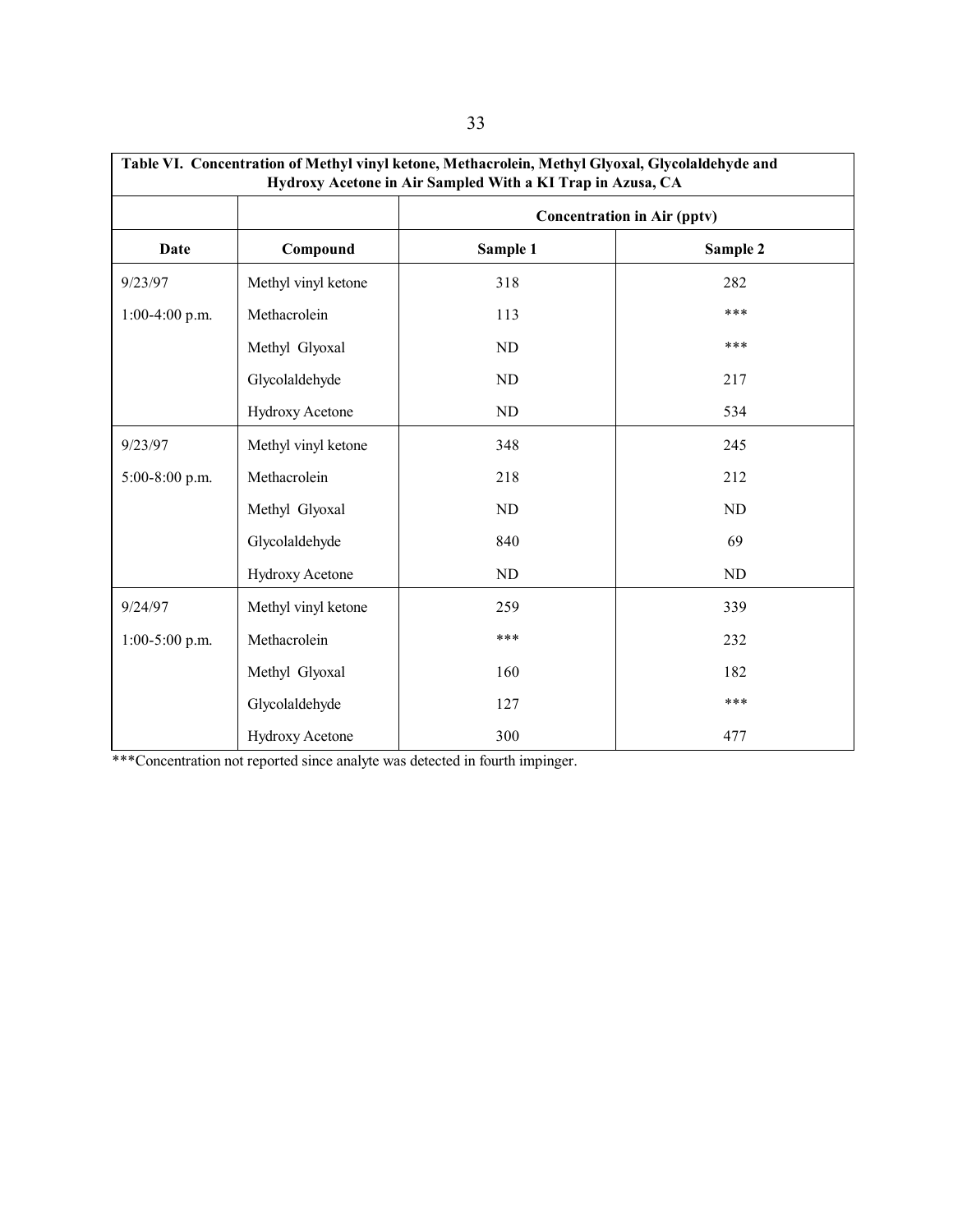report ranges in concentrations of methyl vinyl ketone, and methacrolein from 0.1 to 3 ppbv (*19, 38, 39*). Concentrations of glyoxal, methyl glyoxal and glycolaldehyde in rural environments were reported to range from 0.07 to 0.74 ppbv, [0.1-0.14](https://0.1-0.14) ppbv; and [0.1-0.78](https://0.1-0.78) ppbv *(27,28, 44)***,** respectively. In light of the low photochemical activity on both days (Ozone concentrations were 30-40 ppbv), the concentrations reported agree well with other studies. For comparative purposes, concentrations of formaldehyde, which is the most abundant gas phase carbonyl in rural and urban environments ranges from 0.1 to 68 ppbv *(19, 45).* Thus, in rural environments the multifunctional carbonyls may be present in similar concentrations as formaldehyde, while in urban environmnets, it is expected that levels of the multifunctional carbonyls will exist at concentrations that may be 3 orders of magnitude lower than formaldehyde.

 Photochemical models which consider yields of methyl vinyl ketone (MVK) and methacrolein (MACR) from isoprene, and hydroxyl radical rate constants for the photooxidation of these products, predict that the ratio of methyl vinyl ketone to methacrolein during daytime will be in the range of 1.4 to 2.5 if isoprene is the predominant source of these compounds *(24)*. Most measurements of methyl vinyl ketone and methacrolein in the ambient atmospheric environment agree with this prediction (*15, 19, 38, 43*). These studies also indicate a diurnal pattern in this ratio. The ratio is low (about 1.4-1.5) in the early morning when isoprene emissions are also low. At mid-day the ratio rises to 2.0-2.5 reflecting an increase in the isoprene emissions as well as hydroxyl radical oxidation of isoprene and its photooxidation products. The ratio then generally decreases at night time with decreases in isoprene emissions and oxidation by ozone becoming the predominant oxidation pathway. In certain cases, anthropogenic and non-photochemical sources may cause the ratio between methyl vinyl ketone and methacrolein to be at the high end of the range (2.0-2.5) and levels of the products to be poorly correlated with isoprene emissions (*39, 40*).

 We calculated a MVK/MACR ratio of 2.8 for the extract of sample 1 collected on September 23 from 1:00-4:00 p.m., and a ratio of 1.6 and 1.2 for extracts of samples 1 and 2 collected later in the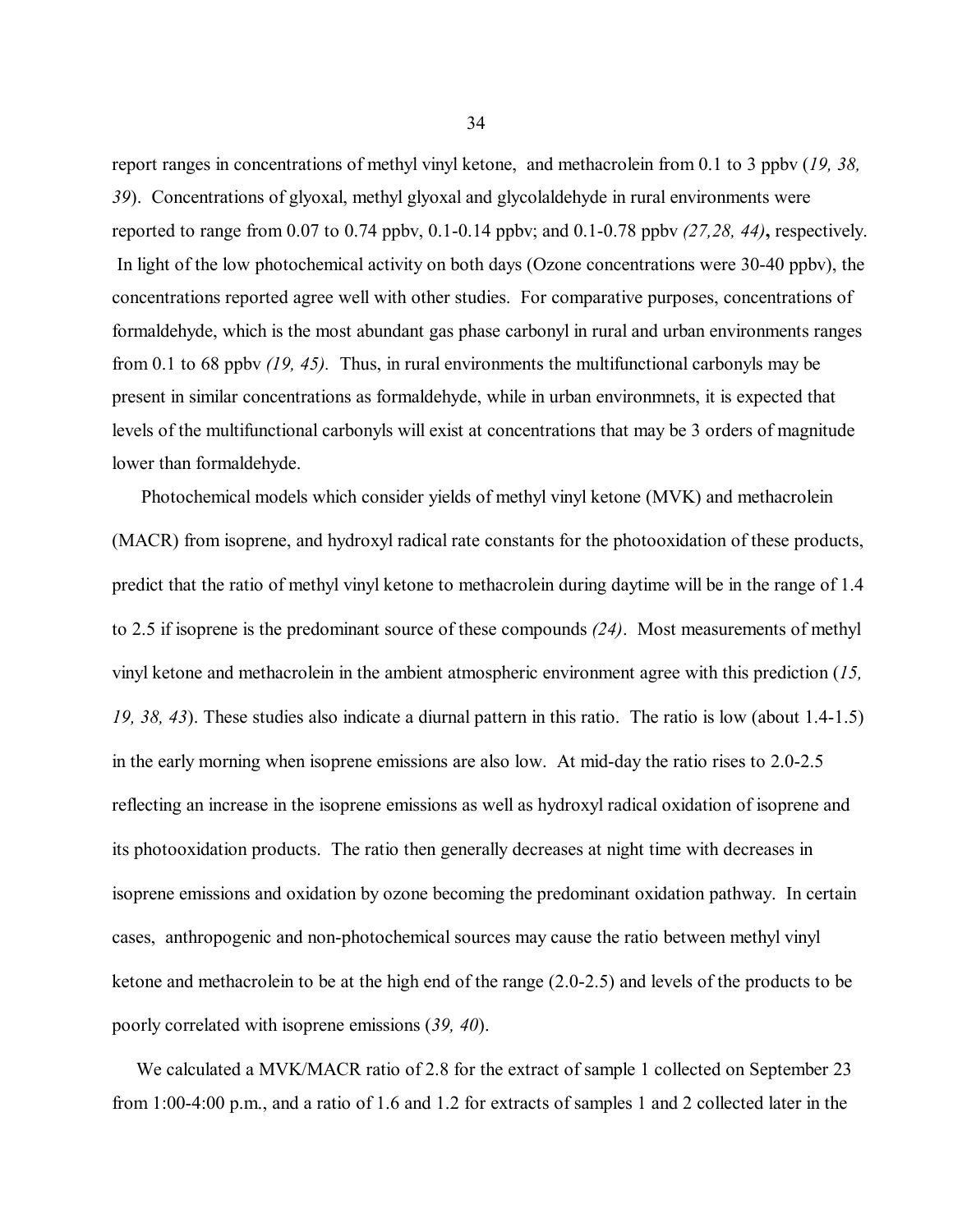<span id="page-45-0"></span>day (5:00-8:00 p.m.). For the extract of sample 1 collected on September 24, we calculated a MVK/MACR ratio of 1.5. The decrease in the ratio from 2.8 in the extract of a sample collected from 1:00 to 4:00 p.m. to an average of 1.4 for extracts of samples collected from 5:00 to 8:00 p.m. is expected in view of lower photochemical activity during the latter time period. (On September 23, the average ozone level during 1:00 - 4:00 p.m. was 53 ppb, and the average ozone concentration was 34 ppb during the 5:00-8:00 p.m. period). A low MVK/MACR ratio on September 24 is likely due to lower photochemical activity on this day. September 23 was a bright and sunny day, whereas September 24 was an overcast day with lower average levels of ozone (24 ppb) than the previous day.

 We obtained reasonable agreement between replicates of samples for methyl vinyl ketone and methacrolein in the extract of the sample collected on September 23 from 1:00-4:00, and for methyl vinyl ketone and methacrolein in the extract of samples collected later in the day. On September 24, we obtained reasonable agreement between concentrations of methyl vinyl ketone, methyl glyoxal, and hydroxy acetone. We are uncertain of the cause for discrepancies between duplicate measurements of the other compounds, and thus further work is needed to improve the precision of the measurements.

Interferences from Ozone. We compare the total concentration of the analytes measured in the four impingers in to determine if removal of ozone is necessary (See Table VII). The inlets of the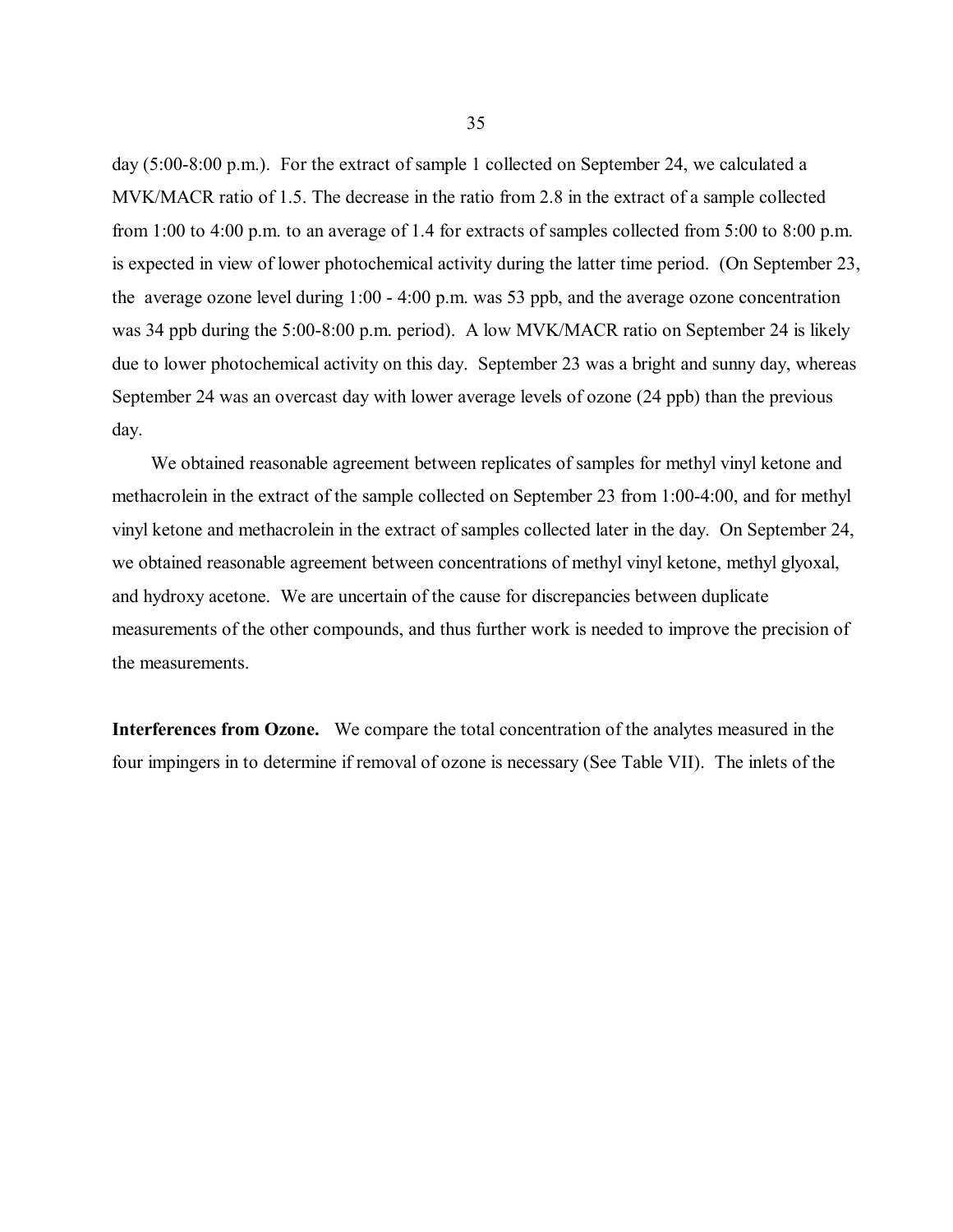| Table VII. Comparison of the Concentration of Analytes Measured in Impingers Employed to<br>Sample Air in Davis, CA. |                                                     |                       |  |  |  |
|----------------------------------------------------------------------------------------------------------------------|-----------------------------------------------------|-----------------------|--|--|--|
| Analyte                                                                                                              | <b>Total Concentration in Four Impingers (pptv)</b> |                       |  |  |  |
|                                                                                                                      | <b>KI Trap Present</b>                              | <b>KI Trap Absent</b> |  |  |  |
| <b>Methacrolein</b>                                                                                                  | 143                                                 | 56                    |  |  |  |
| <b>Methyl vinyl ketone</b>                                                                                           | 235                                                 | 8                     |  |  |  |
| 2,3-Butanedione                                                                                                      | <b>ND</b>                                           | 38                    |  |  |  |
| Glyoxal                                                                                                              | <b>ND</b>                                           | 20                    |  |  |  |
| 3-Hydroxy-2-butanone                                                                                                 | 20                                                  | 1                     |  |  |  |
| <b>Hydroxy</b> acetone                                                                                               | 107                                                 | 22                    |  |  |  |

two samplers were identical except that a KI trap was fastened to one inlet, and a trap that was not coated with KI was fastened to the other inlet. The concentrations of methacrolein, methyl vinyl ketone, 3-hydroxy-2-butanone and hydroxy acetone measured were lower in the sample extracts collected without removing ozone than for the extracts of samples in which a KI trap was employed to remove ozone prior to the impinger. These lower values imply oxidation of the carbonyls in solution. Interestingly, the opposite trend was observed for 2,3-butanedione and glyoxal. It is unlikely that they were sorbed onto the stainless steel tubing. These data also suggest that methyl vinyl ketone and methacrolein were oxidized in solution, and that other compounds were present which upon oxidation produced 2,3-butanedione and glyoxal. Although further investigation of ozone interferences is necessary, we suggest that ozone removal devices be employed with the method.

## **IV. Summary and Conclusions**

 We establish pptv levels of carbonyls, dicarbonyls and hydroxy carbonyls can be measured in air by sampling air with impingers filled with an aqueous solution of *O*-(2,3,4,5,6-pentafluorobenzyl)-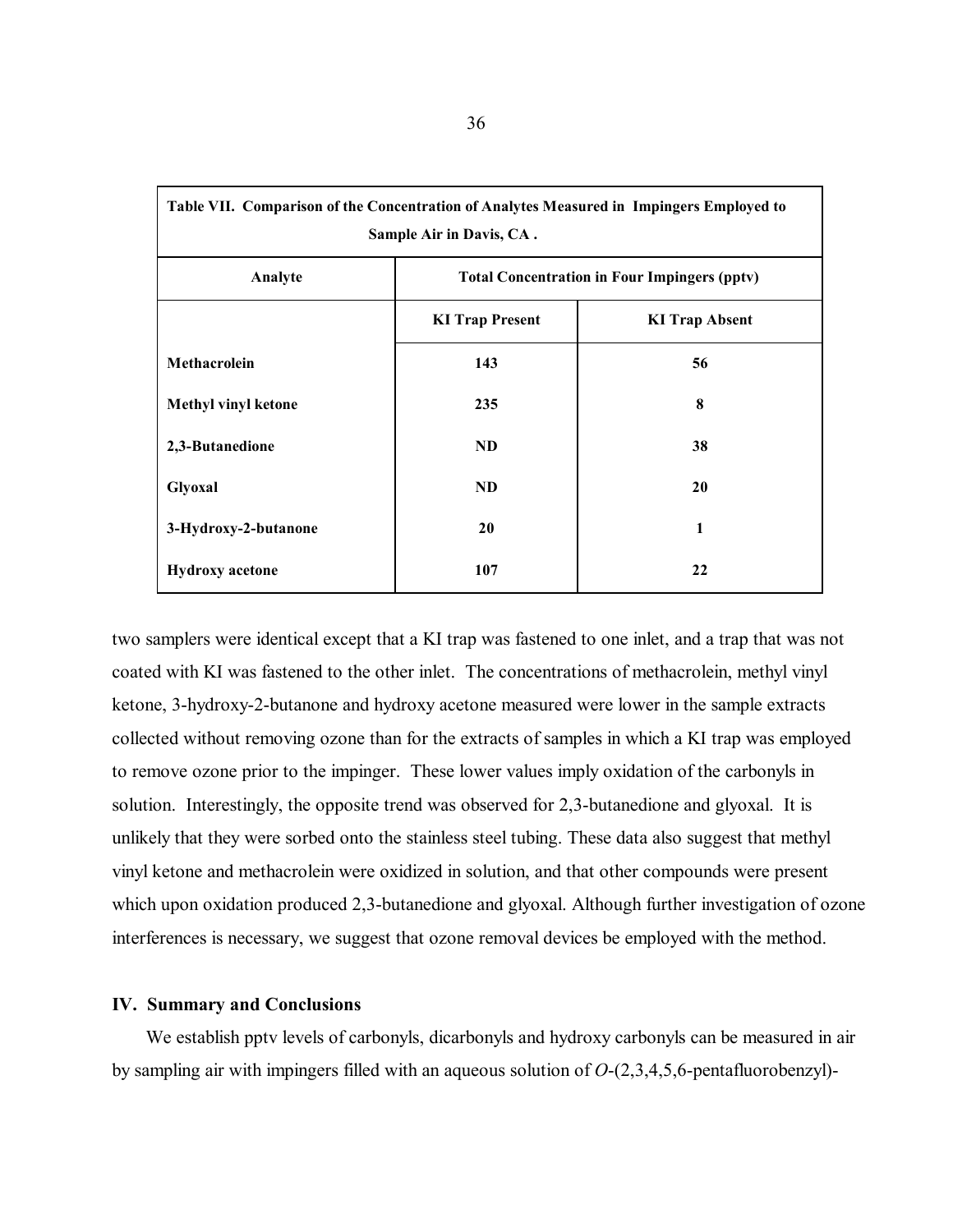<span id="page-47-0"></span>hydroxylamine (PFBHA). Reaction of the PFBHA derivatives of hydroxy carbonyls and oxo acids was necessary to detect pptv levels. We report the concentration of methyl vinyl ketone, methacrolein, methyl glyoxal, glycolaldehye and hydroxy acetone in Azusa, CA air on September 23 and 24, 1997. Concentrations of these compounds range from 60 to 534 pptv. Such levels are expected in light of yields obtained in chamber studies, and the low photochemical on both days as evident by background concentrations of ozone (24-53 ppb). Most notably, we report the measurement of glycolaldehdye (69 to 840 pptv) and hydroxy acetone (300 to 534pptv). We also report the presence of methyl vinyl ketone, methacrolein, 3-hydroxy-2-butanone and hydroxy acetone in Davis, CA air. To our knowledge, this is the first report of hydroxy acetone and 3-hydroxy butanone.

 PFBOH CI was essential to identify glycolaldehyde and hydroxy acetone in the presence of coeluting interferences, and to confirm the identity of glyoxal. Interpretation of the PFBOH CI mass spectra is straight forward. The  $(M+H)^+$  and  $(M+181)^+$  ions are often present in high relative intensity, and molecular weight determinations are possible by observing the juxtaposition between these ions . Further work is needed to gain insight into reactions between PFBOH and pentafluorobenzyl derivatives and to improve quantification at low levels. Quantification may be improved by utilizing isotopically labeled carbonyls, dicarbonyls and hydroxy carbonyls, and by employing high mass ions in the methane CI or PFBOH CI to quantify the derivatives. In cases in which co-eluting carbonyls are present, quantifying compound utilizing the m/z 181 ion in the EI mass spectra may not be the best approach. An advantage of the method is that it is suitable for the measurement of a broad range of carbonyls, including aldehydes, ketones, hydroxy carbonyls, epoxy carbonyls and oxo acids.

### **V. Recommendations**

 Further work is needed to improve the sampling and quantitative aspects of the method for sampling gas and particle phase polar organics. The employment of isotopically labeled standards needs to be explored to improve quantification, and instrumental conditions should be optimized to provide a linear dynamic range from 10 pg/ΦL to 1ng/ΦL. The use of mist (Cofer) scrubbers to sample at a rate of 35L/min. of air is currently underway. Since the results presented indicate that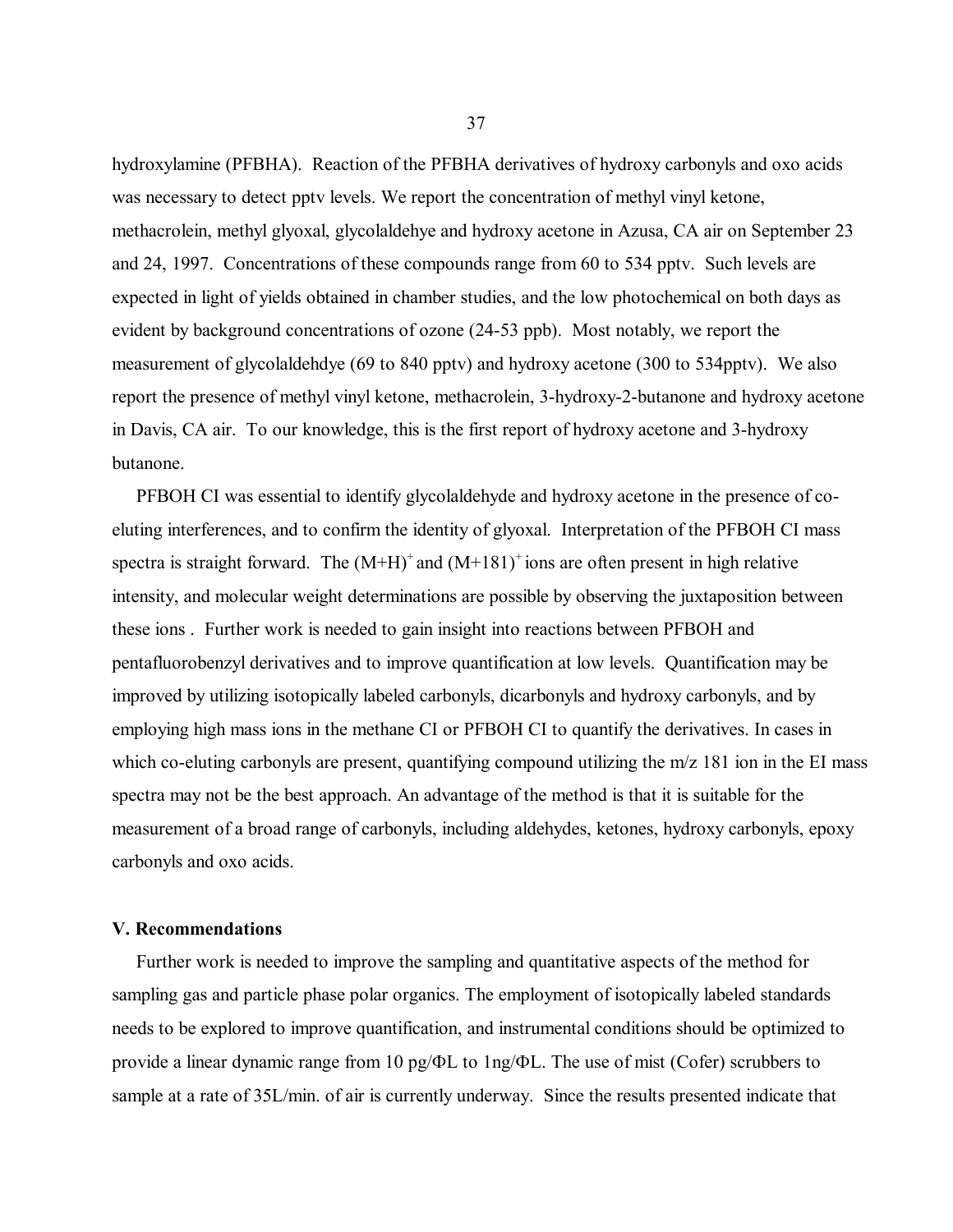<span id="page-48-0"></span> formation. 100L of air must be collected, this improvement will enable collection of gas phase samples with a time resolution of about 5 minutes. Further work is needed to modify the approach to sample polar organics on size-segregated aerosols to improve an understanding of secondary organic aerosol formation. The distribution of carbonyls and multifunctional carbonyls using these Atools@ needs to be investigated ti gain insight into the role of biogenic and anthropogenic emissions on the geneartion of multifunctional carbonyls and their impact on tropospheric ozone and secondary organic aerosol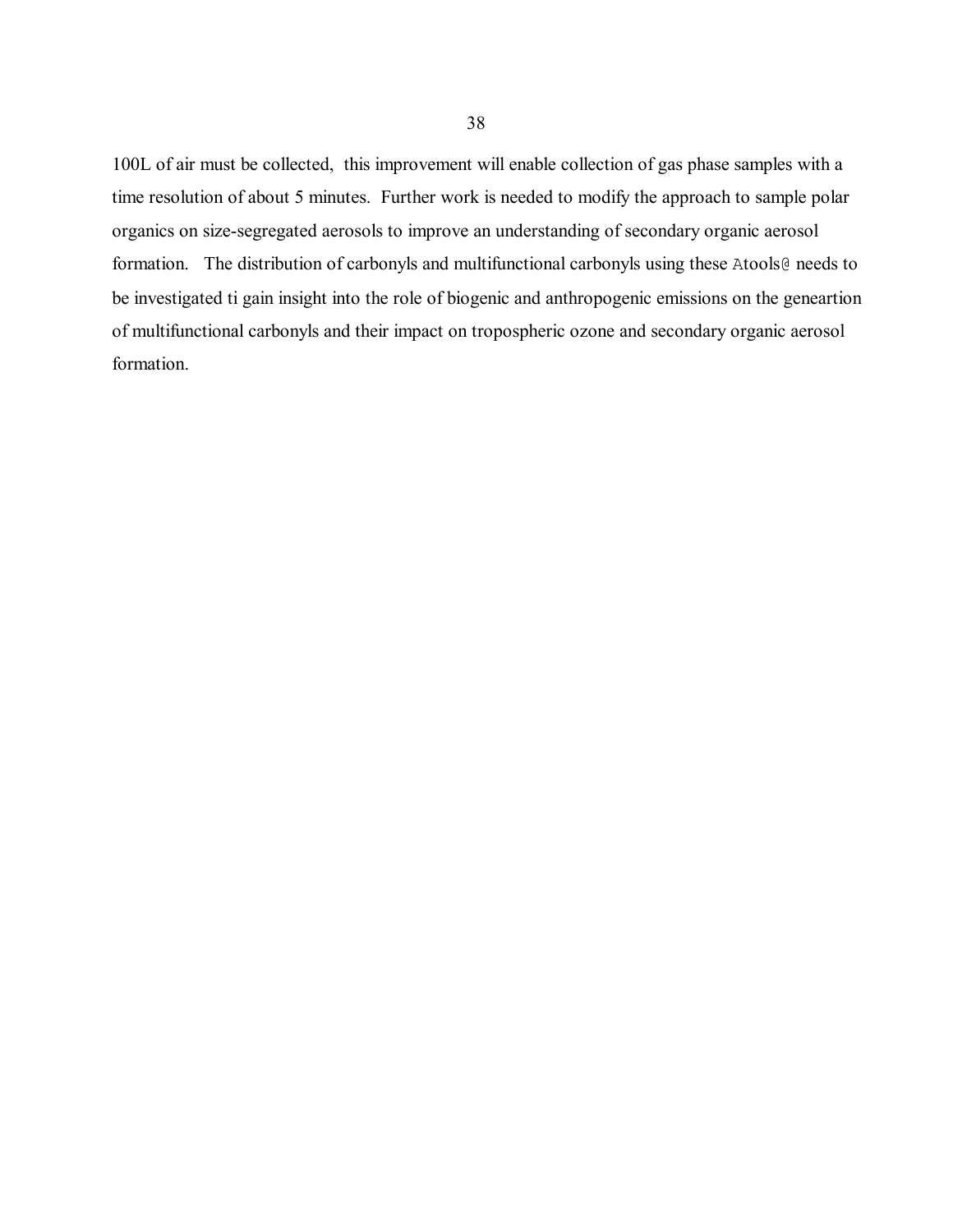#### **References**

- 1. Eberhard J., Muller, C., Stocker, D. W., and Kerr, J. A. Isomerization of Alkoxy Radicals under Atmospheric Conditions. Environ. Sci. Technol. 29:232-241 (1995).
- 2. Atkinson R., Kwok, E. S. C., Arey, J., Aschmann, S. M. Reactions of Alkoxyl Radicals in the Atmosphere. Faraday Discuss. 100:23-27 (1995).
- 3. Kwok E. S. C, Arey, J., Atkinson, R. Alkoxy Radical Isomerization in the OH Radical-Initiated Reactions of  $C_4$ - $C_8$  n-Alkanes. J. Phys. Chem. 100:214-219 (1996).
- 4. Kwok E.S.C., Atkinson, R., and Arey, J. Isomerization of β-Hydroxyalkoxy Radicals Formed from the OH Radical-Initiated Reactions of  $C_4$ - $C_8$  1-Alkenes. Environ. Sci. Technol. 30:1048-1052 (1996).
- 5. Shu,Y., Kwok, E. S. C., Tuazon, E. C., Atkinson, R., and Arey, J. Products of the Gas-Phase Reactions of Linalool with OH Radicals,  $NO<sub>3</sub>$  Radicals, and  $O<sub>3</sub>$ . Environ. Sci. Technol. 31:896-904 (1997).
- 6. Tuazon E. C., Atkinson, R. A Product Study of the Gas-Phase Reaction of Isoprene with the OH Radical in the Presence of NO<sub>x</sub>. International Journal of Chemical Kinetics 22:1221-1226 (1990).
- 7. Kwok E. S. C., Atkinson, R., and Arey, J. Observation of Hydroxycarbonyls from the OH Radical-Initiated Reaction of Isoprene. Environ. Sci. Technol. 29:2467-2469 (1995).
- 8. Yu J., Jeffries, H. E., Le Lacheur, R. M. Identifying Airborne Carbonyl Compounds in Isoprene Atmospheric Photooxidation Products by Their PFBHA Oximes Using Gas Chromatography/Ion Trap Mass Spectrometry. Environ. Sci. Technol. 29:1923-1932 (1995).
- 9. Yu J., Jeffries, H. E., Sexton, K. E. Atmospheric Photooxidation of Alkylbenzenes I. Carbonyl Product Analyses. Atmospheric Environment 31:2261-2280 (1997).
- 10. Tuazon E.C., Atkinson, R. A Product Study of the Gas-Phase Reaction of Methyl Vinyl Ketone with the OH Radical in the Presence of NOx. Inter. Jour. Chem. Kinet. 21:1141-1152 (1989).
- 11. Tuazon E.C., Atkinson, R. A Product Study of the Gas-Phase Reaction of Methacrolein with the OH Radical in the Presence of NOx. Inter. Jour. Chem. Kinet. 22:591-602 (1990).

#### **References (continued)**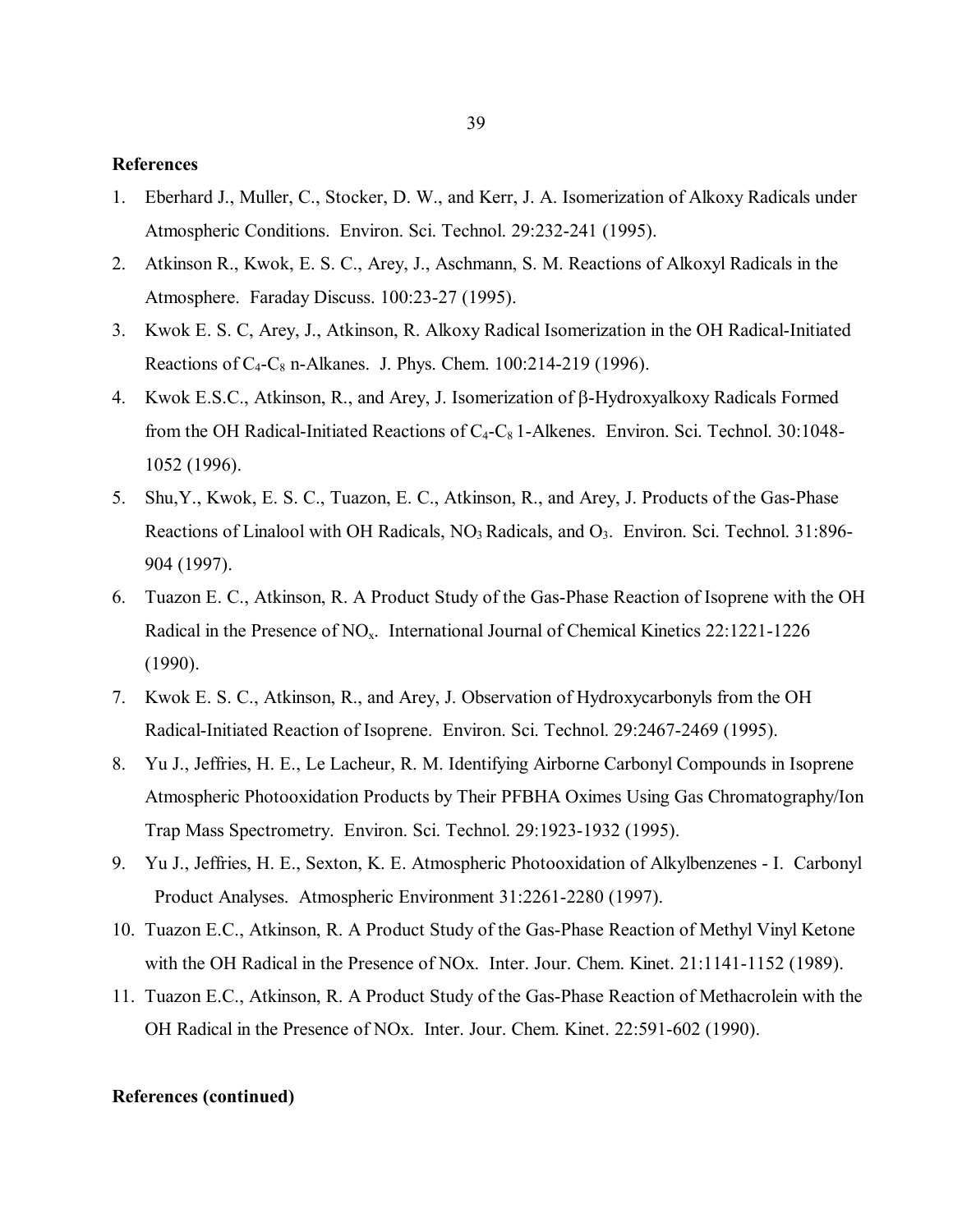- 12. Grosjean D., Williams, E. L. II, Grosjean, E. Atmospheric Chemistry of Isoprene and Its Carbonyl Products. Environ. Sci. Technol. 27:830-840 (1993).
- 13. Steinberg S., Kaplan I. R. The Determination of Low Molecular Weight Aldehydes in Rain, Fog and Mist by Reversed Phase Liquid Chromatography of the 2,4-Dinitrophenylhydrazone Derivatives. International Journal of Environmental Analytical Chemistry 18:253-266 (1984).
- 14. Kawamura K. Determination of Organic Acids  $(C_1-C_{10})$  in the Atmosphere, Motor Exhausts and Engine Oils. Environ. Sci. Technol. 19:1082-1086 (1985).
- 15. Yokouchi Y., Ambe, Y. Characterization of Polar Organics in Airborne Particulate Matter. Atmospheric Environment 20:1727-1734 (1986).
- 16. Andreae M. O., Talbot, R. W., Li, S. M. Atmospheric Measurements of Pyruvic and Formic Acid. Journal of Geophysical Research 92:6635-6641 (1987).
- 17. Kawamura K., Gasgosian, R. B. Implications of ω-oxocarboxylic acids in the remote marine atmosphere for photo-oxidation of unsaturated fatty acids. Nature 325:330-332 (1987).
- 18. Talbot R. W., Andreae, M. O., Berresheim, H., Jacob, D. J., and Beecher, K. M. Sources and Sinks of Formic, Acetic, and Pyruvic Acids over Central Amazonia 2. Wet Season. Journal of Geophysical Research 95:16799-16811 (1990).
- 19. Martin R.S., Westberg, H., Allwine, E., Ashman, L., Farmer, J. C., Lamb, B. Measurement of Isoprene and its Atmospheric Oxidation Products in a Central Pennsylvania Deciduous Forest. Journal of Atmospheric Chemistry 13:1-32 (1991.).
- 20. Helas G., Bingemer, H. and Andreae, M. O. Organic Acids Over Equatorial Africa: Results from DECAFE-88. Journal of Geophysical Research-Atmospheres 97:6187-6193 (1992).
- 21. Kawamura K. Identification of  $C_2$ -C<sub>10</sub> Oxocarboxylic Acids, Pyruvic Acid and C<sub>2</sub>-C<sub>3</sub> Dicarbonyls in Wet Precipitation and Aerosol Samples by Capillary GC and GC/MS. Anal. Chem. 65:3505-3511 (1993).
- 22. Sempere R., Kawamura, K. Comparative Distributions of Dicarboxylic Acids and Related Polar Compounds in Snow, Rain and Aerosols from Urban Atmosphere. Atmospheric Environment 28:449-459 (1994).

#### **References (continued).**

23. Kleinman L., Lee, Y. N., Springstown, S. R., Nunnermacker, L., Zhou, X., Brown, R., Hallock,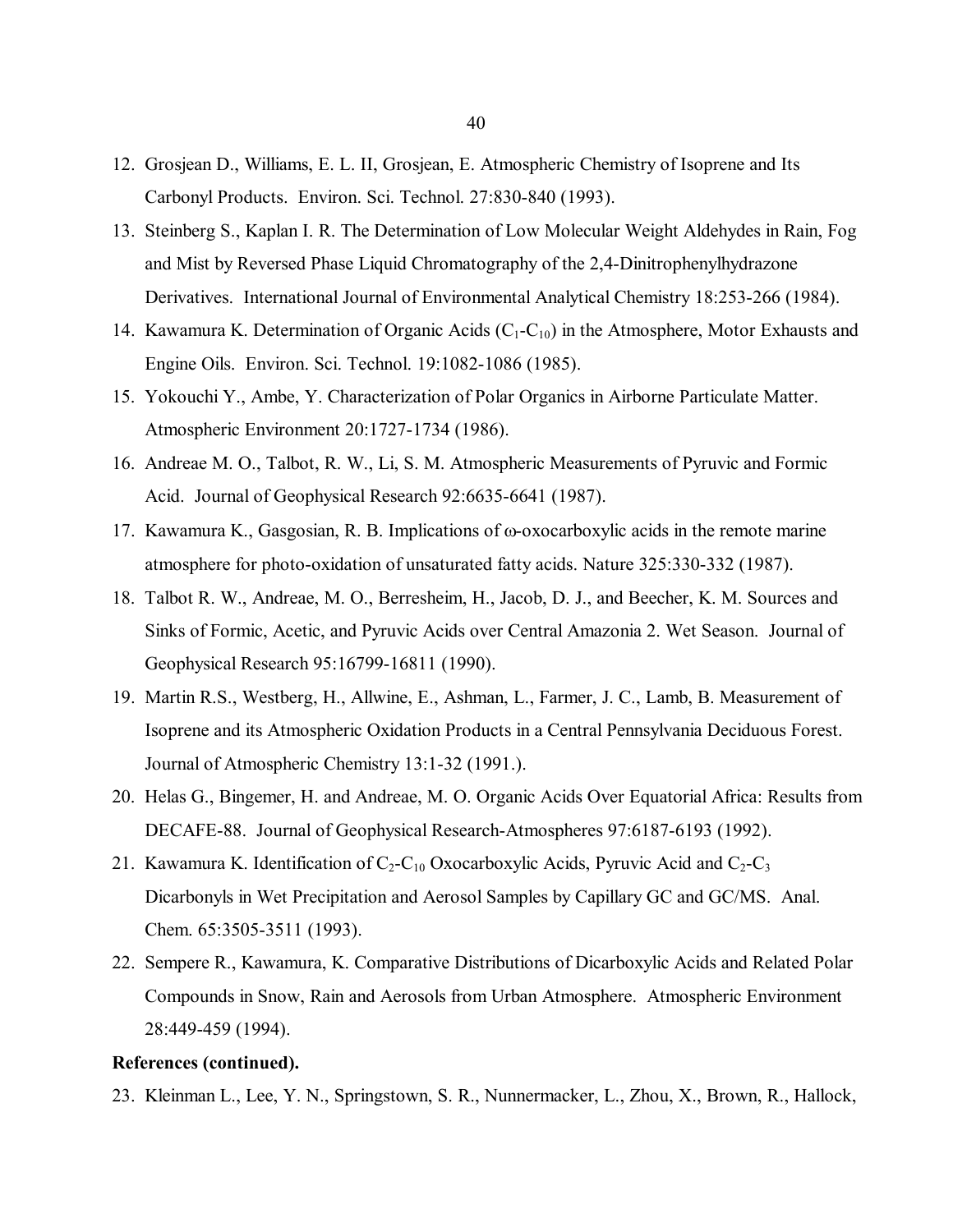K., Klotz, P., Leahy, D., Lee, J. H., Newman, L. Ozone formation at a rural site in the southeastern United States. Journal of Geophysical Research 99:34693482 (1994).

- 24. Khwaja H. A., Atmospheric Concentrations of Carboxylic Acids and Related Compounds at a Semiurban Site. Atmospheric Environment 29:127-139 (1995).
- 25. Munger J. W., Jacob, D. J., Daube, B. C., Horowitz, L. W., Keene, W. C., Heikes, B. G. Formaldehyde, Glyoxal and Methylglyoxal in Air and Cloudwater at a Rural Mountain Site in Central Virginia. Journal of Geophysical Research-Atmospheres 100:9325-9333 (1995).
- 26. Kawamura K., Kasukabe, H., Barrie, L. Source and Reaction Pathways of Dicarboxylic Acids, Ketoacids and Dicarbonyls in Arctic Aerosols: One Year of Observations. Atmospheric Environment 30:1709-1722 (1996).
- 27. Lee Y. N., Zhou, X., Leatich, W. R., Baric, C. M. An aircraft measurement technique for formaldehyde and soluble carbonyl compounds. Journal of Geophysical Research 101:29075- 29080 (1996).
- 28. Lee Y. N., Zhou, X., Kleinman, L. I., Nunnermacker, L. J., Springston, S. R., Daum, P. H., Newman, L., Keigley, W. G., Holdren, M. W., Spicer, C. W., Young, V., Fu, B., Parrish, D. D., Holloway, J., Williams, J., Roberts, J. M., Ryerson, T. B., Fehsenfeld, F. C. Atmospheric Chemistry and Distribution of Formaldehyde and Several Multioxygenated Carbonyl Compounds during the 1995 Nashville/Middle Tennessee Ozone Study. Journal of Geophysical Research 103:22,449-22462 (1998).
- 29. Nondek L, Rodler, D. R., Birks, J. W. Measurement of Sub-ppbv Concentrations of Aldehydes in a Forest Atmosphere Using a New HPLC Technique. Environ. Sci. Technol. 26:1174-1178 (1992).
- 30. Lee Y. N., Zhou, X. Method for the Determination of Some Soluble Atmospheric Carbonyl Compounds. Environ. Sci. Technol. 27:749-756 (1993).

# **References (continued)**

31. Li S. M., Banic, C. M., Leatich, W. R., Liu, P. S. K., Isaac, G. A., Zhou, X. L., Lee, Y. N. Water-soluble fractions of aerosol and their relations to number size distributions based on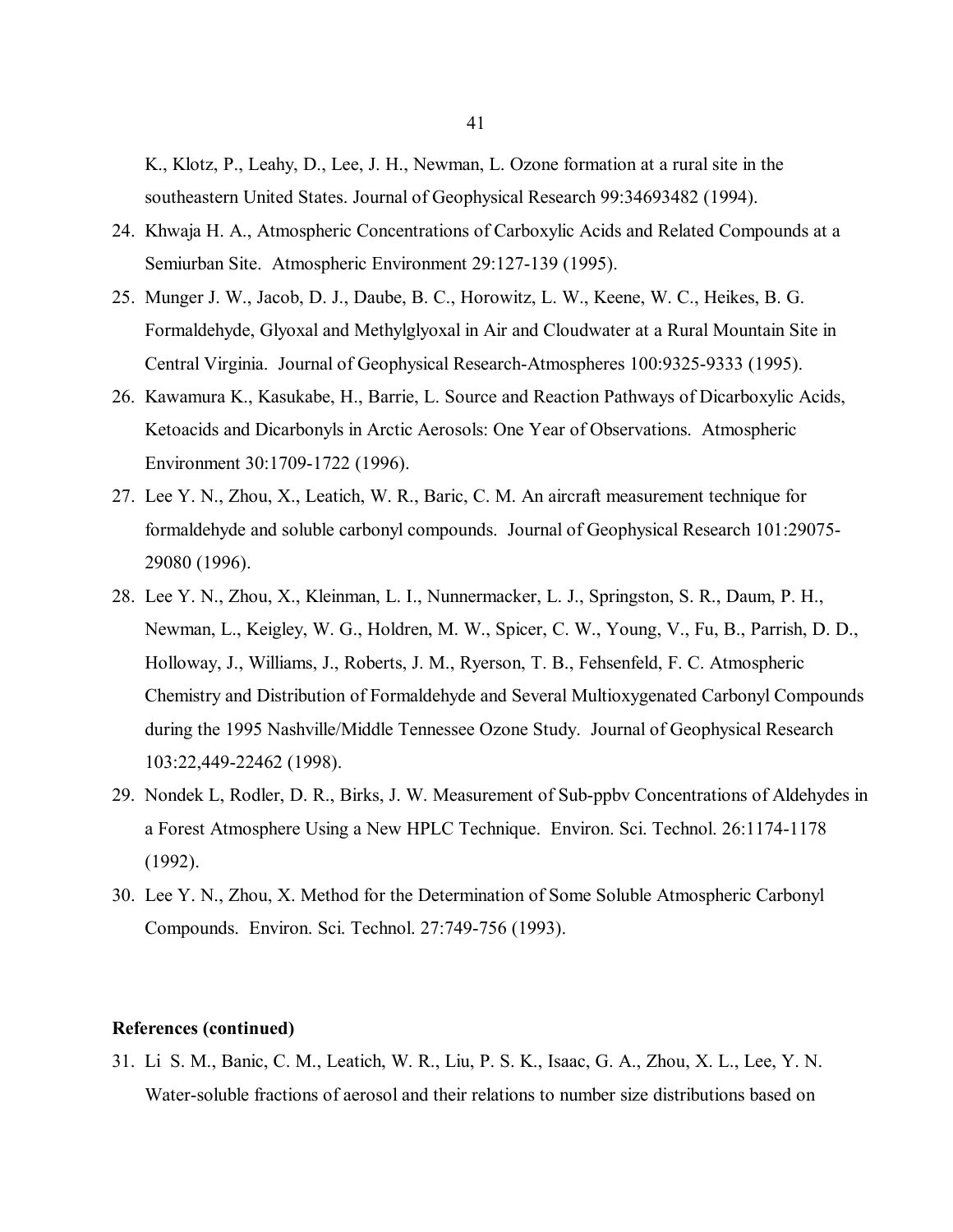aircraft measurements from the North Atlantic Regional Experiment. Journal of Geophysical Research 101:29,111-29,121 (1996).

- 32. Chien C. J., Charles, M. J., Sexton, K. G., and Jeffries, H. E. Analysis of Airborne Carboxylic Acids and Phenols as Their Pentafluorobenzyl Derivatives: Gas Chromatography/Ion Trap Mass Spectrometry with a Novel Chemical Ionization Reagent, PFBOH. Environ. Sci. Technol. 32:299-309 (1998).
- 33. Le Lacheur R. M., Sonnenberg, L. B., Singer, P. C., Christman, R. F., and Charles, M. J. Identification of Carbonyl Compounds in Environmental Samples. Environ. Sci. Technol. 27:2745-2753 (1993).
- 34. Yu J., Flagan, R. C., Seinfeld, J. H. Identification of Products containing -COOH, -OH and -C=O in Atmospheric Oxidation of Hydrocarbons. Environ. Sci. Technol. 32:2357-2370 (1998).
- 35. Glaze W. H., Koga, M., Cancilla, D. Ozonation Byproducts. 2. Improvement of Aqueous-Phase Derivatization Method for the Detection of Formaldehyde and Other Carbonyl Compounds Formed by the Ozonation of Drinking Water. Environ. Sci. & Technol. 23:838-847(1989).
- 36. Paulson S. E., Seinfeld, J. H. Development and Evaluation of a Photooxidation Mechanism for Isoprene. Journal of Geophysical Research 97:20,703-20,715(1992).
- 37. Pierotti D. Analysis of Trace Oxygenated Hydrocarbons in the Environment. Journal of Atmospheric Chemistry 10:373-382 (1990).
- 38. Montzka S. A., Trainer, M., Goldan, P. C., Kuster, W. C., and Fehsenfeld, F. C. Isoprene And Its Oxidation Products, Methyl Vinyl Ketone and Methacrolein, In The Rural Troposphere. Journal of Geophysical Research 98:1101-1111 (1993).
- 39. Biesenthal T. A., Shepson, P. B. Observations of anthropogenic inputs of the isoprene oxidation products methyl vinyl ketone and methacrolein to the atmosphere. Geophysical Research Letters 24:1375-1378 (1997).

## **References (continued).**

- 40. Biesenthal T. A., Wu, Q., Shepson, P. B., Wiebe, H. A., Anlauf, K. G., Mackay, G. I. A Study of Relationships Between Isoprene, Its Oxidation Products, and Ozone in the Lower Fraser Valley, B.C. Atmospheric Environment:2049-2058 (1997).
- 41. Leibrock E., Slemr J. Method for Measurement of Volatile Oxygenated Hydrocarbons in